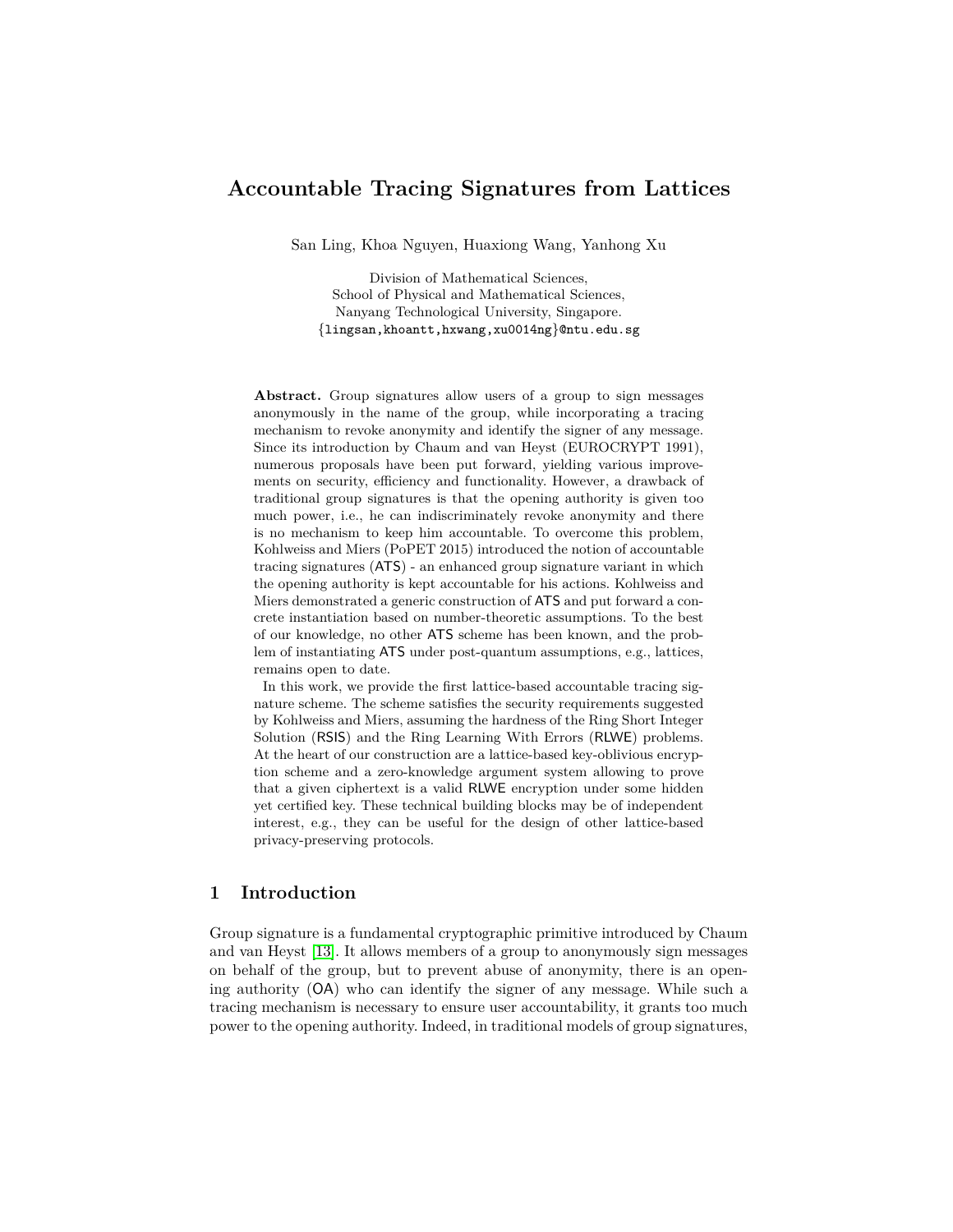e.g., [\[2,](#page-41-1)[23,](#page-42-0)[7,](#page-41-2)[3](#page-41-3)[,24,](#page-42-1)[54,](#page-43-0)[8\]](#page-41-4), the OA can break users' anonymity whenever he wants, and we do not have any method to verify whether this trust is well placed or not.

One existing attempt to restrict the OA's power is the proposal of group signatures with message-dependent opening (MDO) [\[53\]](#page-43-1), in which the OA can only identify the signers of messages admitted by an additional authority named admitter. However, this solution is still unsatisfactory. Once the OA has obtained admission to open a specific message, he can identify all the users, including some innocent ones, who have ever issued signatures on this specific message. Furthermore, by colluding with the admitter, the OA again is able to open all signatures.

To tackle the discussed above problem, Kohlweiss and Miers [\[25\]](#page-42-2) put forward the notion of accountable tracing signatures (ATS), which is an enhanced variant of group signatures that has an additional mechanism to make the OA accountable. In an ATS scheme, the role of the OA is incorporated into that of the group manager (GM), and there are two kinds of group users: traceable ones and non-traceable ones. Traceable users are treated as in traditional group signatures, i.e., their anonymity can be broken by the OA/GM. Meanwhile, it is infeasible for anyone, including the OA/GM, to trace signatures generated by non-traceable users. When a user joins the group, the OA/GM first has to determine whether this user is traceable and then he issues a corresponding (traceable/nontraceable) certificate to the user. In a later phase, the OA/GM reveals which user he deems traceable using an "accounting" algorithm, yielding an intriguing method to enforce his accountability.

As an example, let us consider the surveillance controls of a building, which is implemented using an ATS scheme. On the one hand, the customers in this building would like to have their privacy protected as much as possible. On the other hand, the police who are conducting security check in this building would like to know as much as they can. To balance the interests of these two parties, the police can in advance narrow down some suspects and asks the OA/GM to make these suspected users traceable and the remaining non-suspected users non-traceable. To check whether the suspects entered the building, the police can ask the OA/GM to open all signatures that were used for authentication at the entrance. Since only the suspects are traceable, the group manager can only identify them if they indeed entered this building. However, if a standard group signature scheme (e.g.,  $[1,2,6,3]$  $[1,2,6,3]$  $[1,2,6,3]$  $[1,2,6,3]$ ) were used, then the privacy of innocent users would be seriously violated. In this situation, one might think that a traceable signature scheme, as suggested by Kiayias, Tsiounis and Yung [\[23\]](#page-42-0), would work. By requesting a user-specific trapdoor from the OA/GM, the police can trace all the signatures created by the suspects. However, this only achieves privacy of innocent users against the *police*, but not against the *group authorities*. In fact, in a traceable signature scheme, the OA/GM has the full power to identify the signers of all signatures and hence can violate the privacy of all users without being detected. In contrast, if an ATS scheme is used, then the OA/GM must later reveal which user he chose to be traceable, thus enabling his accountability.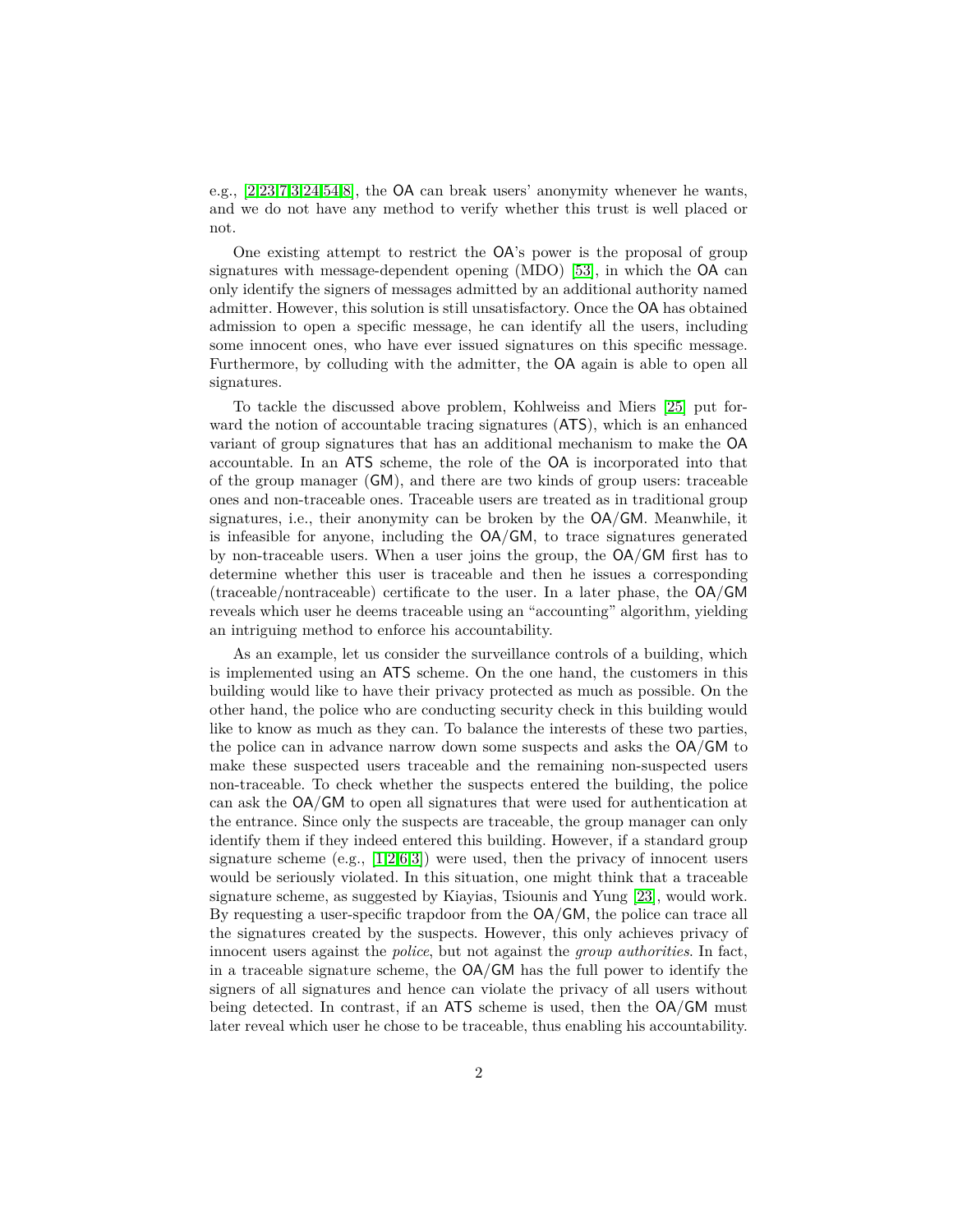In [\[25\]](#page-42-2), besides demonstrating the feasibility of ATS under generic assumptions, Kohlweiss and Miers also presented an instantiation based on numbertheoretic assumptions, which remains the only known concrete ATS construction to date. This scheme, however, is vulnerable against quantum computers due to Shor's algorithm [\[55\]](#page-43-2). For the sake of not putting all eggs in one basket, it is therefore tempting to build schemes based on post-quantum foundations. In this paper, we investigate the design of accountable tracing signatures based on lattice assumptions, which are currently among the most viable foundations for post-quantum cryptography. Let us now take a look at the closely related and recently active topic of lattice-based group signatures.

Lattice-based group signatures. The first lattice-based group signature scheme was introduced by Gordon, Katz and Vaikuntanathan in 2010 [\[20\]](#page-42-3). Subsequently, numerous schemes offering improvements in terms of security and efficiency have been proposed [\[12,](#page-41-7)[26,](#page-42-4)[34](#page-42-5)[,48,](#page-43-3)[30,](#page-42-6)[28,](#page-42-7)[9](#page-41-8)[,51\]](#page-43-4). Nevertheless, regarding the supports of advanced functionalities, lattice-based group signatures are still way behind their number-theoretic-based counterparts. Indeed, there have been known only a few lattice-based schemes [\[32,](#page-42-8)[31,](#page-42-9)[28,](#page-42-7)[35](#page-42-10)[,36\]](#page-42-11) that depart from the BMW model [\[2\]](#page-41-1) - which deals solely with static groups and which may be too inflexible to be considered for a wide range of real-life applications. In particular, although there was an attempt [\[31\]](#page-42-9) to restrict the power of the OA in the MDO sense, the problem of making the OA accountable in the context of lattice-based group signatures is still open. This somewhat unsatisfactory stateof-affairs motivates our search for a lattice-based instantiation of ATS. As we will discuss below, the technical road towards our goal is not straightforward: there are challenges and missing building blocks along the way.

OUR RESULTS AND TECHNIQUES. In this paper, we introduce the first latticebased accountable tracing signature scheme. The scheme satisfies the security requirements suggested by Kohlweiss and Miers [\[25\]](#page-42-2), assuming the hardness of the Ring Short Integer Solution (RSIS) problem and the Ring Learning With Errors (RLWE) problem. As all other known lattice-based group signatures, the security of our scheme is analyzed in the random oracle model. For a security parameter  $\lambda$ , our ATS scheme features group public key size and user secret key size  $\mathcal{O}(\lambda)$ . However, the accountability of the **OA/GM** comes at a price: the signature size is of order  $\tilde{\mathcal{O}}(\lambda^2)$  compared with  $\tilde{\mathcal{O}}(\lambda)$  in a recent scheme by Ling et al. [\[36\]](#page-42-11).

Let us now give an overview of our techniques. First, we recall that in an ordinary group signature scheme [\[2,](#page-41-1)[3\]](#page-41-3), to enable traceability, the user is supposed to encrypt his identifying information and prove the well-formedness of the resulting ciphertext. In an ATS scheme, however, not all users are traceable. We thus would need a mechanism to distinguish between traceable users and nontraceable ones. A possible method is to let traceable users encrypt their identities under a public key (pk) such that only the OA/GM knows the underlying secret key (sk), while for non-traceable users, no one knows the secret key. However, there seems to be no incentive for users to deliberately make themselves traceable. We hence should think of a way to choose traceable users obliviously. An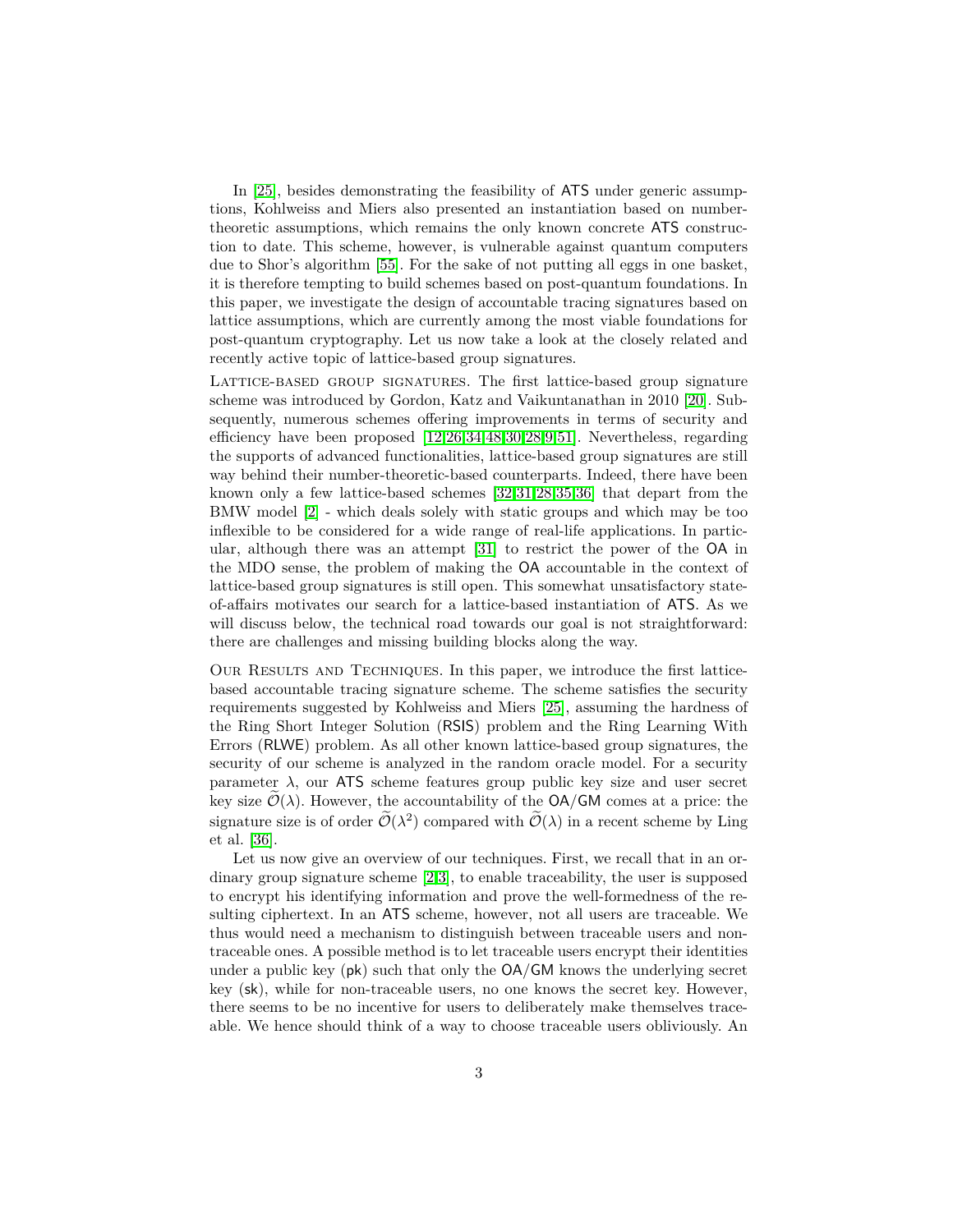interesting approach is to randomize pk to a new public key epk so that it is infeasible to decide how these keys are related without the knowledge of the secret key and the used randomness. More specifically, when a user joins the group, the OA/GM first randomizes pk to epk and sends the latter to the user together with a certificate. The difference between traceable users and non-traceable ones lies in whether OA/GM knows the underlying secret key. Thanks to the obliviousness property of the randomization, the users are unaware of whether they are traceable. Then, when signing messages, the user encrypts his identity using his own randomized key epk (note that this "public key" should be kept secret) and proves the well-formedness of the ciphertext. Several questions regarding this approach then arise. What special kind of encryption scheme should we use? How to randomize the public key in order to get the desirable obliviousness? More importantly, how could the user prove the honest execution of encryption if the underlying encryption key is secret?

To address the first two questions, Kohlweiss and Miers [\[25\]](#page-42-2) proposed the notion of key-oblivious encryption (KOE) - a public-key encryption scheme in which one can randomize public keys in an oblivious manner. Kohlweiss and Miers showed that a KOE scheme can be built from a key-private homomorphic public-key encryption scheme. They then gave an explicit construction based on the ElGamal cryptosystem [\[18\]](#page-41-9), where epk is obtained by multiplying pk by a ciphertext of 1. When adapting this idea into the lattice setting, however, one has to be careful. In fact, we observe that an implicit condition for the underlying key-private public-key encryption scheme is that its public key and ciphertext should have *the same algebraic form*<sup>[1](#page-3-0)</sup>, which is often not the case for the schemes in the lattice setting, e.g., [\[52,](#page-43-5)[19\]](#page-41-10). Furthermore, lattice-based encryption schemes from the Learning with Errors (LWE) problem or its ring version RLWE often involve noise terms that grow quickly when one performs homomorphic operations over ciphertexts. Fortunately, we could identify a suitable candidate: the RLWE-based encryption scheme proposed by Lyubashevsky, Peiker and Regev (LPR) [\[43\]](#page-43-6), for which both the public key and the ciphertext consist of a pair of ring elements. Setting the parameters carefully to control the noise growth in LPR, we are able to adapt the blueprint of [\[25\]](#page-42-2) into the lattice setting and obtain a lattice-based KOE scheme.

To tackle the third question, we need a zero-knowledge (ZK) protocol for proving well-formedness of the ciphertext under a hidden encryption key, which is quite challenging to build in the RLWE setting. Existing ZK protocols from lattices belong to two main families. One line of research [\[37,](#page-42-12)[38](#page-42-13)[,4,](#page-41-11)[5,](#page-41-12)[41,](#page-43-7)[44\]](#page-43-8) designed very elegant approximate ZK proofs for (R)LWE and (R)SIS relations by employing rejection sampling techniques. While these proofs are quite efficient and compact, they only handle linear relations. In other words, they can only prove knowledge of a short vector **x** satisfying  $y = A \cdot x \mod q$ , for *public* **A** and public **y**. This seems insufficient for our purpose. Another line of research [\[33](#page-42-14)[,34,](#page-42-5)[14,](#page-41-13)[30](#page-42-6)[,29,](#page-42-15)[36\]](#page-42-11) developed decomposition/ extension/permutation

<span id="page-3-0"></span><sup>&</sup>lt;sup>1</sup> This condition is needed so that epk can be computed as  $pk \cdot enc(1)$  (multiplicative homomorphic) or  $pk + enc(0)$  (additive homomorphic).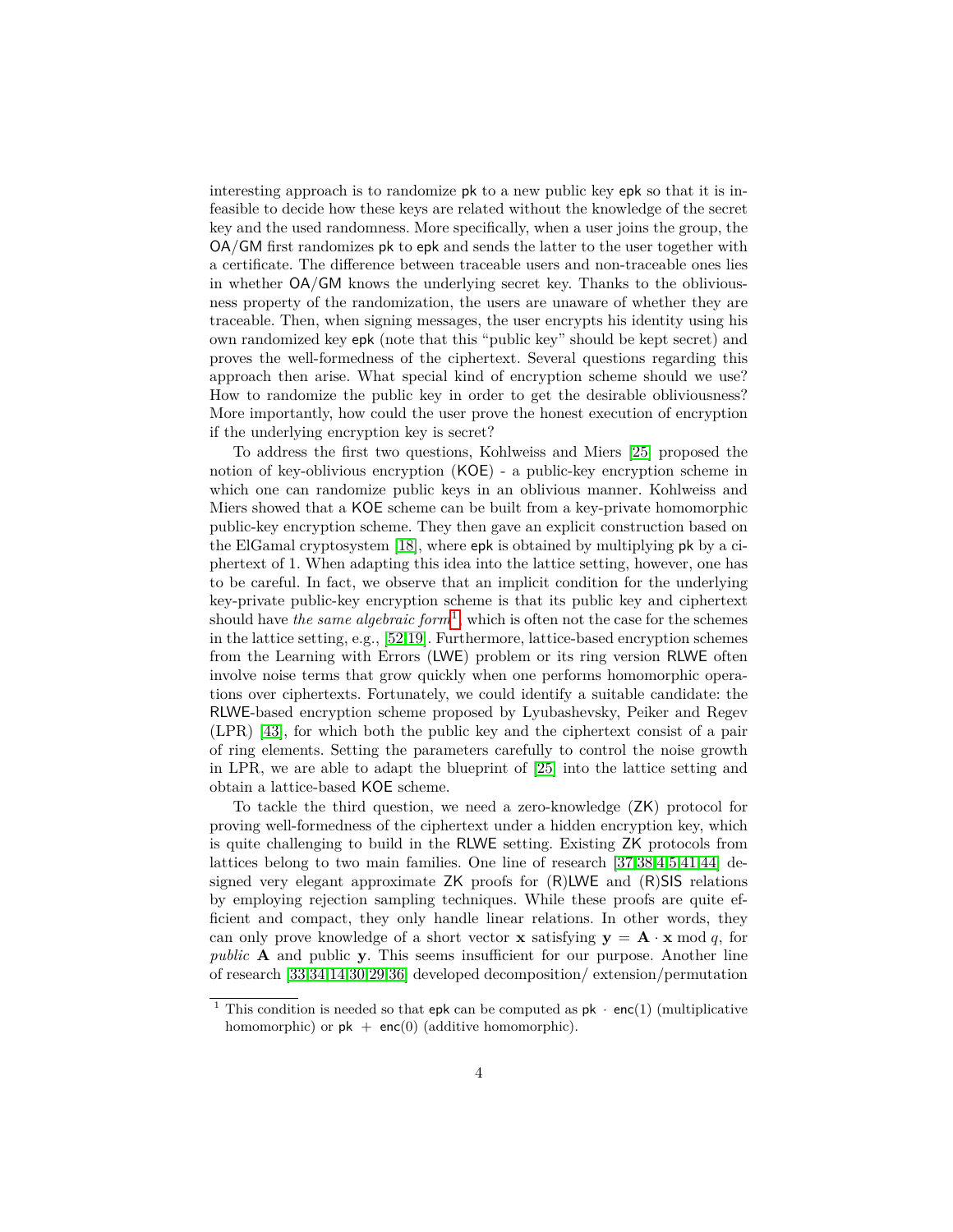techniques that operate in Stern's framework [\[57\]](#page-43-9). Although Stern-like protocols are less practical than those in the first family, they are much more versatile and can even deal with quadratic relations [\[29\]](#page-42-15). More precisely, as demonstrated by Libert et al. [\[29\]](#page-42-15) one can employ Stern-like techniques to prove knowledge of *secret-and-certified* **A** together with short secret vector **x** satisfying  $y = A \cdot x \mod q$ . Thus, Libert et al.'s work appears to be the "right" stepping stone for our case. However, in [\[29\]](#page-42-15), quadratic relations were considered only in the setting of general lattices, while here we have to deal with the ring setting, for which the multiplication operation is harder to express, capture and prove in zero-knowledge. Nevertheless we manage to adapt their techniques into the ring lattices and obtain the desired technical building block.

As discussed so far, we have identified the necessary ingredients - the LPR encryption scheme and Stern-like ZK protocols - for upgrading a lattice-based ordinary group signature to a lattice-based accountable tracing signature. Next, we need to find a lattice-based ordinary group signature scheme that is compatible with the those ingredients. To this end, we work with Ling et al.'s scheme [\[36\]](#page-42-11), that also employs the LPR system for its tracing layer and Stern-like techniques for proving knowledge of a valid user certificate (which is a Ducas-Micciancio signature [\[15,](#page-41-14)[16\]](#page-41-15) based on the hardness of the Ring Short Integer Solution (RSIS) problem). We note that the scheme from [\[36\]](#page-42-11) achieves constant-size signatures, which means that the signature size is independent of the number of users. As a by-product, our signatures are also constant-size (although our constant is larger, due to the treatment of quadratic relations).

A remaining aspect is how to enable the accountability of the OA/GM. To this end, we let the latter reveal the choice (either traceable or non-traceable) for a given user together with the randomness used to obtain the randomized public key. The user then checks whether his epk was computed as claimed. However, the OA/GM may claim a traceable user to be non-traceable by giving away malicious randomness and accusing that the user had changed epk by himself. To ensure non-repudiation, OA/GM is required to sign epk and the users' identifying information when registering the user into the group. This mechanism in fact also prevents dishonest users from choosing non-traceable epk by themselves.

The obtained ATS scheme is then proven secure in the random oracle model under the RSIS and RLWE assumptions, according to the security requirements put forward by Kohlweiss and Miers [\[25\]](#page-42-2). On the efficiency front, as all known lattice-based group signatures with advanced functionalities, our scheme is still far from being practical. We, however, hope that our result will inspire more efficient constructions in the near future.

Organization. In Section [2,](#page-5-0) we recall some background materials. In Section [3,](#page-19-0) we describe our key-oblivious encryption scheme from lattice assumptions. Our accountable tracing signature scheme is presented in Section [5.](#page-27-0)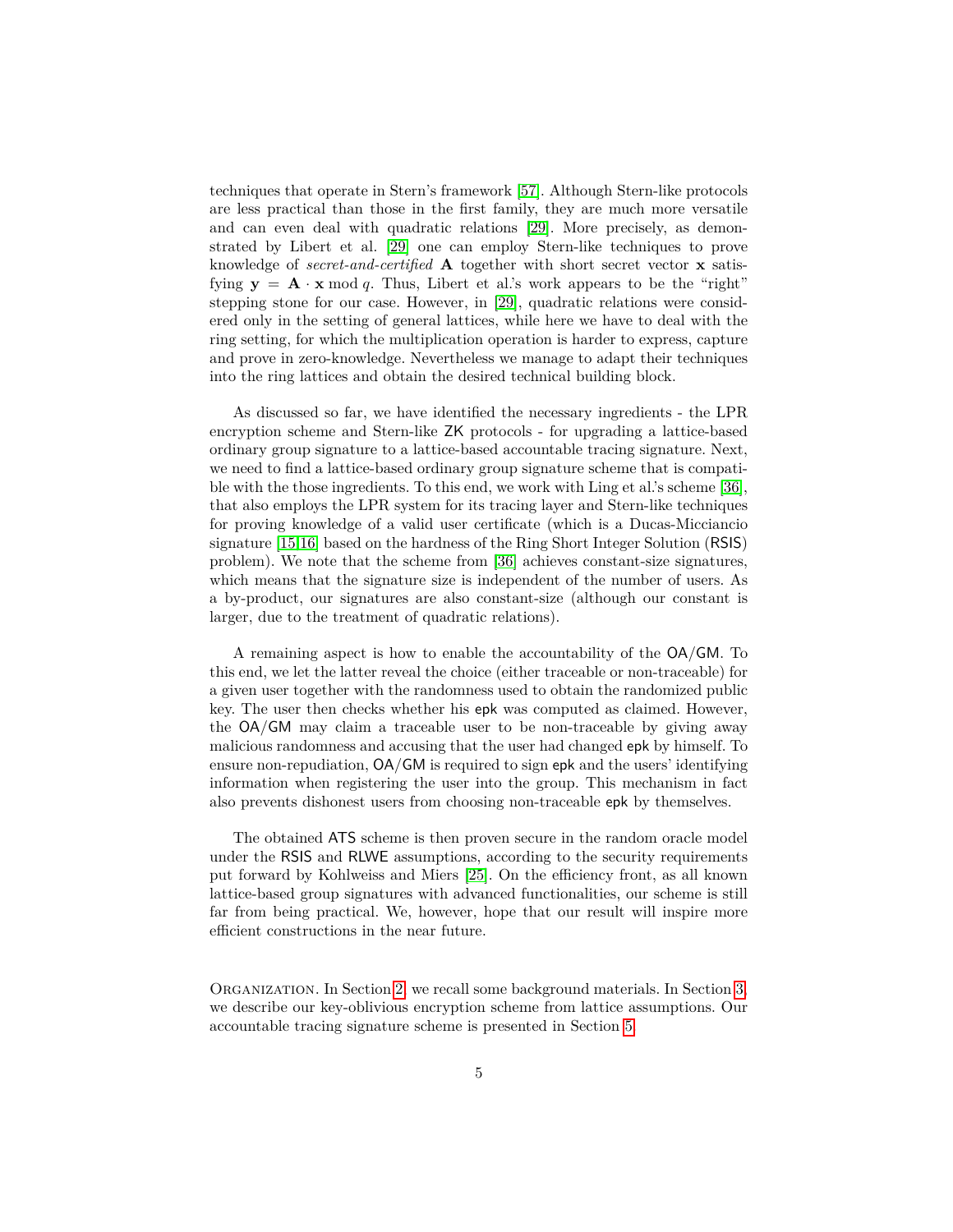# <span id="page-5-0"></span>**2 Background**

NOTATIONS. For a positive integer *n*, define the set  $\{1, 2, \ldots, n\}$  as [*n*], the set  $\{0, 1, \ldots, n\}$  as  $[0, n]$ , and the set containing all the integers from  $-n$  to *n* as  $[-n, n]$ . Denote the set of all positive integers as  $\mathbb{Z}^+$ . If *S* is a finite set, then *x*  $\overset{\$}{\leftarrow}$  *S* means that *x* is chosen uniformly at random from *S*. Let **a** ∈ R<sup>*m*<sub>1</sub></sub> and</sup>  $\mathbf{b} \in \mathbb{R}^{m_2}$  be two vectors for positive integers  $m_1, m_2$ . Denote  $(\mathbf{a} \|\mathbf{b}) \in \mathbb{R}^{m_1+m_2}$ , instead of  $(\mathbf{a}^\top, \mathbf{b}^\top)^\top$ , as the concatenation of these two vectors.

#### <span id="page-5-1"></span>**2.1 Rings, RSIS and RLWE**

Let  $q \geq 3$  be a positive integer and let  $\mathbb{Z}_q = \left[-\frac{q-1}{2}, \frac{q-1}{2}\right]$ . In this work, let us consider rings  $R = \mathbb{Z}[X]/(X^n + 1)$  and  $R_q = (R/q\overline{R})$ , where *n* is a power of 2.

Let  $\tau$  be the coefficient embedding  $\tau: R_q \to \mathbb{Z}_q^n$  that maps a ring element *v* = *v*<sub>0</sub> + *v*<sub>1</sub> · *X* + . . . + *v*<sub>*n*−1</sub> · *X*<sup>*n*−1</sup> ∈ *R*<sub>*q*</sub> to a vector  $τ(v) = (v_0, v_1, \ldots, v_{n-1})^\top$  over  $\mathbb{Z}_q^n$ . Define the ring homomorphism rot :  $R_q \to \mathbb{Z}_q^{n \times n}$  that maps a ring element  $a \in R_q$  to a matrix  $\text{rot}(a) = [\tau(a) | \tau(a \cdot X) | \cdots | \tau(a \cdot X^{n-1})]$  over  $\mathbb{Z}_q^{n \times n}$  (see, e.g., [\[45,](#page-43-10)[58\]](#page-43-11)). Using these two functions, the element product  $y = a \cdot v$  over  $R_q$ can be interpreted as the matrix-vector multiplication  $\tau(y) = \text{rot}(a) \cdot \tau(v)$  over  $\mathbb{Z}_q$ .

When working with vectors and matrices over  $R_q$ , we generalize the notations *τ* and rot in the following way. For a vector  $\mathbf{v} = (v_1, \ldots, v_m)^\top \in R_q^m$ , define  $\tau(\mathbf{v}) = (\tau(v_1) \| \cdots \| \tau(v_m)) \in \mathbb{Z}_q^{mn}$ . For a matrix  $\mathbf{A} = [a_1 | \cdots | a_m] \in R_q^{1 \times m}$ , define  $rot(A)$  to be the matrix

$$
\textsf{rot}(\mathbf{A}) = \big[\textsf{rot}(a_1) \mid \cdots \mid \textsf{rot}(a_m)\big] \in \mathbb{Z}_q^{n \times mn}.
$$

Using the generalized notations, we can interpret  $y = \mathbf{A} \cdot \mathbf{v}$  over  $R_q$  as matrixvector multiplication  $\tau(y) = \text{rot}(\mathbf{A}) \cdot \tau(\mathbf{v})$  over  $\mathbb{Z}_q$ .

For  $a = a_0 + a_1 \cdot X + \ldots + a_{n-1} \cdot X^{N-1} \in R$ , we define  $||a||_{\infty} = \max_i (|a_i|)$ . Similarly, for vector  $\mathbf{b} = (b_1, \ldots, b_m)^\top \in R^m$ , we define  $\|\mathbf{b}\|_{\infty} = \max_j (\|b_j\|_{\infty})$ .

We now recall the average-case problems RSIS and RLWE associated with the rings  $R, R_q$ , as well as their hardness results.

**Definition 1** ([\[39](#page-43-12)[,50,](#page-43-13)[40\]](#page-43-14)). Given a uniform matrix  $A = [a_1|a_2| \cdots | a_m]$  over  $R_q^{1 \times m}$ , the RSIS<sup>∞</sup><sub>n,m,q,β</sub> problem asks to find a ring vector **b** =  $(b_1, b_2, \ldots, b_m)^\top$ *over*  $R^m$  *such that*  $\mathbf{A} \cdot \mathbf{b} = a_1 \cdot b_1 + a_2 \cdot b_2 + \cdots + a_m \cdot b_m = 0$  *over*  $R_q$  *and*  $0 < ||\mathbf{b}||_{\infty} \leq \beta$ .

For polynomial bounded  $m, \beta$  and  $q \geq \beta \cdot \widetilde{\mathcal{O}}(\sqrt{n})$ , it was proven that the RSIS<sup>∞</sup><sub>*n,m,q,β*</sub> problem is no easier than the SIVP<sub>γ</sub> problem in any ideal in the ring *R*, where  $\gamma = \beta \cdot \tilde{\mathcal{O}}(\sqrt{nm})$  (see [\[39](#page-43-12)[,50](#page-43-13)[,27\]](#page-42-16)).

**Definition 2** ([\[42](#page-43-15)[,56,](#page-43-16)[43\]](#page-43-6)). For positive integers  $n, m, q \geq 2$  and a probability  $distribution \chi$  *over the ring R*, *define a distribution*  $A_{s,\chi}$  *over*  $R_q \times R_q$  *for*  $s \stackrel{\$}{\leftarrow} R_q$ *in the following way: it first samples a uniformly random element*  $a \in R_q$ *, an*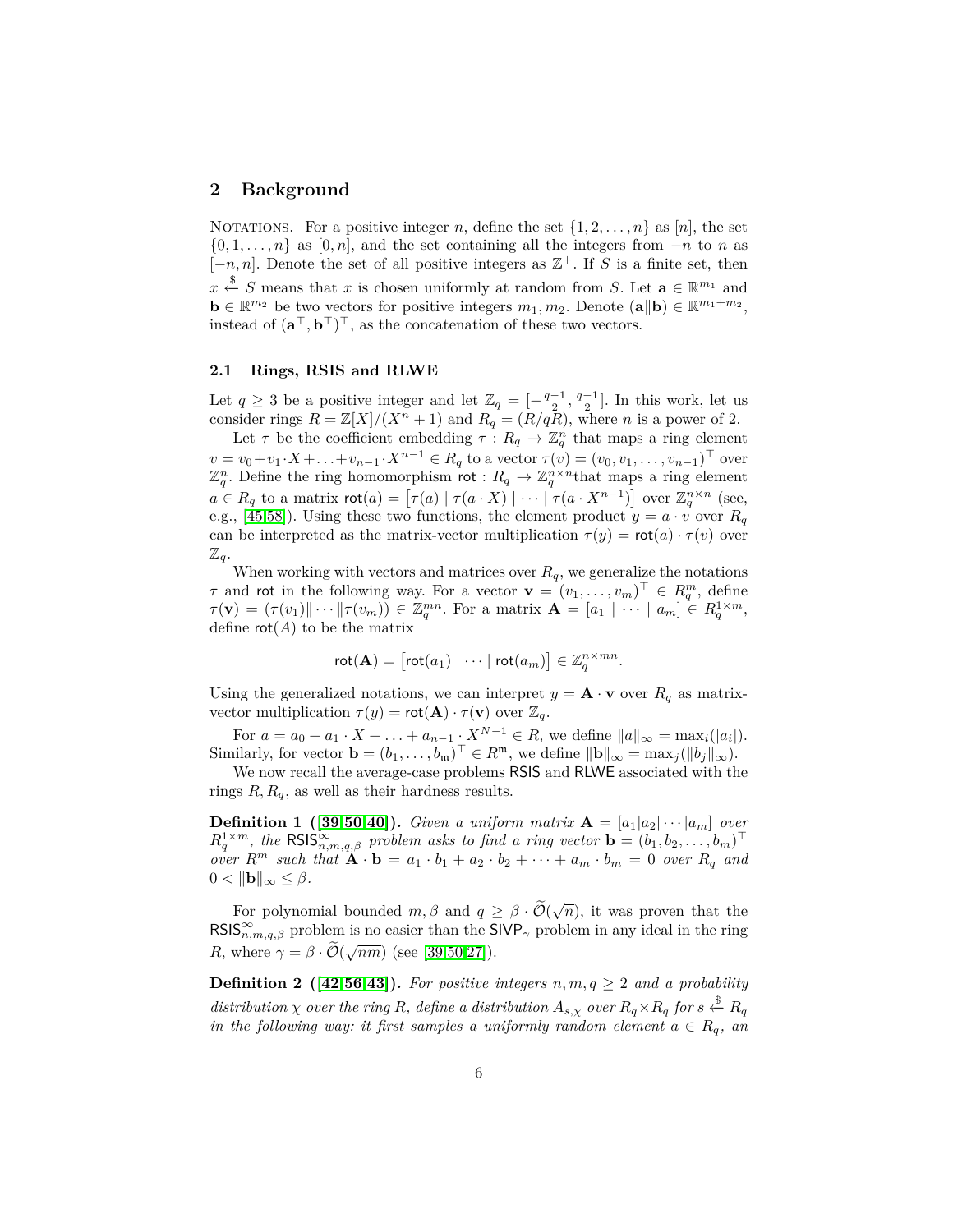*error element*  $e \leftrightarrow \chi$ *, and then outputs*  $(a, a \cdot s + e)$ *. The target of the* RLWE<sub>*n,m,q,x*</sub> *problem is to distinguish m samples chosen from a uniform distribution over*  $R_q \times R_q$  *and m samples chosen from the distribution*  $A_{s,\chi}$  *for*  $s \stackrel{\$}{\leftarrow} R_q$ *.* 

Let  $q \ge 2$  and  $B = \widetilde{\mathcal{O}}(\sqrt{n})$  be positive integers.  $\chi$  is a distribution over *R* which efficiently outputs samples  $e \in R$  with  $||e||_{\infty} \leq B$  with overwhelming probability in *n*. Then there is a quantum reduction from the  $RLWE_{n,m,q,\chi}$  problem to the SIVP<sub>γ</sub> problem and the SVP<sub>γ</sub> problem in any ideal in the ring *R*, where  $\widetilde{\phi}$  ( $\overline{C}$  / $\overline{D}$ ) ( $\overline{C}$  / $\overline{D}$ ) ( $\overline{C}$  / $\overline{D}$ ) ( $\overline{C}$  / $\overline{D}$ ) ( $\overline{C}$  / $\overline{D}$ ) ( $\overline{C}$  / $\overline{D}$ ) ( $\overline{$  $\gamma = \mathcal{O}(\sqrt{n} \cdot q/B)$  (see [\[42](#page-43-15)[,10](#page-41-16)[,27](#page-42-16)[,49\]](#page-43-17)). It is shown that the hardness of the RLWE problem is preserved when the secret *s* is sampled from the error distribution  $\chi$ (see [\[42](#page-43-15)[,10\]](#page-41-16)).

### <span id="page-6-0"></span>**2.2 Decompositions**

We now recall the integer decomposition technique from [\[33\]](#page-42-14). For any positive integer *B*, let  $\delta_B := \lfloor \log_2 B \rfloor + 1 = \lfloor \log_2(B+1) \rfloor$  and the sequence  $B_1, \ldots, B_{\delta_B}$ , where  $B_j = \lfloor \frac{B+2^{j-1}}{2^j} \rfloor$ , for any  $j \in [\delta_B]$ . It is then verifiable that  $\sum_{j=1}^{\delta_B} B_j = B$ . In addition, for any integer  $a \in [0, B]$ , one can decompose *a* into a vector of the form  $\text{idec}_B(a) = (a^{(1)}, a^{(2)}, \dots, a^{(\delta_B)})^{\top} \in \{0, 1\}^{\delta_B}$ , satisfying  $(B_1, B_2, \ldots, B_{\delta_B}) \cdot \text{idec}_B(a) = a$ . The procedure of the decomposition is presented below in a deterministic manner.

1.  $a' := a$ 2. For  $j = 1$  to  $\delta_B$  do: (i) If  $a' \geq B_j$  then  $a^{(j)} := 1$ , else  $a^{(j)} := 0$ ; (ii)  $a' := a' - B_j \cdot a^{(j)}$ . 3. Output  $\text{idec}_B(a) = (a^{(1)}, \dots, a^{(\delta_B)})^{\top}$ .

In [\[36\]](#page-42-11), the above decomposition procedure is also utilized to deal with polynomials in the ring  $R_q$ . Specifically, for  $B \in [1, \frac{q-1}{2}]$ , define the injective function rdec<sub>*B*</sub> that maps  $a \in R_q$  with  $||a||_{\infty} \leq B$  to  $\mathbf{a} \in R^{\delta_B}$  with  $||\mathbf{a}||_{\infty} \leq 1$ , which works as follows.

- 1. Let  $\tau(a) = (a_0, \ldots, a_{n-1})^\top$ . For each *i*, let  $\sigma(a_i) = 0$  if  $a_i = 0$ ;  $\sigma(a_i) = -1$  if  $a_i < 0$ ; and  $\sigma(a_i) = 1$  if  $a_i > 0$ .
- 2.  $\forall i$ , compute  $\mathbf{w}_i = \sigma(a_i) \cdot \text{idec}_B(|a_i|) = (w_{i,1}, \dots, w_{i, \delta_B})^\top \in \{-1, 0, 1\}^{\delta_B}.$
- 3. Form the vector  $\mathbf{w} = (\mathbf{w}_0 \| \dots \| \mathbf{w}_{n-1}) \in \{-1, 0, 1\}^{n \delta_B}$ , and let  $\mathbf{a} \in R^{\delta_B}$  be the vector such that  $\tau(\mathbf{a}) = \mathbf{w}$ .
- 4. Output  $\text{rdec}_B(a) = a$ .

To deal with ring vectors of dimension  $m \in \mathbb{Z}^+$  and of infinity bound  $B \in$  $\mathbb{Z}^+$ , we generalize the notion rdec<sub>*B*</sub>(**v**) in the following way: it maps a ring  $\text{vector } \mathbf{v} = (v_1, \dots, v_m)^\top \in R_q^m \text{ such that } \|\mathbf{v}\|_\infty \leq B \text{ to a vector } \mathsf{rdec}_B(\mathbf{v}) = \mathbf{v}$  $(\text{rdec}_B(v_1) \| \dots \| \text{rdec}_B(v_m)) \in R^{m\delta_B}$ , whose coefficients are in the set  $\{-1,0,1\}$ .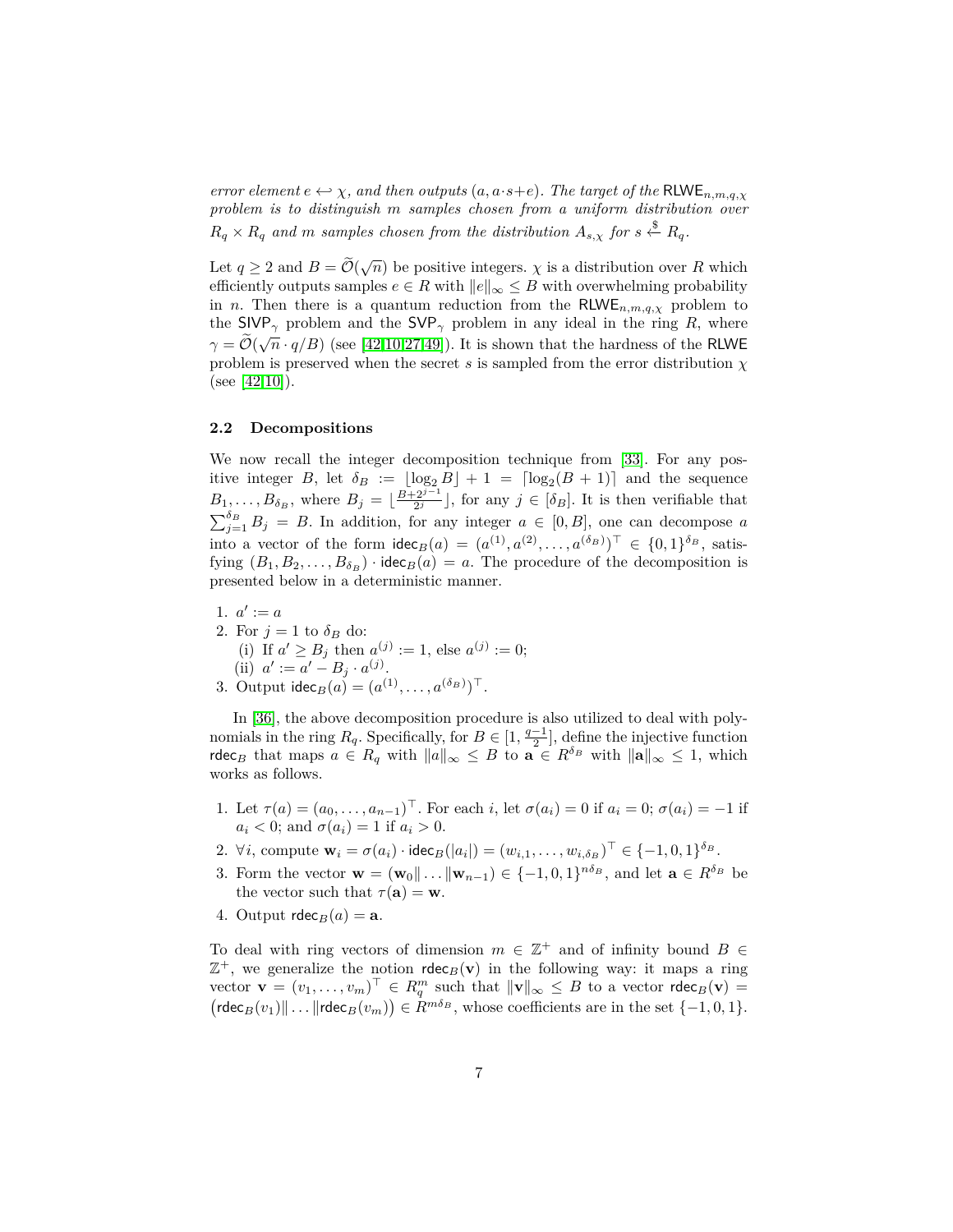Now,  $\forall m, B \in \mathbb{Z}^+$ , we define matrices  $\mathbf{H}_B \in \mathbb{Z}^{n \times n \delta_B}$  and  $\mathbf{H}_{m,B} \in \mathbb{Z}^{nm \times nm \delta_B}$  as

$$
\mathbf{H}_{B} = \begin{bmatrix} B_{1} \dots B_{\delta_{B}} & & \\ & \ddots & \\ & & B_{1} \dots B_{\delta_{B}} \end{bmatrix}, \text{ and } \mathbf{H}_{m,B} = \begin{bmatrix} \mathbf{H}_{B} & & \\ & \ddots & \\ & & \mathbf{H}_{B} \end{bmatrix}.
$$

Then we have

 $\tau(a) = \mathbf{H}_B \cdot \tau(\text{rdec}_B(a)) \bmod q$  and  $\tau(\mathbf{v}) = \mathbf{H}_{m,B} \cdot \tau(\text{rdec}_B(\mathbf{v}))$ .

For simplicity reason, when  $B = \frac{q-1}{2}$ , we will use the notation rdec instead of rdec  $\frac{q-1}{2}$ , and **H** instead of **H** $\frac{q-1}{2}$ .

#### <span id="page-7-0"></span>**2.3 A Variant of the Ducas-Micciancio Signature scheme**

We recall the stateful and adaptively secure version of Ducas-Micciancio signature scheme [\[15,](#page-41-14)[16\]](#page-41-15), which is used to enroll new users in our construction.

Following [\[15,](#page-41-14)[16\]](#page-41-15), throughout this work, for any real constants  $c > 1$  and  $\alpha_0 \ge \frac{1}{c-1}$ , define a series of sets  $\mathcal{T}_j = \{0,1\}^{c_j}$  of lengths  $c_j = \lfloor \alpha_0 c^j \rfloor$  for  $j \in [d]$ , where  $d \geq \log_c(\omega(\log n))$ . For each tag  $t = (t_0, t_1, \ldots, t_{c_j})^\top \in \mathcal{T}_j$  for  $j \in [d]$ , associate it with a ring element  $t(X) = \sum_{k=0}^{c_j} t_k \cdot X^k \in R_q$ . Let  $c_0 = 0$  and then define  $t_{[i]}(X) = \sum_{k=c_{i-1}}^{c_i-1} t_k \cdot X^k$  and  $t_{[i]} = (t_{c_{i-1}}, \ldots, t_{c_i-1})^{\top}$  for  $i \in [j]$ . Then one can check  $t = (t_{[1]} || t_{[2]} || \cdots || t_{[j]})$  and  $t(X) = \sum_{i=1}^{j} t_{[i]}(X)$ .

This variant works with the following parameters.

- $-$  Let  $n, m, q, k$  be some positive integers such that  $n \geq 4$  is a power of 2,  $m \geq 2\lceil \log q \rceil + 2$ , and  $q = 3<sup>k</sup>$ . Define the rings  $R = \mathbb{Z}[X]/(X^n + 1)$  and  $R_q = R/qR$ .
- $−$  Let the message dimension be  $m_s = \text{poly}(n)$ . Also, let  $\ell = \lfloor \log \frac{q-1}{2} \rfloor + 1$ , and  $\overline{m} = m + k$  and  $\overline{m}_s = m_s \cdot \ell$ .
- Let integer  $\beta = \tilde{\mathcal{O}}(n)$  and integer *d* and sequence  $c_0, \ldots, c_d$  be as above.
- **–** Let *S* ∈ Z be a state that is 0 initially.

The public verification key consists of the following:

$$
\mathbf{A},\mathbf{F}_0\in R_q^{1\times \overline{m}};\quad \mathbf{A}_{[0]},\ldots,\mathbf{A}_{[d]}\in R_q^{1\times k};\quad \mathbf{F}\in R_q^{1\times \ell};\quad \mathbf{F}_1\in R_q^{1\times \overline{m}_s};\quad u\in R_q
$$

while the secret signing key is a Micciancio-Peikert [\[46\]](#page-43-18) trapdoor matrix  $\mathbf{R} \in$  $R_q^{m \times k}$ .

When signing a message  $\mathfrak{m} \in R_q^{m_s}$ , the signer first computes  $\overline{\mathfrak{m}} = \text{rdec}(\mathfrak{m}) \in$  $R^{\overline{m}_s}$ , whose coefficients are in the set  $\{-1,0,1\}$ . He then performs the following steps.

- Set the tag 
$$
t = (t_0, t_1, \ldots, t_{c_d-1})^\top \in \mathcal{T}_d
$$
, where  $S = \sum_{j=0}^{c_d-1} 2^j \cdot t_j$ , and compute  $\mathbf{A}_t = [\mathbf{A} | \mathbf{A}_{[0]} + \sum_{i=1}^d t_{[i]} \mathbf{A}_{[i]}] \in R_q^{1 \times (\overline{m} + k)}$ . Update  $S$  to  $S + 1$ .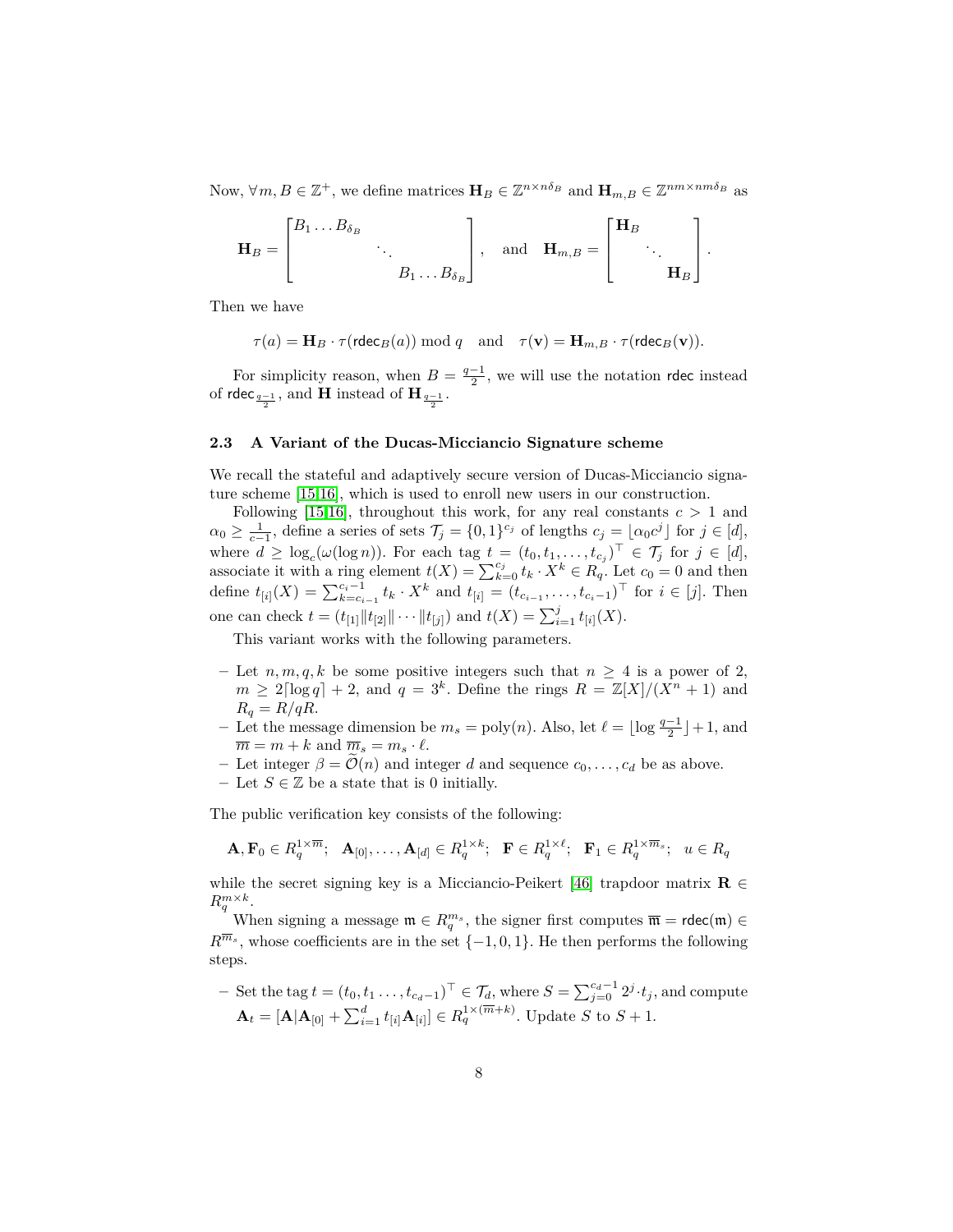- $-$  Choose **r** ∈ *R*<sup>*m*</sup> with  $||$ **r** $||_{\infty}$  ≤ *β*.
- $-$  Let  $y = \mathbf{F}_0 \cdot \mathbf{r} + \mathbf{F}_1 \cdot \overline{\mathfrak{m}} \in R_q$  and  $u_p = \mathbf{F} \cdot \text{rdec}(y) + u \in R_q$ .
- **–** Employing the trapdoor matrix **R**, produce a ring vector **v** ∈ *Rm*+*<sup>k</sup>* with  $\mathbf{A}_t \cdot \mathbf{v} = u_p$  over the ring  $R_q$  and  $\|\mathbf{v}\|_{\infty} \leq \beta$ .
- $-$  Return the tuple  $(t, \mathbf{r}, \mathbf{v})$  as a signature for the message m.

To check the validity of the tuple  $(t, \mathbf{r}, \mathbf{v})$  with respect to message  $\mathfrak{m} \in R_q^{m_s}$ , the verifier first computes the matrix  $A_t$  as above and verifies the following conditions:

$$
\begin{cases} \mathbf{A}_t \cdot \mathbf{v} = \mathbf{F} \cdot \text{rdec}(\mathbf{F}_0 \cdot \mathbf{r} + \mathbf{F}_1 \cdot \text{rdec}(\mathfrak{m})) + u, \\ \|\mathbf{r}\|_{\infty} \leq \beta, \ \ \|\mathbf{v}\|_{\infty} \leq \beta. \end{cases}
$$

He outputs 1 if all these three conditions hold and 0 otherwise.

**Lemma 1 ([\[15](#page-41-14)[,16\]](#page-41-15)).** *Given at most polynomially bounded number of signature queries, the above variant is existentially unforgeable against adaptive chosen*  $m$ *essage attacks assuming the hardness of the*  $\text{RSSI}_{n,\overline{m},q,\widetilde{\mathcal{O}}(n^2)}$  problem.

### <span id="page-8-0"></span>**2.4 Zero-Knowledge Argument of Knowledge**

We will work with statistical zero-knowledge argument systems, namely, interactive protocols where the ZK property holds against *any* cheating verifier, while the soundness property only holds against *computationally bounded* cheating provers. More formally, let the set of statements-witnesses  $R = \{(y, w)\}\in$  $\{0,1\}^* \times \{0,1\}^*$  be an NP relation. A two-party game  $\langle \mathcal{P}, \mathcal{V} \rangle$  is called an interactive argument system for the relation R with soundness error *e* if the following two conditions hold:

- $-$  Completeness. If  $(y, w) \in \mathbb{R}$  then  $\Pr[\langle \mathcal{P}(y, w), \mathcal{V}(y) \rangle = 1] = 1$ .
- $-$  Soundness. If  $(y, w) \notin \mathbb{R}$ , then ∀ PPT  $\widehat{P}$ : Pr $[\langle \widehat{P}(y, w), V(y) \rangle = 1] \le e$ .

An argument system is called statistical ZK if for any  $\hat{V}(y)$ , there exists a PPT simulator  $\mathcal{S}(y)$  having oracle access to  $\widehat{\mathcal{V}}(y)$  and producing a simulated transcript that is statistically close to the one of the real interaction between  $\mathcal{P}(y, w)$  and  $\mathcal{V}(y)$ . A related notion is argument of knowledge, which, for three-move protocols (commitment-challenge-response), requires the existence of a PPT extractor taking as input a set of valid transcripts with respect to all possible values of the "challenge" to the same "commitment" and outputting  $w'$  such that  $(y, w') \in \mathbb{R}$ .

The statistical zero-knowledge arguments of knowledge (ZKAoK) presented in this work are Stern-like [\[57\]](#page-43-9) protocols. In particular, they are  $\Sigma$ -protocols in the generalized sense defined in [\[21,](#page-42-17)[4\]](#page-41-11) (where 3 valid transcripts are needed for extraction, instead of just 2). Stern's protocol was originally proposed in the context of code-based cryptography, and was later adapted into the lattice setting by Kawachi et al. [\[22\]](#page-42-18). Subsequently, it was empowered by Ling et al. [\[33\]](#page-42-14)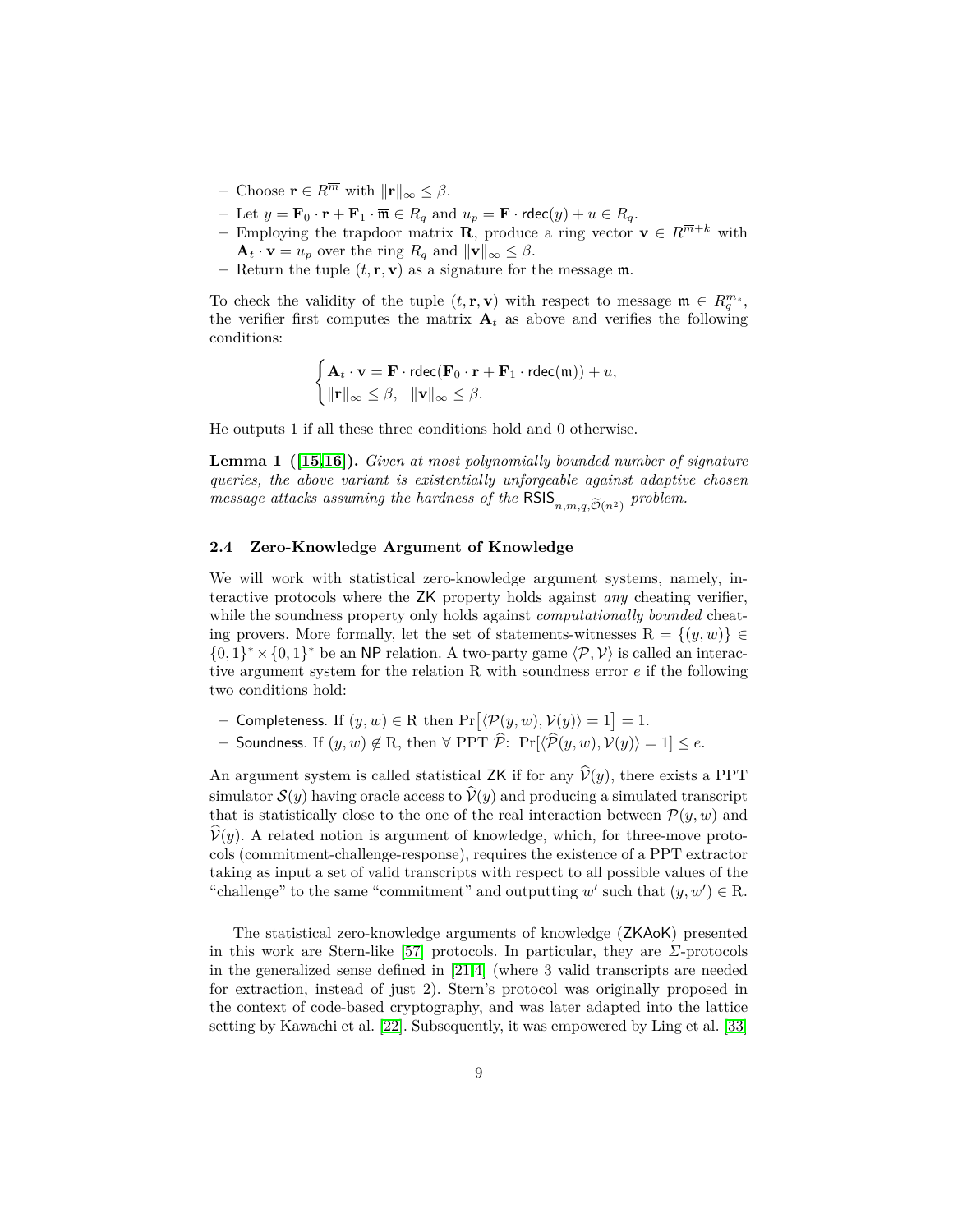to handle the matrix-vector relations where the secret vectors are of small infinity norm, and further developed to design various lattice-based schemes. Libert et al. [\[28\]](#page-42-7) put forward an abstraction of Stern's protocol to capture a wider range of lattice-based relations. Now let us recall it.

**An Abstraction of Stern's Protocol.** Let integers *q, K, L* be positive such that  $L \geq K$  and  $q \geq 2$ , and VALID  $\subset \{-1,0,1\}^L$ . Given a finite set S, associate every  $\eta \in \mathcal{S}$  with a permutation  $\Gamma_{\eta}$  of *L* elements such that the following conditions hold:

<span id="page-9-0"></span>
$$
\begin{cases} \mathbf{w} \in \text{VALID} \iff \Gamma_{\eta}(\mathbf{w}) \in \text{VALID}, \\ \text{If } \mathbf{w} \in \text{VALID} \text{ and } \eta \text{ is uniform in } \mathcal{S}, \text{ then } \Gamma_{\eta}(\mathbf{w}) \text{ is uniform in VALID.} \end{cases} (1)
$$

Our target is to construct a statistical ZKAoK for the abstract relation Rabstract of the following form:

$$
\mathrm{R}_{\mathrm{abstract}} = \left\{ (\mathbf{M}, \mathbf{u}), \mathbf{w} \in \mathbb{Z}_q^{K \times L} \times \mathbb{Z}_q^K \times \text{VALID} : \mathbf{M} \cdot \mathbf{w} = \mathbf{u} \bmod q. \right\}
$$

To obtain the desired ZKAoK protocol, one has to prove that **w** ∈ VALID and **w** satisfies the linear equation  $\mathbf{M} \cdot \mathbf{w} = \mathbf{u} \bmod q$ . To prove  $\mathbf{w} \in \mathsf{VALID}$ in a zero-knowledge manner, the prover chooses  $\eta \overset{\$}{\leftarrow} \mathcal{S}$  and allows the verifier to check  $\Gamma_n(\mathbf{w}) \in \text{VALID}$ . According to the first condition in [\(1\)](#page-9-0), the verifier should be convinced that **w** is indeed from the set VALID. At the same time, the verifier cannot learn any extra information about **w** due to the second condition in [\(1\)](#page-9-0). Furthermore, to prove in ZK that the linear equation holds, the prover first chooses  $\mathbf{r}_w \stackrel{\$}{\leftarrow} \mathbb{Z}_q^L$  as a masking vector and then shows the verifier that the equation  $\mathbf{M} \cdot (\mathbf{w} + \mathbf{r}_w) = \mathbf{M} \cdot \mathbf{r}_w + \mathbf{u} \mod q$  holds.

In Figure [1,](#page-10-0) we describe in details the interaction between two PPT algorithms prover  $P$  and verifier  $V$ . The system utilizes a statistically hiding and computationally binding string commitment scheme COM (e.g., the RSIS-based scheme from [\[22\]](#page-42-18)).

**Theorem 1 ([\[28\]](#page-42-7)).** *Let* COM *be a statistically hiding and computationally binding string commitment scheme. Then the interactive protocol depicted in Figure [1](#page-10-0) is a statistical* ZKAoK *with perfect completeness, soundness error* 2*/*3*, and communication cost*  $\mathcal{O}(L \log q)$ *. Specifically:* 

- **–** *There exists a polynomial-time simulator that on input* (**M***,* **u**)*, with probability* 2*/*3 *it outputs an accepted transcript that is within statistical distance from the one produced by an honest prover who knows the witness.*
- **–** *There exists a polynomial-time algorithm that, takes as inputs* (**M***,* **u**) *and three accepting transcripts on*  $(M, u)$ *,*  $(CMT, 1, RSP<sub>1</sub>)$ *,*  $(CMT, 2, RSP<sub>2</sub>)$ *, and*  $(CMT, 3, RSP_3)$ *, outputs*  $\mathbf{w}' \in \mathsf{VALID}$  *such that*  $\mathbf{M} \cdot \mathbf{w}' = \mathbf{u} \bmod q$ *.*

The details of the proof appeared in [\[28\]](#page-42-7) and are omitted here.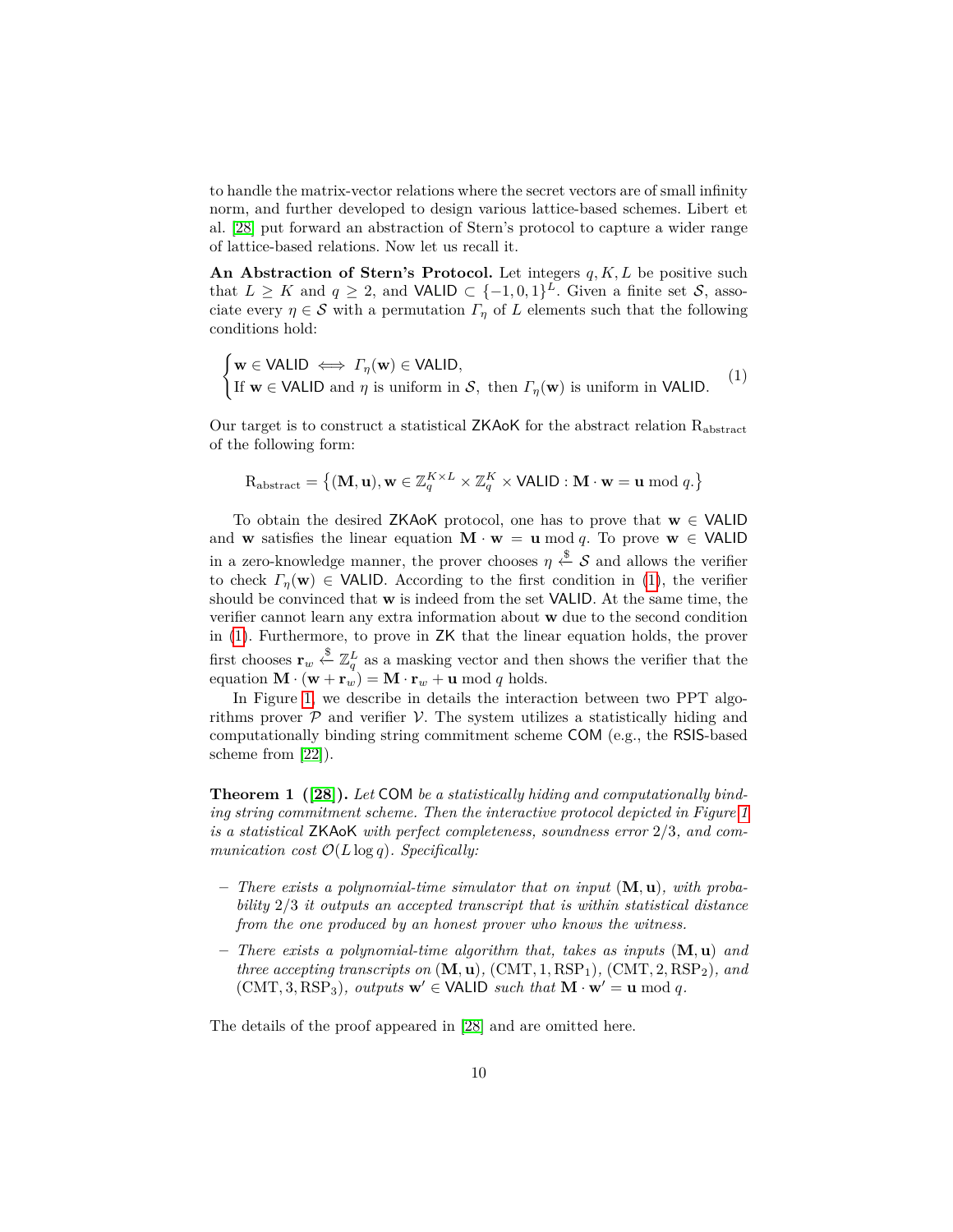1. **Commitment:** Prover chooses  $\mathbf{r}_w \stackrel{\$}{\leftarrow} \mathbb{Z}_q^L$ ,  $\eta \stackrel{\$}{\leftarrow} \mathcal{S}$  and randomness  $\rho_1, \rho_2, \rho_3$  for **COM.** Then he sends CMT =  $(C_1, C_2, C_3)$  to the verifier, where

> $C_1 = \text{COM}(\eta, \mathbf{M} \cdot \mathbf{r}_w \mod q; \rho_1), \ \ C_2 = \text{COM}(F_\eta(\mathbf{r}_w); \rho_2),$  $C_3 = \text{COM}(F_n(\mathbf{w} + \mathbf{r}_w \mod q); \rho_3).$

- 2. **Challenge:**  $\mathcal V$  sends back a challenge  $Ch \xleftarrow{\$} \{1,2,3\}$  to  $\mathcal P$ .
- 3. **Response:** According to the choice of *Ch*, P sends back RSP computed in the following way:
	- $-$  *Ch* = 1: Let  $\mathbf{t}_w = \Gamma_\eta(\mathbf{w}), \mathbf{t}_r = \Gamma_\eta(\mathbf{r}_w), \text{ and RSP} = (\mathbf{t}_w, \mathbf{t}_r, \rho_2, \rho_3).$
	- $Ch = 2$ : Let  $\eta_2 = \eta$ ,  $\mathbf{w}_2 = \mathbf{w} + \mathbf{r}_w \mod q$ , and RSP =  $(\eta_2, \mathbf{w}_2, \rho_1, \rho_3)$ .
	- $-$  *Ch* = 3: Let  $\eta_3 = \eta$ ,  $\mathbf{w}_3 = \mathbf{r}_w$ , and RSP =  $(\eta_3, \mathbf{w}_3, \rho_1, \rho_2)$ .

**Verification:** When receiving RSP from  $P$ ,  $V$  performs as follows:

**–** *Ch* = 1: Check that **t***<sup>w</sup>* ∈ VALID, *C*<sup>2</sup> = COM(**t***r*; *ρ*2), *C*<sup>3</sup> = COM(**t***<sup>w</sup>* +**t***<sup>r</sup>* mod *q*; *ρ*3).

 $-$  *Ch* = 2: Check that  $C_1$  = **COM**( $η_2$ , **M**·**w**<sub>2</sub>−**u** mod *q*; *ρ*<sub>1</sub>),  $C_3$  = **COM**( $\Gamma_{η_2}$ (**w**<sub>2</sub>); *ρ*<sub>3</sub>).

 $-Ch = 3$ : Check that  $C_1 = \text{COM}(\eta_3, \mathbf{M} \cdot \mathbf{w}_3; \rho_1), C_2 = \text{COM}(r_{\eta_3}(\mathbf{w}_3); \rho_2).$ 

In each case,  $V$  returns 1 if and only if all the conditions hold.

<span id="page-10-0"></span>Fig. 1: Stern-like ZKAoK for the relation R<sub>abstract</sub>.

#### <span id="page-10-2"></span>**2.5 The Refined Permuting Techniques by Ling et al.**

We next recall the permuting techniques recently suggested by Ling et al. [\[36\]](#page-42-11), which will be used throughout this paper.

**Proving that**  $z \in \{-1, 0, 1\}$ . Let *b* an integer. Denote the integer  $b' \in \{-1, 0, 1\}$ with  $b' = b \mod 3$  as  $[b]_3$ . For any  $z \in \{-1, 0, 1\}$ , define vector enc<sub>3</sub>(*z*) in the following manner:

$$
\mathsf{enc}_3(z) = ([z+1]_3, [z]_3, [z-1]_3)^\top \in \{-1, 0, 1\}^3.
$$

Namely,  $enc_3(-1) = (0, -1, 1)^\top$ ,  $enc_3(0) = (1, 0, -1)^\top$  and  $enc_3(1) = (-1, 1, 0)^\top$ .

Let  $e \in \{-1, 0, 1\}$ , define a permutation  $\pi_e$  associated to *e* as follows. It transforms vector  $\mathbf{v} = (v^{(-1)}, v^{(0)}, v^{(1)})^\top \in \mathbb{Z}^3$  into vector

$$
\pi_e(\mathbf{v}) = (v^{([-e-1]_3)}, v^{([-e]_3)}, v^{([-e+1]_3)})^\top.
$$

It is then verifiable that, for any  $z, e \in \{-1, 0, 1\}$ , the equivalence below holds.

<span id="page-10-1"></span>
$$
\mathbf{v} = \text{enc}_3(z) \iff \pi_e(\mathbf{v}) = \text{enc}_3([z+e]_3). \tag{2}
$$

In the context of Stern's protocol, the above equivalence allows us to prove knowledge of  $z \in \{-1, 0, 1\}$ , where  $z$  may have other constrains. Towards it, we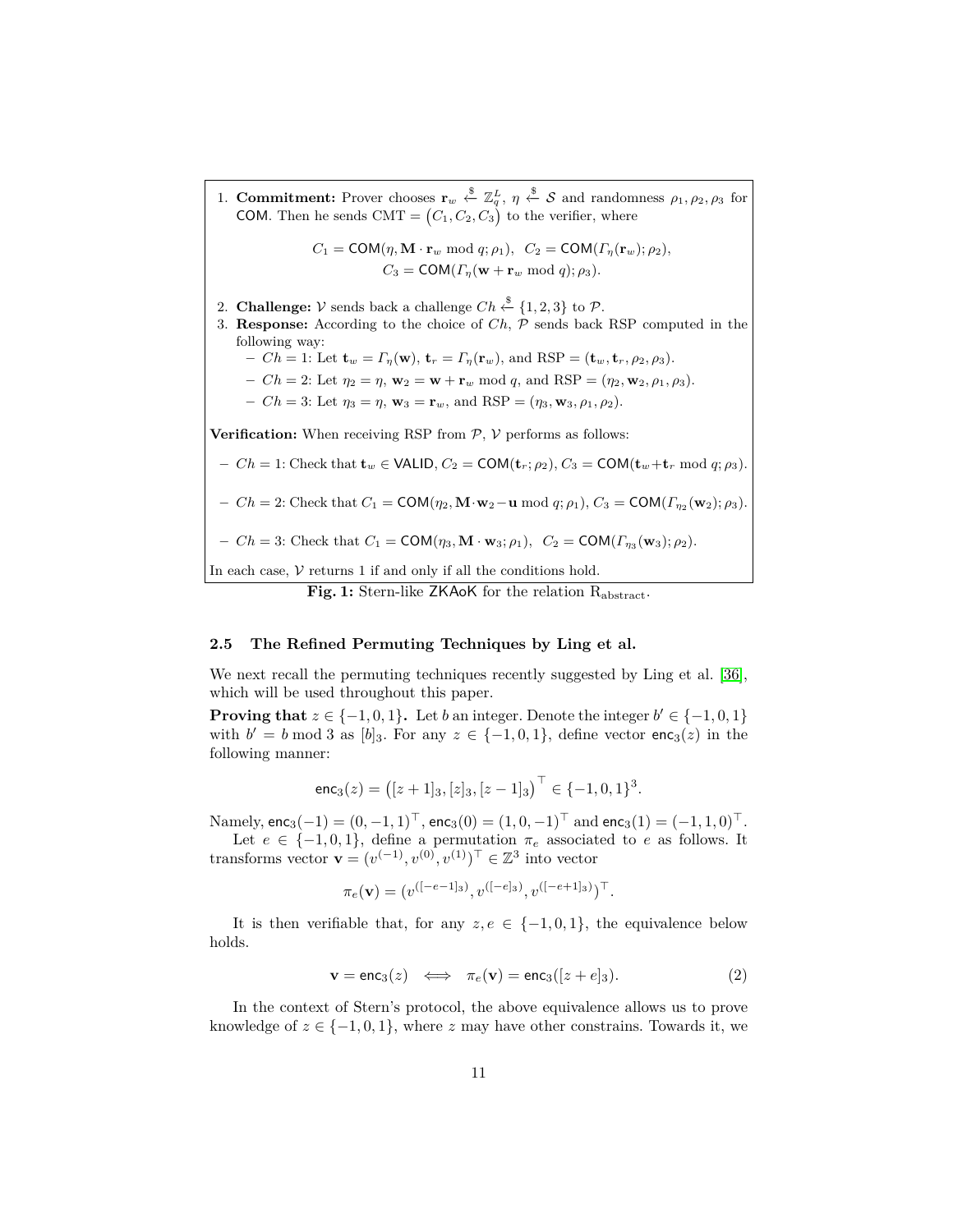simply extend *z* to enc<sub>3</sub>(*z*), sample a uniform  $e \in \{-1, 0, 1\}$ , and then show the verifier  $\pi_e(\mathsf{enc}_3(z))$  is of the form  $\mathsf{enc}_3([z + e]_3)$ . Due to the equivalence in [\(2\)](#page-10-1), the verifier should be convinced that *z* is in the set  $\{-1, 0, 1\}$ . Furthermore, the "one time pad" *e* fully hides the value of *z*. More importantly, the above technique is extendable so that we can employ the same *e* for other positions where *z* appears. An example of that is to prove that *z* is involved in a product  $t \cdot z$ , which we now recall.

**Proving that**  $y = t \cdot z$ . Let  $b \in \{0, 1\}$ , denote the bit  $1 - b$  as  $\overline{b}$  and the addition operation modulo 2 as ⊕.

For any  $t \in \{0, 1\}$  and  $z \in \{-1, 0, 1\}$ , let vector  $ext(t, z) \in \{-1, 0, 1\}^6$  be of the following form:

$$
\mathsf{ext}(t,z) = (\bar{t} \cdot [z+1]_3, t \cdot [z+1]_3, \bar{t} \cdot [z]_3, t \cdot [z]_3, \bar{t} \cdot [z-1]_3, t \cdot [z-1]_3)^\top.
$$

Let  $b \in \{0,1\}$  and  $e \in \{-1,0,1\}$ , define the permutation  $\psi_{b,e}(\cdot)$  associated to *b, e* as follows. It transforms vector

$$
\mathbf{v} = \left(v^{(0,-1)}, v^{(1,-1)}, v^{(0,0)}, v^{(1,0)}, v^{(0,1)}, v^{(1,1)}\right)^\top \in \mathbb{Z}^6
$$

into vector  $\psi_{b,e}(\mathbf{v})$  of form

$$
\psi_{b,e}(\mathbf{v}) = (v^{(b,[-e-1]_3)}, v^{(\overline{b},[-e-1]_3)}, v^{(b,[-e]_3)}, v^{(\overline{b},[-e]_3)}, v^{(b,[-e+1]_3)}, v^{(\overline{b},[-e+1]_3)})^\top.
$$

It can be easily checked that for any  $t, b \in \{0, 1\}$  and any  $z, e \in \{-1, 0, 1\}$ , the following equivalence is satisfied.

<span id="page-11-0"></span>
$$
\mathbf{v} = \text{ext}(t, z) \iff \psi_{b,e}(\mathbf{v}) = \text{ext}(t \oplus b, [z + e]_3). \tag{3}
$$

The same as in the case  $z \in \{-1, 0, 1\}$ , the above equivalence [\(3\)](#page-11-0) allows us to prove knowledge of *y*, where *y* is a product of secret integers  $t \in \{0, 1\}$  and *z* ∈ {−1*,* 0*,* 1}.

Next, we recall the generalizations of the above two core techniques to prove knowledge of vector  $\mathbf{z} \in \{-1, 0, 1\}^{\mathfrak{m}}$  as well as vector of the form [\(5\)](#page-12-0).

**Proving that**  $z \in \{-1, 0, 1\}^m$ **.** We first generalize the notion  $[b]_3$  to  $[b]_3$  for any  $\mathbf{b} \in \mathbb{Z}^m$ , where  $[\mathbf{b}]_3$  is the vector  $\mathbf{b}'$  such that  $\mathbf{b}' = \mathbf{b} \mod 3$  coordinate-wise. For  $\mathbf{z} = (z_1, \ldots, z_m)^\top \in \{-1, 0, 1\}^m$ , define the following extension:

$$
\mathsf{enc}(\mathbf{z}) = \big(\; \mathsf{enc}_3(z_1) \; \| \cdots \| \; \mathsf{enc}_3(z_m) \; \big) \in \{-1,0,1\}^{3\mathfrak{m}}.
$$

Let **e** =  $(e_1, \ldots, e_m)^\top \in \{-1, 0, 1\}^m$ , define the permutation  $\Pi_e$  associated to **e** as follows. It maps vector  $\mathbf{v} = (\mathbf{v}_1 \| \dots \| \mathbf{v}_m) \in \mathbb{Z}^{3m}$  consisting of m blocks of size 3 to vector as follows:

$$
\Pi_{\mathbf{e}}(\mathbf{v}) = (\pi_{e_1}(\mathbf{v}_1) \| \dots \| \pi_{e_m}(\mathbf{v}_m)).
$$

Following [\(2\)](#page-10-1), for any  $z, e \in \{-1, 0, 1\}^m$ , we obtain the following equivalence:

<span id="page-11-1"></span>
$$
\mathbf{v} = \text{enc}(\mathbf{z}) \iff \Pi_{\mathbf{e}}(\mathbf{v}) = \text{enc}([\mathbf{z} + \mathbf{e}]_3). \tag{4}
$$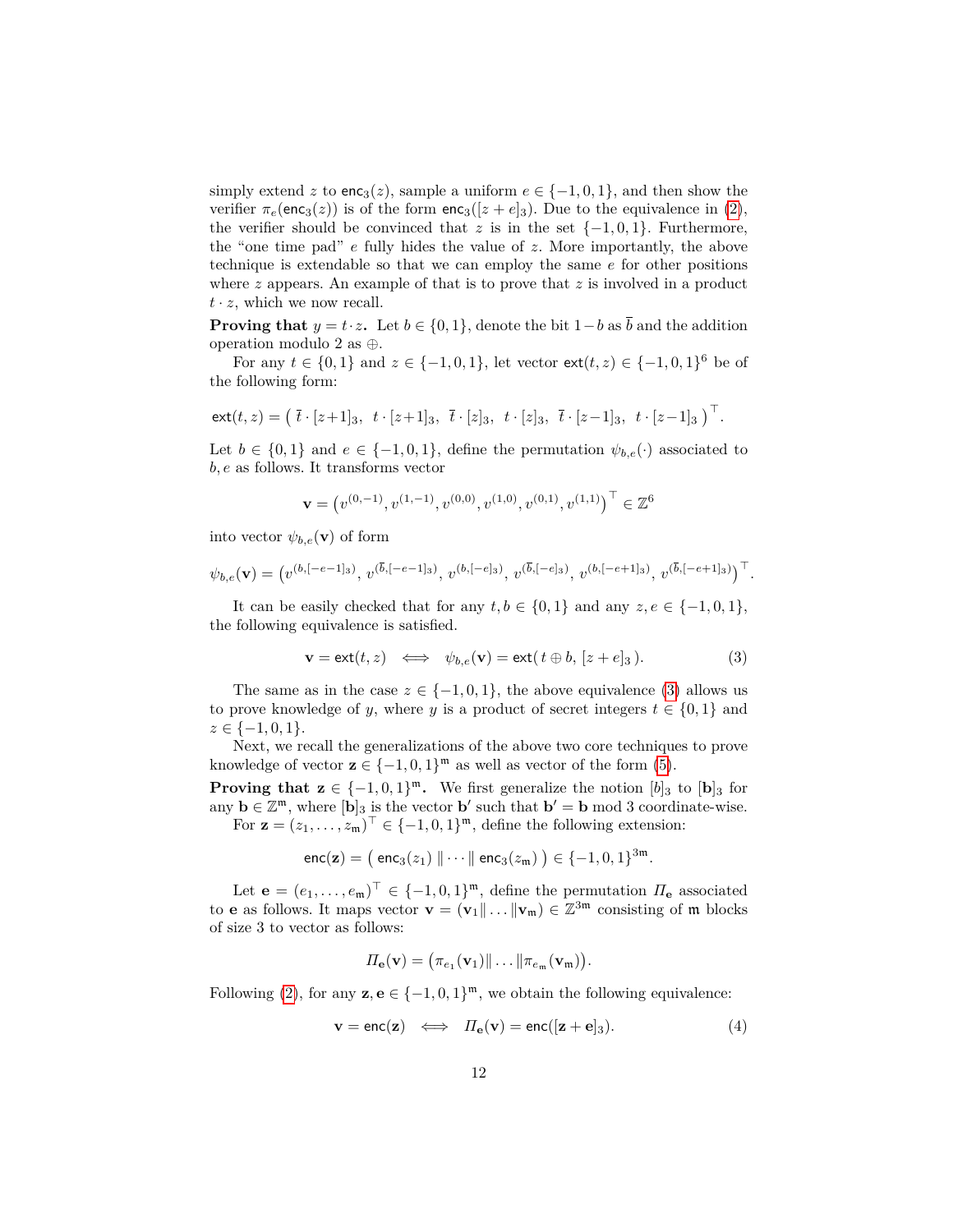**Handling a "mixing" vector.** We now deal with a "mixing" vector of the following form:

<span id="page-12-0"></span>
$$
\mathbf{y} = ( \mathbf{z} \parallel t_0 \cdot \mathbf{z} \parallel \ldots \parallel t_{c_d-1} \cdot \mathbf{z} ), \tag{5}
$$

where  $\mathbf{z} \in \{-1, 0, 1\}^{\mathfrak{m}}$  and  $t = (t_0, t_1, \ldots, t_{c_d-1})^{\top} \in \{0, 1\}^{c_d}$  for  $\mathfrak{m}, c_d \in \mathbb{Z}^+$ .

First, we define the extension vector  $\text{mix}(\mathbf{t}, \mathbf{z}) \in \{-1, 0, 1\}^{3m + 6mc_d}$  of vector **y** in the following manner:

$$
(\mathsf{enc}(\mathbf{z}) \parallel \mathsf{ext}(t_0,z_1) \parallel \ldots \parallel \mathsf{ext}(t_0,z_m) \parallel \ldots \parallel \mathsf{ext}(t_{c_d-1},z_1) \parallel \ldots \parallel \mathsf{ext}(t_{c_d-1},z_m) ).
$$

Next, for  $\mathbf{b} = (b_0, \dots, b_{c_d-1})^\top \in \{0, 1\}^{c_d}$  and  $\mathbf{e} = (\mathbf{e}_1, \dots, e_{\mathfrak{m}})^\top \in \{-1, 0, 1\}^{\mathfrak{m}},$ we define the permutation  $\Psi_{\mathbf{b},\mathbf{e}}$  that works as follows. It maps vector **v** ∈ Z <sup>3</sup>m+6m*c<sup>d</sup>* of form

$$
\mathbf{v} = (\mathbf{v}_{-1} \parallel \mathbf{v}_{0,1} \parallel \ldots \parallel \mathbf{v}_{0,m} \parallel \ldots \parallel \mathbf{v}_{c_d-1,1} \parallel \ldots \parallel \mathbf{v}_{c_d-1,m}),
$$

where block  $\mathbf{v}_{-1}$  has length 3m and each block  $\mathbf{v}_{i,j}$  has length 6, to vector  $\Psi_{\mathbf{b},\mathbf{e}}(\mathbf{v})$ of form

$$
\Psi_{\mathbf{b},\mathbf{e}}(\mathbf{v}) = (H_{\mathbf{e}}(\mathbf{v}_{-1}) \|\psi_{b_0,e_1}(\mathbf{v}_{0,1})\| \dots \|\psi_{b_0,e_m}(\mathbf{v}_{0,m})\| \dots\| \psi_{b_{c_d-1},e_1}(\mathbf{v}_{c_d-1,1}) \|\dots\| \psi_{b_{c_d-1},e_m}(\mathbf{v}_{c_d-1,m}) ).
$$

Then, for all  $\mathbf{t}, \mathbf{b} \in \{0, 1\}^{c_d}$  and  $\mathbf{z}, \mathbf{e} \in \{-1, 0, 1\}^{\mathfrak{m}}$ , one can check the following equivalence holds:

<span id="page-12-2"></span>
$$
\mathbf{v} = \text{mix}(\mathbf{t}, \mathbf{z}) \iff \Psi_{\mathbf{b}, \mathbf{e}}(\mathbf{v}) = \text{mix}(\mathbf{t} \oplus \mathbf{b}, [\mathbf{z} + \mathbf{e}]_3). \tag{6}
$$

#### <span id="page-12-3"></span>**2.6 Zero-Knowledge Protocol for the Ducas-Micciancio Signature**

We now recall the statistical zero-knowledge argument of knowledge of a valid message-signature pair for the Ducas-Micciancio signature, as presented in [\[36\]](#page-42-11). Let  $n, q, m, k, \overline{m}, \overline{m}_s, \ell, \beta, d, c_0, \ldots, c_d$  as specified in Section [2.3.](#page-7-0) The protocol is summarized below.

**–** The public input consists of

$$
\mathbf{A},\mathbf{F}_0\in R_q^{1\times \overline{m}};\quad \mathbf{A}_{[0]},\ldots,\mathbf{A}_{[d]}\in R_q^{1\times k};\mathbf{F}\in R_q^{1\times \ell};\quad \mathbf{F}_1\in R_q^{1\times \overline{m}_s};\quad u\in R_q.
$$

**−** The secret input of the prover consists of message  $\mathfrak{m} \in R_q^{m_s}$  and signature  $(t, \mathbf{r}, \mathbf{v})$ , where

$$
\begin{cases} t = (t_0, \dots, t_{c_1-1}, \dots, t_{c_{d-1}}, \dots, t_{c_d-1})^\top \in \{0, 1\}^{c_d}; \\ \mathbf{r} \in R^{\overline{m}}; \quad \mathbf{v} = (\mathbf{s} \|\mathbf{z}) \in R^{\overline{m}+k}; \quad \mathbf{s} \in R^{\overline{m}}; \quad \mathbf{z} \in R^k; \end{cases}
$$

**–** The goal of the prover is to prove in **ZK** that  $\|\mathbf{r}\|_{\infty} \leq \beta$ ,  $\|\mathbf{v}\|_{\infty} \leq \beta$ , and that the following equation

<span id="page-12-1"></span>
$$
\mathbf{A} \cdot \mathbf{s} + \mathbf{A}_{[0]} \cdot \mathbf{z} + \sum_{i=1}^{d} \mathbf{A}_{[i]} \cdot t_{[i]} \cdot \mathbf{z} = \mathbf{F} \cdot \mathbf{y} + u \tag{7}
$$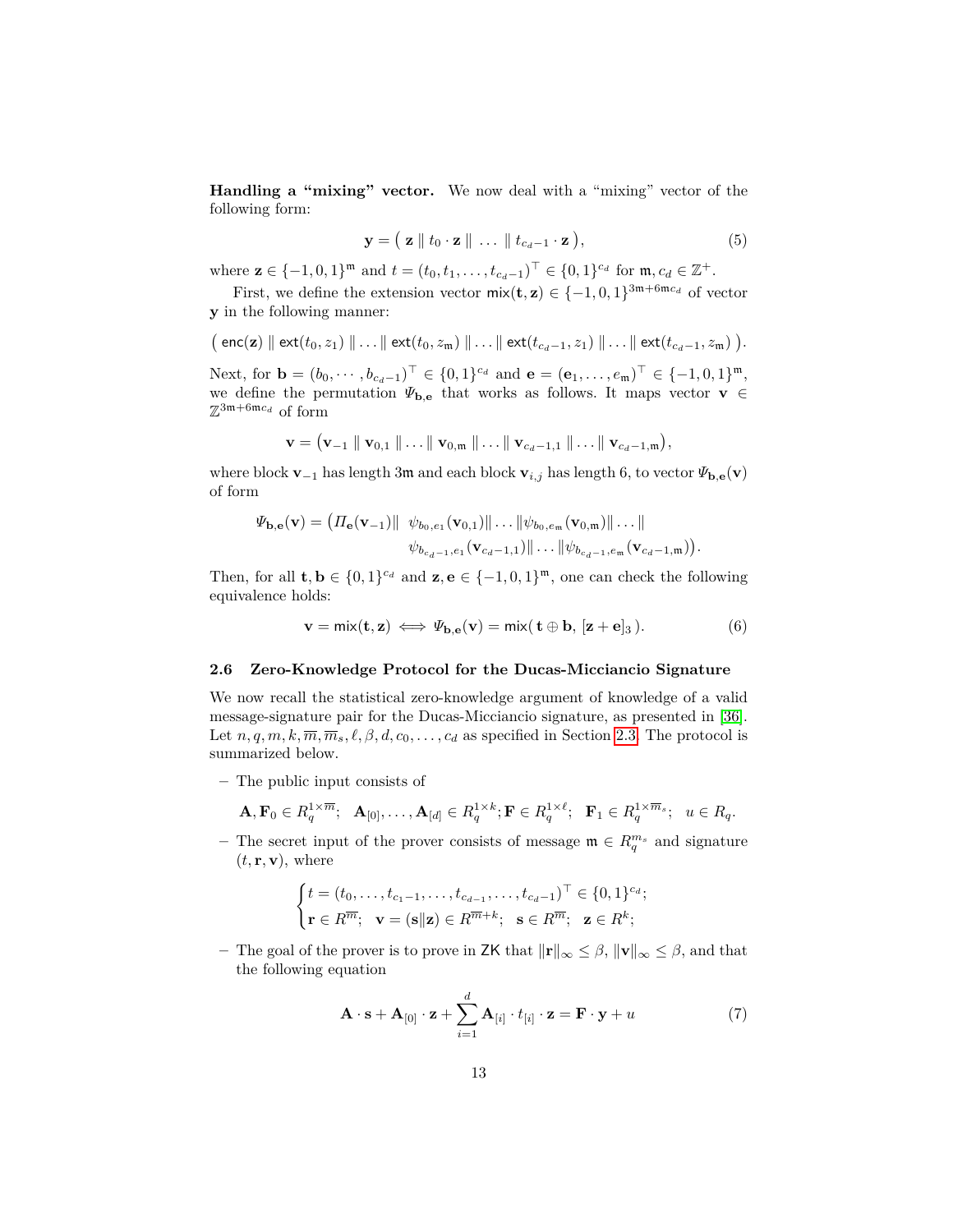holds for  $\{t_{[i]} = \sum_{j=c_{i-1}}^{c_i-1} t_j \cdot X^j\}_{i=1}^d$  and

<span id="page-13-0"></span>
$$
\mathbf{y} = \text{rdec} \left( \mathbf{F}_0 \cdot \mathbf{r} + \mathbf{F}_1 \cdot \text{rdec}(\mathfrak{m}) \right) \in R^{\ell}. \tag{8}
$$

The next step is to transform the secret input into a vector **w** that belongs to a specific set VALID and reduce the considered statements [\(7\)](#page-12-1) and [\(8\)](#page-13-0) into  $\mathbf{M} \cdot \mathbf{w} = \mathbf{u} \mod q$  for some public input  $\mathbf{M}$ ,  $\mathbf{u}$ , in the form of the abstract protocol from Section [2.4.](#page-8-0) To realize this, we employ the following two steps.

Decomposing-Unifying. To begin with, we utilize the notations rot and *τ* from Section [2.1](#page-5-1) and the decomposition techniques from Section [2.2.](#page-6-0)

Let  $\mathbf{s}^* = \tau(\text{rdec}_{\beta}(\mathbf{s})) \in \{-1,0,1\}^{n\overline{m}\delta_{\beta}}, \mathbf{z}^* = \tau(\text{rdec}_{\beta}(\mathbf{z})) \in \{-1,0,1\}^{nk\delta_{\beta}}$  and  ${\bf r}^* = \tau$ (rdec<sub>*β*</sub>(**r**))  $\in$  {-1,0,1} $n^{\overline{m}\delta}$ *β*. Then, one can check that, equation [\(7\)](#page-12-1) is equivalent to,

$$
[\text{rot}(\mathbf{A}_{[0]})\cdot\mathbf{H}_{k,\beta}]\cdot\mathbf{z}^{\star} + \sum_{i=1}^{d}\sum_{j=c_{i-1}}^{c_{i}-1}[\text{rot}(\mathbf{A}_{[i]}\cdot X^{j})\cdot\mathbf{H}_{k,\beta}]\cdot t_{j}\cdot\mathbf{z}^{\star} +
$$

$$
[\text{rot}(\mathbf{A})\cdot\mathbf{H}_{\overline{m},\beta}]\cdot\mathbf{s}^{\star} - [\text{rot}(\mathbf{F})]\cdot\boldsymbol{\tau}(\mathbf{y}) = \boldsymbol{\tau}(u) \bmod q,
$$

and equation [\(8\)](#page-13-0) is equivalent to

$$
[\mathsf{rot}(\mathbf F_0) \cdot \mathbf H_{\overline{m},\beta}] \cdot \mathbf r^\star + [\mathsf{rot}(\mathbf F_1)] \cdot \tau (\mathsf{rdec}(\mathfrak m)) - [\mathbf H] \cdot \tau(\mathbf y) = \mathbf 0 \bmod q.
$$

Rearrange the two derived equations using some basic algebra, we are able to obtain the following unifying equation:

$$
\mathbf{M}_0 \cdot \mathbf{w}_0 = \mathbf{u} \bmod q,
$$

where  $\mathbf{u} = (\tau(u) \parallel \mathbf{0}) \in \mathbb{Z}_q^{2n}$  and  $\mathbf{M}_0$  are built from public input, and  $\mathbf{w}_0 =$  $(\mathbf{w}_1 \parallel \mathbf{w}_2)$  is built from secret input with  $\mathbf{w}_1 \in \{-1, 0, 1\}^{(k\delta_\beta + c_d k\delta_\beta)n}$  and  $\mathbf{w}_2 \in$  $\{-1,0,1\}^{2n\overline{m}\delta_{\beta}+n\ell+n\overline{m}_s}$  and

$$
\begin{cases}\n\mathbf{w}_1 = (\mathbf{z}^* \parallel t_0 \cdot \mathbf{z}^* \parallel \ldots \parallel t_{c_d-1} \cdot \mathbf{z}^*); \\
\mathbf{w}_2 = (\mathbf{s}^* \parallel \mathbf{r}^* \parallel \tau(\mathbf{y}) \parallel \tau(\text{rdec}(\mathfrak{m}))).\n\end{cases}
$$

Until now, we have transformed the secret input into a vector  $\mathbf{w}_0$  whose coefficients are in the set  $\{-1,0,1\}$  and reduced statements [\(7\)](#page-12-1) and [\(8\)](#page-13-0) into  $\mathbf{M}_0 \cdot \mathbf{w}_0 = \mathbf{u} \bmod q$ , where  $\mathbf{M}_0$ ,  $\mathbf{u}$  are public.

EXTENDING-PERMUTING. Now the target is to transform the secret vector  $\mathbf{w}_0$  to a vector **w** such that the conditions in [\(1\)](#page-9-0) hold. Towards this goal, the extension and permutation techniques described in Section [2.5](#page-10-2) is employed.

We first extend  $\mathbf{w}_0 = (\mathbf{w}_1 || \mathbf{w}_2)$  as follows.

<span id="page-13-1"></span>
$$
\mathbf{w}_1 \mapsto \mathbf{w}'_1 = \text{mix}(t, \mathbf{z}^*) \in \{-1, 0, 1\}^{L_1};
$$
  
\n
$$
\mathbf{w}_2 \mapsto \mathbf{w}'_2 = \text{enc}(\mathbf{w}_2) \in \{-1, 0, 1\}^{L_2}.
$$
\n(9)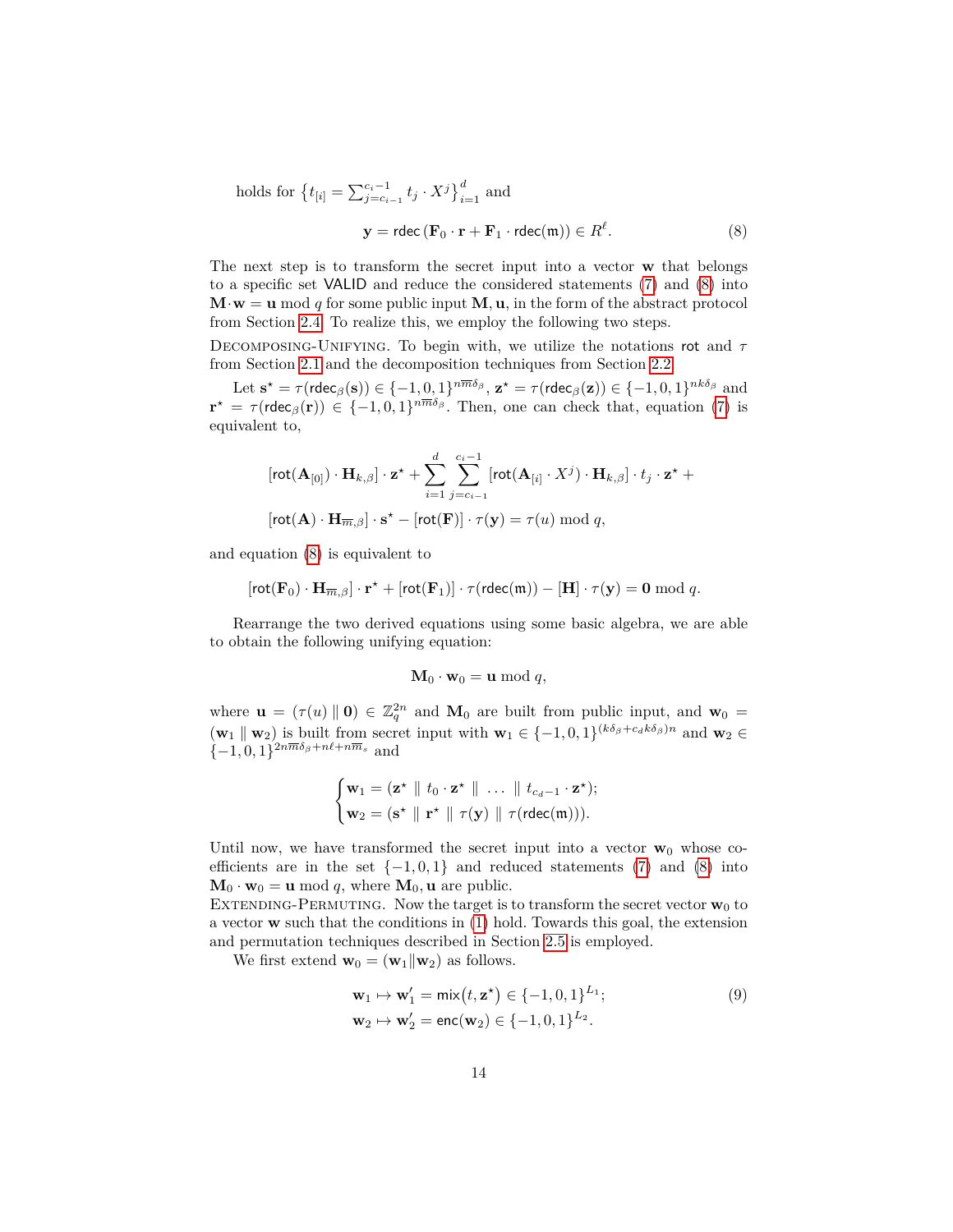Then form a new vector  $\mathbf{w} = (\mathbf{w}'_1 || \mathbf{w}'_2) \in \{-1, 0, 1\}^L$ , where  $L = L_1 + L_2$  and

$$
L_1 = (k\delta_\beta + 2c_d k\delta_\beta)3n; L_2 = 6n\overline{m}\delta_\beta + 3n\ell + 3n\overline{m}_s.
$$

According to the extension, adding suitable zero-columns to  $M_0$  to obtain a new matrix  $\mathbf{M} \in \mathbb{Z}_q^{2n \times L}$  such that  $\mathbf{M} \cdot \mathbf{w} = \mathbf{M}_0 \cdot \mathbf{w}_0$ .

We are ready to define the set VALID that consists of our transformed secret vector **w**, the set S, and the associated permutations  $\{ \Gamma_n : \eta \in S \}$ , such that the conditions in [\(1\)](#page-9-0) are all satisfied.

Let VALID be the set of all vectors  $\mathbf{v}' = (\mathbf{v}'_1 || \mathbf{v}'_2) \in \{-1, 0, 1\}^L$  such that the following conditions hold:

 $\mathbf{v}'_1 = \text{mix}(t, \mathbf{z}^*)$  for some vectors  $t \in \{0, 1\}^{c_d}$  and  $\mathbf{z}^* \in \{-1, 0, 1\}^{nk\delta_\beta}$ .  $-$  **v**<sub>2</sub> = enc(**w**<sub>2</sub>) for vector **w**<sub>2</sub>  $\in$  {-1*,* 0*,* 1}  $L_2/3$ .

It is easy to see that **w** belongs to this special set VALID.

Now, define  $S = \{0, 1\}^{c_d} \times \{-1, 0, 1\}^{nk\delta_\beta} \times \{-1, 0, 1\}^{L_2/3}$ . For each element  $\eta = (\mathbf{b}, \mathbf{e}, \mathbf{f}) \in \mathcal{S}$ , define an associated permutation  $\Gamma_{\eta}$  as follows. It permutes vector  $\mathbf{v}^* = (\mathbf{v}_1^* \| \mathbf{v}_2^*) \in \mathbb{Z}^L$ , where  $\mathbf{v}_1^* \in \mathbb{Z}^{L_1}$  and  $\mathbf{v}_2^* \in \mathbb{Z}^{L_2}$ , into vector of the following form:

$$
\Gamma_{\eta}(\mathbf{v}^{\star}) = (\Psi_{\mathbf{b},\mathbf{e}}(\mathbf{v}_{1}^{\star}) \parallel \varPi_{\mathbf{f}}(\mathbf{v}_{2}^{\star})).
$$

It then follows from the equivalences in [\(4\)](#page-11-1) and [\(6\)](#page-12-2) that VALID, S, and *Γ<sup>η</sup>* satisfy the conditions in [\(1\)](#page-9-0). Therefore, we have obtained an instance of the abstract protocol from Section [2.4.](#page-8-0) Up to this point, running the protocol of Figure [1](#page-10-0) results in the desired statistical ZKAoK protocol. The protocol has perfect completeness, soundness error  $2/3$ , and communication cost  $\mathcal{O}(L \cdot \log q)$ , which is of order  $\mathcal{O}(n \cdot \log^4 n) = \widetilde{\mathcal{O}}(\lambda)$ .

### <span id="page-14-0"></span>**2.7 Key-Oblivious Encryption**

We next recall the definitions of key-oblivious encryption (KOE), as introduced in [\[25\]](#page-42-2). A KOE scheme consists of the following polynomial-time algorithms.

- Setup( $\lambda$ ): On input the security parameter  $\lambda$ , it outputs public parameter pp. pp is implicit for all algorithms below if not explicitly mentioned.
- KeyGen(pp)**:** On input pp, it generates a key pair (pk*,*sk).
- KeyRand(pk): On input the public key pk, it outputs a new public key pk' for the same secret key.
- Enc(pk, m): On inputs pk and a message m, it outputs a ciphertext ct on this message.

 $Dec(st, ct)$ : On inputs sk and ct, it outputs the decrypted message  $m'$ .

Correctness. The above scheme must satisfy the following correctness requirement: For all  $\lambda$ , all  $pp \leftarrow$  Setup $(\lambda)$ , all  $(pk, sk) \leftarrow$  KeyGen(pp), all  $pk' \leftarrow$ KeyRand(pk), all m,

$$
\mathsf{Dec}(\mathsf{sk}, \mathsf{Enc}(\mathsf{pk}', \mathfrak{m})) = \mathfrak{m}.
$$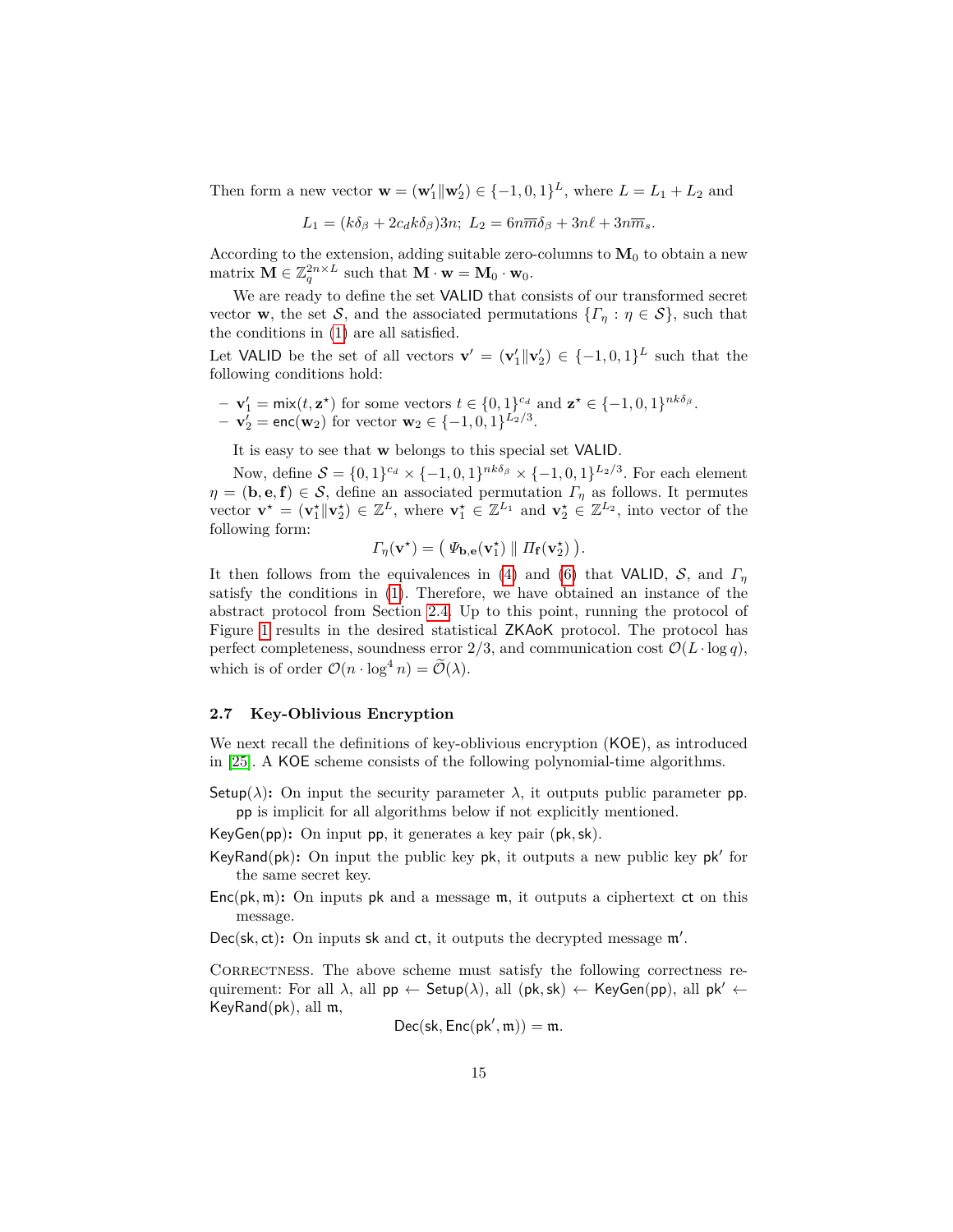Security. The security requirements of a KOE scheme consist of *key randomizability* (KR), *plaintext indistinguishability under key randomization* (INDr), and *key privacy under key randomization* (KPr).

KEY RANDOMIZABILITY. KR requires that any adversary cannot determine how public keys are related to each other without possession of secret keys. Details are modelled in the experiment  $\mathbf{Exp}_{\mathsf{KOE},\mathcal{A}}^{\mathsf{KR}}(\lambda)$  in Fig [2.](#page-15-0)

Define the advantage  $\text{Adv}_{\text{KOE},\mathcal{A}}^{\text{KR}}(\lambda)$  of adversary  $\mathcal A$  against KR of the KOE scheme as  $|2Pr[\mathbf{Exp}_{KOE,\mathcal{A}}^{KR}(\lambda) = 1] - 1|$ . A KOE scheme is key randomizable if the advantage of any PPT adversary  $A$  is negligible.

PLAINTEXT INDISTINGUISHABILITY UNDER KEY RANDOMIZATION. INDr requires that any adversary cannot distinguish ciphertext of one message from ciphertext of another one even though the adversary is allowed to choose the two messages and to randomize the public key. Details are modelled in the experiment  $\mathbf{Exp}_{\mathsf{KOE},\mathcal{A}}^{\mathsf{INDr}}(\lambda)$  in Fig [2.](#page-15-0)

Define the advantage  $\text{Adv}_{\mathsf{KOE},\mathcal{A}}^{\mathsf{INDr}}(\lambda)$  of adversary  $\mathcal A$  against **INDr** of the KOE scheme as  $|2Pr[\mathbf{Exp}_{KOE,\mathcal{A}}^{INDr}(\lambda) = 1] - 1|$ . A KOE scheme is plaintext indistinguishable under key randomization if the advantage of any PPT adversary  $A$  is negligible.

 $\mathbf{Exp}_{\mathsf{KOE},\mathcal{A}}^{\mathsf{KR}}(\lambda)$  $\overline{b \leftarrow \{0,1\}, \, \overline{p}p \leftarrow \mathsf{Setup}(\lambda), \, (\mathsf{pk},\mathsf{sk}) \leftarrow \mathsf{KeyGen}(\mathsf{pp}).$  $\mathsf{pk}_0 \leftarrow \mathsf{KeyRand}(\mathsf{pk}), \; (\mathsf{pk}_1, \mathsf{sk}_1) \leftarrow \mathsf{KeyGen}(\mathsf{pp}).$  $b' \leftarrow \mathcal{A}(\mathsf{pk}, \mathsf{pk}_b).$ Return  $(b' = b)$ .  $\mathbf{Exp}_{\mathsf{KOE},\mathcal{A}}^{\mathsf{INDr}}(\lambda)$  $\overline{b} \leftarrow \{0, 1\}$ ,  $\overline{pp} \leftarrow$  Setup $(\lambda)$ ,  $(\overline{pk}, \overline{sk}) \leftarrow$  KeyGen $(\overline{pp})$ .  $(\mathsf{pk}', r, \mathfrak{m}_0, \mathfrak{m}_1, st) \leftarrow \mathcal{A}(\mathsf{pk}).$ If  $pk' \neq KeyRand(pk, r)$ , then return ⊥; else  $ct \leftarrow Enc(pk', m_b)$ .  $b' \leftarrow \mathcal{A}(\textsf{ct}, st).$ Return  $(b' = b)$ .  $\mathbf{Exp}_{\mathsf{KOE},\mathcal{A}}^{\mathsf{KPr}}(\lambda)$  $b \leftarrow \{0,1\}$ , pp  $\leftarrow$  Setup $(\lambda)$ ;  $(\mathsf{pk}_0, \mathsf{sk}_0) \leftarrow \mathsf{KeyGen}(\mathsf{pp}), (\mathsf{pk}_1, \mathsf{sk}_1) \leftarrow \mathsf{KeyGen}(\mathsf{pp}).$  $(\mathfrak{m},\mathsf{pk}_0',r_0,\mathsf{pk}_1',r_1,st) \leftarrow \mathcal{A}(\mathsf{pk}_0,\mathsf{pk}_1).$ If  $\exists$  *c* such that  $pk'_c \neq KeyRand(pk_c, r_c)$ , then return ⊥; else  $ct \leftarrow Enc(pk'_b, m)$ .  $b' \leftarrow \mathcal{A}(\textsf{ct}, st).$ Return  $(b' = b)$ .

<span id="page-15-0"></span>**Fig. 2:** Experiment to define security requirements of a KOE scheme.

KEY PRIVACY UNDER KEY RANDOMIZATION. KPr requires that any adversary cannot distinguish ciphertext of a message under one public key from ciphertext of the same message under another public key even though the adversary is allowed to choose the message and to randomize the two public keys. Details are modelled in the experiment  $\mathbf{Exp}_{\mathsf{KOE},\mathcal{A}}^{\mathsf{KPr}}(\lambda)$  in Fig [2.](#page-15-0)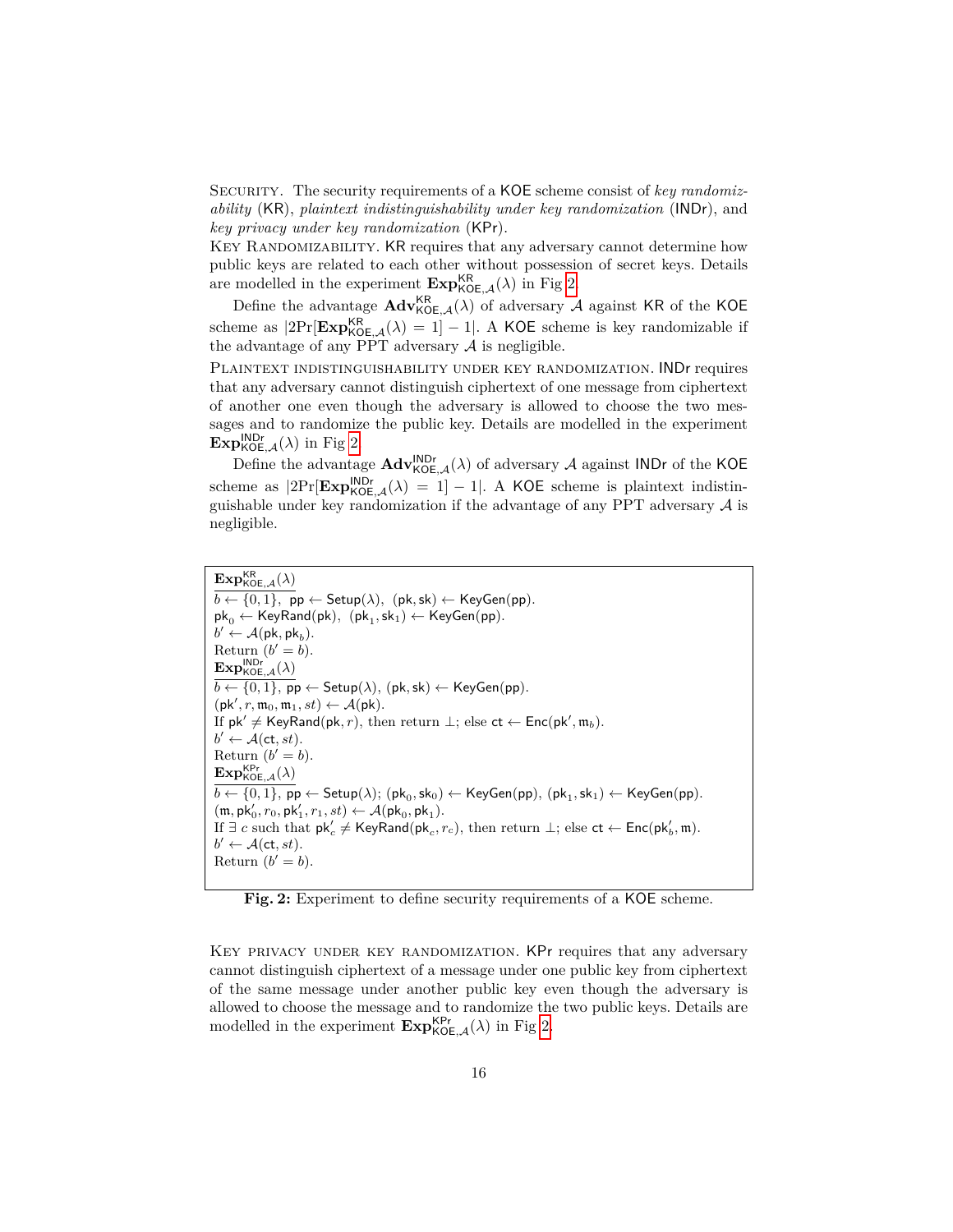Define the advantage  $\mathbf{Adv}^{\mathsf{KPr}}_{\mathsf{KOE},\mathcal{A}}(\lambda)$  of adversary  $\mathcal{A}$  against INDr of the KOE scheme as  $|2Pr[\mathbf{Exp}_{KOE,\mathcal{A}}^{KPr}(\lambda) = 1] - 1|$ . A KOE scheme is key private under key randomization if the advantage of any PPT adversary  $A$  is negligible.

#### <span id="page-16-0"></span>**2.8 Accountable Tracing Signatures**

We then recall the definition of accountable tracing signature (ATS), as introduced in [\[25\]](#page-42-2). An ATS scheme involves a group manager (GM) who also serves as the opening authority (OA), a set of users, who are potential group members. As a standard group signature scheme (e.g. [\[2,](#page-41-1)[3\]](#page-41-3)), GM is able to identify the signer of a given signature. However, if GM is able to do so, there is an additional *accounting* mechanism that later reveals which user he chose to trace (traceable user). Specifically, if a user suspects that he was traceable by group manager who had claimed non-traceability of this user, then the user can resort to this mechanism to check whether group manager is honest/accountable or not. An ATS scheme consists of the following polynomial-time algorithms.

- Setup( $\lambda$ ): On input the security parameter  $\lambda$ , it outputs public parameter pp. pp is implicit for all algorithms below if not explicitly mentioned.
- GKeyGen(pp)**:** This algorithm is run by GM. On input pp, GM generates group public key gpk and group secret keys: issue key ik and opening key ok.
- UKeyGen(pp)**:** Given input pp, it outputs a user key pair (upk*,* usk).
- Enroll(gpk*,* ik*,* upk*,*tr)**:** This algorithm is run by GM. Upon receiving a user public key upk from a user, GM determines the value of the bit  $\mathsf{tr} \in \{0, 1\}$ , indicating whether the user is traceable  $(tr = 1)$  or not. He then produces a certificate cert for this user according to his choice of tr. GM then registers this user to the group and stores the registration information and the witness  $w^{\text{escrw}}$  to the bit tr, and sends cert to the user.
- Sign(gpk*,* cert*,* usk*, M*)**:** Given the inputs gpk, cert, usk and message *M*, this algorithm outputs a signature  $\Sigma$  on this message  $M$ .
- Verify(gpk,  $M, \Sigma$ ): Given the inputs gpk and the message-signature pair  $(M, \Sigma)$ , this algorithm outputs 1*/*0 indicating whether the signature is valid or not.
- Open(gpk, ok,  $M, \Sigma$ ): Given the inputs gpk, ok and the pair  $(M, \Sigma)$ , this algorithm returns a user public key  $upk'$  and a proof  $\Pi_{open}$  demonstrating that user upk<sup>'</sup> indeed generated the signature *Σ*. In case of upk<sup>'</sup> =  $\perp$ ,  $\Pi_{open} = \perp$ .
- Judge(gpk,  $M$ ,  $\Sigma$ , upk',  $\Pi_{\text{open}}$ ): Given all the inputs, this algorithm outputs  $1/0$ indicating whether it accepts the opening result or not.
- Account(gpk, cert,  $w^{\text{escrw}}$ , tr): Given all the inputs, this algorithm returns 1 confirming the choice of tr and 0 otherwise.

CORRECTNESS. The above ATS scheme requires that: for any honestly generated signature, the Verify algorithm always outputs 1. Furthermore, if the user is traceable, then Account algorithm outputs 1 when  $tr = 1$ , and the Open algorithm can identify the signer and generate a proof  $\Pi_{open}$  that will be accepted by the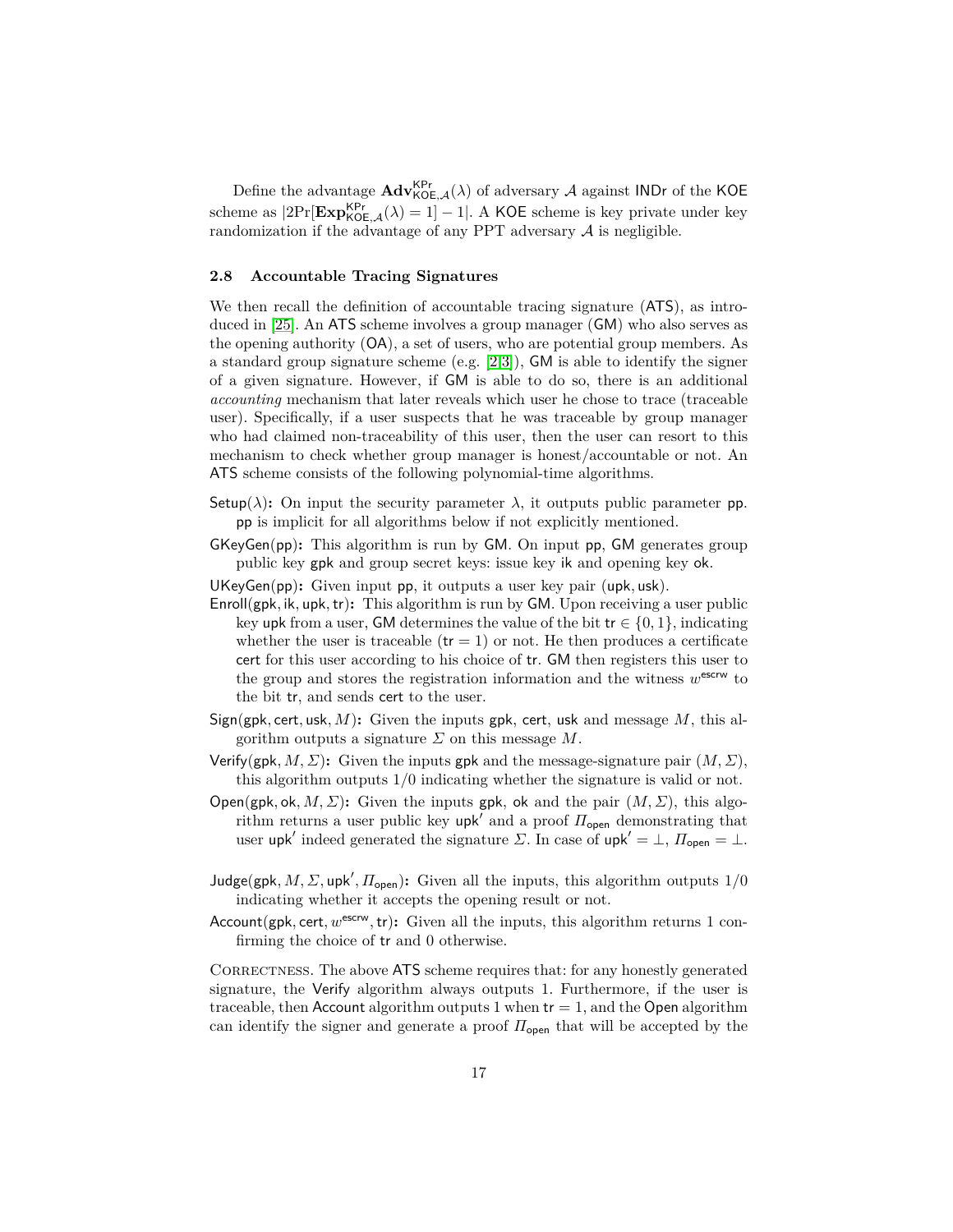Judge algorithm. On the other hand, if the user is non-traceable, then the Account algorithm outputs 1 when  $tr = 0$ , and the Open algorithm outputs  $\perp$ .

*Remark 1.* There is a minor difference between the syntax we describe here and that presented by Kohlweiss and Miers [\[25\]](#page-42-2). Specifically, we omit the time epoch when the user joins the group, since we do not consider forward and backward tracing scenarios as in [\[25\]](#page-42-2).

Security. The security requirements of an ATS scheme consist of *anonymity under tracing* (AuT), *traceability* (Trace), and *non-frameability* (NF), *anonymity with accountability* (AwA) and *trace-obliviousness* (TO).

ANONYMITY UNDER TRACING. AuT is the standard anonymity requirement of group signatures (e.g. [\[2,](#page-41-1)[3\]](#page-41-3)). It guarantees that even when being traced, users are anonymous to the adversary who does not hold the opening key. Details are modelled in the experiment in Figure [3.](#page-17-0)

| $\mathbf{Exp}_{\mathsf{ATS}\,A}^{\mathsf{Aut}\,{-}b}(\lambda)$          | Oracle Ch(cert <sub>0</sub> , cert <sub>1</sub> , usk <sub>0</sub> , usk <sub>1</sub> , $M$ , $w_0^{\text{escrw}}, w_1^{\text{escrw}}, 1)$ |
|-------------------------------------------------------------------------|--------------------------------------------------------------------------------------------------------------------------------------------|
| $pp \leftarrow$ Setup( $\lambda$ ).                                     | $\Sigma_0 \leftarrow$ Sign(gpk, cert <sub>0</sub> , usk <sub>0</sub> , M).                                                                 |
| $(gpk, ik, ok) \leftarrow GKeyGen(pp).$                                 | $\Sigma_1 \leftarrow$ Sign(gpk, cert <sub>1</sub> , usk <sub>1</sub> , M).                                                                 |
| $b' \leftarrow \mathcal{A}^{\text{Ch,Open}}(\text{gpk}, \text{ik})$     | If $(\Sigma_0 \neq \bot \wedge \Sigma_1 \neq \bot \wedge$                                                                                  |
| Return $b'$ .                                                           | Account(gpk, cert <sub>0</sub> , $w_0^{\text{escrw}}, 1) \wedge$                                                                           |
| Oracle Open $(M, \Sigma)$                                               | Account(gpk, cert <sub>1</sub> , $w_1^{\text{escrw}}, 1$ ))                                                                                |
| If $\Sigma \in Q$ , then return $\bot$ ,                                | $Q \leftarrow Q \cup {\{\Sigma_b\}}$                                                                                                       |
| Else return                                                             | return $\Sigma_h$ ,                                                                                                                        |
| $(\textsf{upk}, \Pi) \leftarrow \textsf{Open}(\textsf{ok}, M, \Sigma).$ | Else return $\perp$ .                                                                                                                      |

**Fig. 3:** Experiment to define anonymity under tracing

<span id="page-17-0"></span>Define the advantage  $\text{Adv}_{\text{ATS},\mathcal{A}}^{\text{AuT}}(\lambda)$  of adversary  $\mathcal A$  against anonymity under tracing of the ATS scheme as  $|\Pr[\mathbf{Exp}_{\mathsf{ATS},\mathcal{A}}^{\mathsf{AuT}-1}(\lambda) = 1] - \Pr[\mathbf{Exp}_{\mathsf{ATS},\mathcal{A}}^{\mathsf{AuT}-0}(\lambda) = 1]|$ . An ATS scheme is anonymous under tracing if the advantage of any PPT adversary  $\mathcal A$  is negligible.

Traceability. Traceability requires that every valid signature will trace to someone as long as the adversary does not hold both the certificate and user secret key of a user who is not traceable (non-traceable user). As pointed out by Kohlweiss and Miers [\[25\]](#page-42-2), this is slightly different from the standard traceability game (e.g. [\[2](#page-41-1)[,3\]](#page-41-3)), where all users are being traced by GM. In an ATS scheme, when adversary queries certificate of a user of his choice, challenger will always generate a certificate according to  $tr = 1$ . In other words, the user of the adversary's choice is a traceable user. This ensures that the adversary does not hold both certificate and user secret key for a non-traceable user. Details are modelled in the experiment in Figure [4.](#page-18-0)

Define the advantage  $\text{Adv}_{\text{ATS},\mathcal{A}}^{\text{Trace}}(\lambda)$  of adversary  $\mathcal A$  against traceability of the ATS scheme as  $Pr[\text{Exp}^{\text{Trace}}_{\text{ATS},\mathcal{A}}(\lambda) = 1]$ . An ATS scheme is traceable if the advantage of any PPT adversary  $A$  is negligible.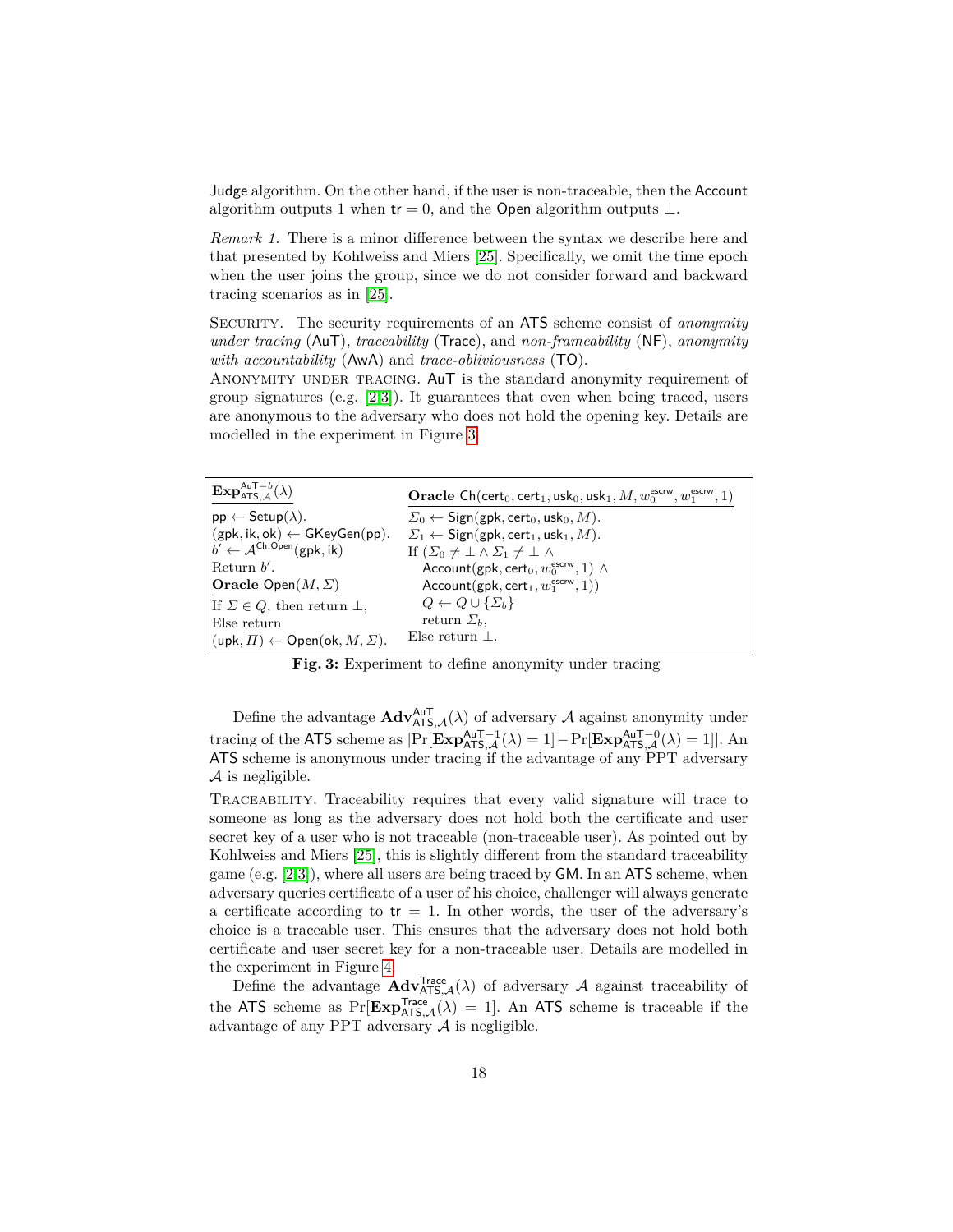| $\mathbf{Exp}^{\mathsf{Trace}}_{\mathsf{ATS}.\mathcal{A}}(\lambda)$                                                                                                                                                                                                                                                                                                                                                                                                                                                                                                                        | Oracle Enroll(upk, tr)                                                                                                                                                                                                                                                                                                                                                                                                                                                                                   |
|--------------------------------------------------------------------------------------------------------------------------------------------------------------------------------------------------------------------------------------------------------------------------------------------------------------------------------------------------------------------------------------------------------------------------------------------------------------------------------------------------------------------------------------------------------------------------------------------|----------------------------------------------------------------------------------------------------------------------------------------------------------------------------------------------------------------------------------------------------------------------------------------------------------------------------------------------------------------------------------------------------------------------------------------------------------------------------------------------------------|
| $pp \leftarrow$ Setup( $\lambda$ ).<br>$(gpk, ik, ok) \leftarrow GKeyGen(pp).$<br>$(M, \Sigma) \leftarrow \mathcal{A}^{\mathsf{UKG}, \mathsf{Enroll}, \mathsf{Sign}, \mathsf{Open}}(\mathsf{gpk}).$<br>Return 0 if $(M, \Sigma) \in Q$ or<br>Verify(gpk, $M, \Sigma$ ) = 0.<br>Else $(\textsf{upk}, \Pi) \leftarrow \textsf{Open}(\textsf{ok}, m, \Sigma).$<br>Return 1 if $upk = \perp$ or<br>Judge(gpk, $M, \Sigma$ , upk, $\Pi$ ) = 0.<br>Else return 0.<br>Oracle UKG(pp)<br>$(\mathsf{upk}, \mathsf{usk}) \leftarrow \mathsf{UKeyGen}(\mathsf{pp}).$<br>$S[\text{upk}] = \text{usk.}$ | Let $tr' = (upk \notin dom S) \in \{0, 1\}.$<br>$(\text{cert}, w^{\text{escrw}}) \leftarrow \text{Enroll}(ik, \text{upk}, \text{tr} \vee \text{tr}').$<br>Return cert.<br><b>Oracle Sign(cert, <math>M</math>)</b><br>$usk = S[cert.update].$<br>If (usk = $\perp$ ), return $\perp$ .<br>Else $\Sigma \leftarrow$ Sign(gpk, cert, usk, M).<br>$Q = Q \cup \{(m, \Sigma)\}.$<br>return $\Sigma$ .<br>Oracle Open $(M, \Sigma)$<br>$(\textsf{upk}, \Pi) \leftarrow \textsf{Open}(\textsf{ok}, M, \Sigma)$ |
| Return upk.                                                                                                                                                                                                                                                                                                                                                                                                                                                                                                                                                                                | Return (upk, $\Pi$ ).                                                                                                                                                                                                                                                                                                                                                                                                                                                                                    |

**Fig. 4:** Experiment to define traceability.

<span id="page-18-0"></span>Non-frameability. It requires that the adversary cannot sign messages on behalf of honest users, even though the adversary can corrupt GM and all other users. This ensures that signatures signed by a traceable user (traceable signatures) are non-repudiated. Details are modelled in the experiment in Figure [5.](#page-18-1)

| $\mathbf{Exp}_{\mathsf{ATS}.\mathcal{A}}^{\mathsf{NF}}(\lambda)$                           | Oracle $UKG(pp)$                                                         |
|--------------------------------------------------------------------------------------------|--------------------------------------------------------------------------|
| $pp \leftarrow$ Setup( $\lambda$ ).                                                        | $(\mathsf{upk}, \mathsf{usk}) \leftarrow \mathsf{UKeyGen}(\mathsf{pp}),$ |
| $(gpk, st) \leftarrow \mathcal{A}(pp)$ .                                                   | $S[\text{upk}] = \text{usk.}$                                            |
| If gpk.pp $\neq$ pp, return $\perp$ .                                                      | Return upk.                                                              |
| $(M, \Sigma, \text{upk}, \Pi) \leftarrow \mathcal{A}^{\text{UKG},\text{Sign}}(\text{st}).$ | Oracle Sign(cert, $M$ )                                                  |
| Return 1 if $((M, \Sigma) \notin Q \wedge$                                                 | $usk = S[cert.update].$                                                  |
| Verify(gpk, $M, \Sigma$ ) = 1 $\wedge$                                                     | If (usk = $\perp$ ) return $\perp$ .                                     |
| $upk \in dom(S)$ $\wedge$                                                                  | $\Sigma \leftarrow$ Sign(gpk, cert, usk, M).                             |
| Judge(gpk, $M, \Sigma$ , upk, $\Pi$ ) = 1).                                                | $Q = Q \cup \{(M, \Sigma)\}\)$ . Return $\Sigma$ .                       |

**Fig. 5:** Experiment to define non-frameability.

<span id="page-18-1"></span>Define the advantage  $\text{Adv}_{\text{ATS},\mathcal{A}}^{\text{NF}}(\lambda)$  of adversary  $\mathcal A$  against non-frameability of the ATS scheme as  $Pr[\mathbf{Exp}_{ATS,A}^{NF}(\lambda) = 1]$ . An ATS scheme is non-frameable if the advantage of any PPT adversary  $A$  is negligible.

Anonymity with accountability. AwA requires that a user is anonymous even from a corrupted group manager that has full control over the system as long as this user is non-traceable. In other words, the certificate is generated according to  $tr = 0$ . Details are modelled in the experiment in Figure [6.](#page-19-1)

Define the advantage  $\text{Adv}_{\text{ATS},\mathcal{A}}^{\text{AwA}}(\lambda)$  of  $\mathcal{A}$  against anonymity with accountability of the ATS scheme as  $|\Pr[\mathbf{Exp}_{\mathsf{ATS},\mathcal{A}}^{\mathsf{AwA}-1}(\lambda) = 1] - \Pr[\mathbf{Exp}_{\mathsf{ATS},\mathcal{A}}^{\mathsf{AwA}-0}(\lambda) = 1]|$ .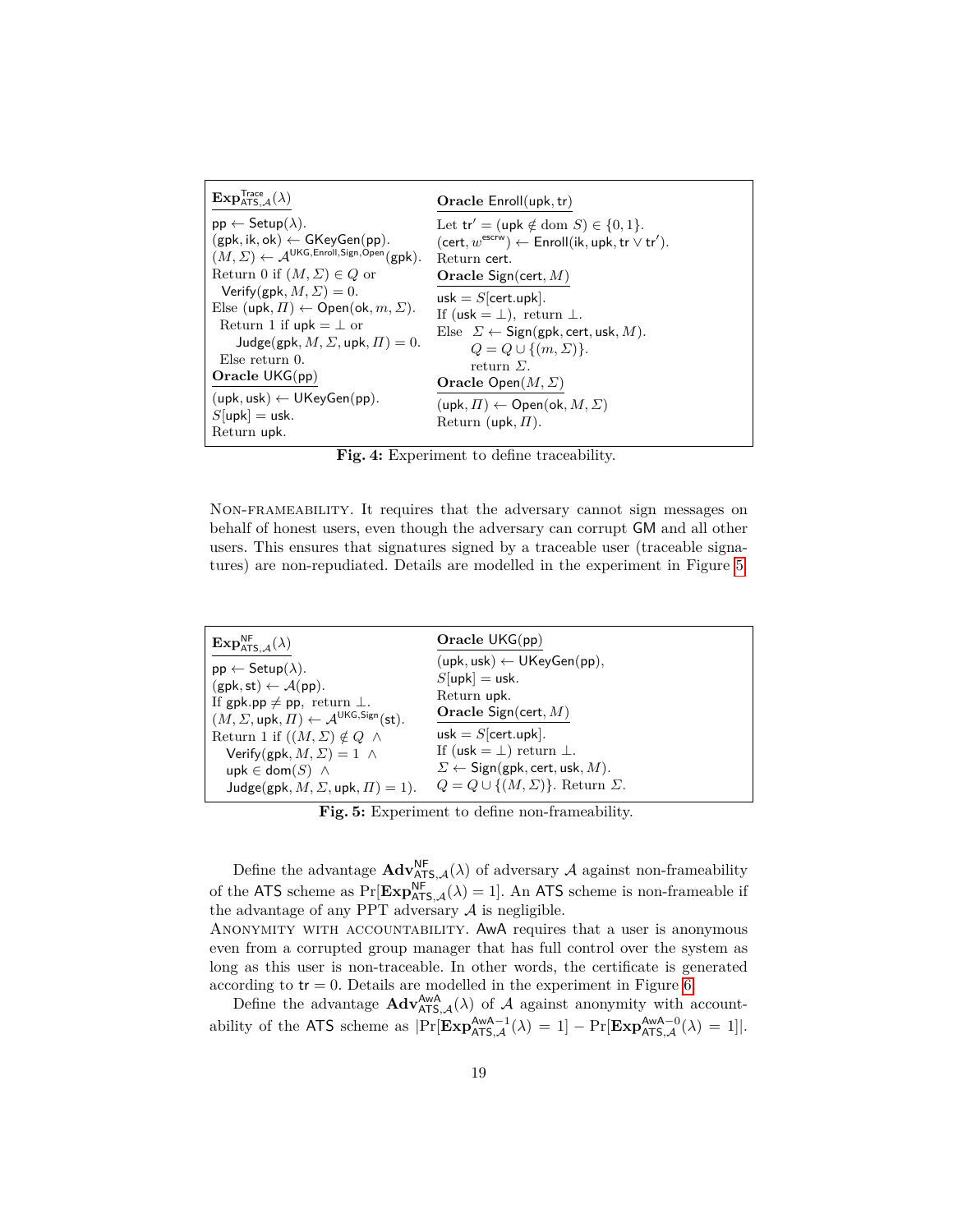|                                                           | Oracle Ch(cert <sub>0</sub> , cert <sub>1</sub> , usk <sub>0</sub> , usk <sub>1</sub> , $M, w_0^{\text{escrw}}, w_1^{\text{escrw}}, 0)$ |
|-----------------------------------------------------------|-----------------------------------------------------------------------------------------------------------------------------------------|
| $\mathbf{Exp}_{\mathrm{ATS}.A}^{\mathsf{AwA}-b}(\lambda)$ | $\Sigma_0 \leftarrow$ Sign(gpk, cert <sub>0</sub> , usk <sub>0</sub> , M).                                                              |
| $pp \leftarrow$ Setup( $\lambda$ ).                       | $\Sigma_1 \leftarrow$ Sign(gpk, cert <sub>1</sub> , usk <sub>1</sub> , <i>M</i> ).                                                      |
| $(gpk, st) \leftarrow \mathcal{A}(pp)$ .                  | If $(\Sigma_0 \neq \bot \wedge \Sigma_1 \neq \bot \wedge$                                                                               |
| If gpk.pp $\neq$ pp, return $\perp$ .                     | Account(gpk, cert <sub>0</sub> , $w_0^{\text{escrw}}, 0$ ) $\wedge$                                                                     |
| $b' \leftarrow \mathcal{A}^{\mathsf{Ch}}(\mathsf{st})$    | Account(gpk, cert <sub>1</sub> , $w_1^{\text{escrw}}, 0$ )),                                                                            |
| Return $b'$ .                                             | return $\Sigma_b$ .                                                                                                                     |
|                                                           | Else return $\perp$ .                                                                                                                   |

<span id="page-19-1"></span>**Fig. 6:** Experiment to define anonymity with accountability.

An ATS scheme is anonymous with accountability if the advantage of any PPT adversary  $A$  is negligible.

Trace-obliviousness. Trace-obliviousness requires that each user cannot determine whether they are being traced or not. Details are modelled in the experiment in Figure [7.](#page-19-2)

| $\mathbf{Exp}_{\mathsf{ATS}.\mathcal{A}}^{\mathsf{TO}-b}(\lambda)$<br>$pp \leftarrow$ Setup( $\lambda$ ).<br>$(gpk, ik, ok) \leftarrow GKeyGen(pp).$<br>$b' \leftarrow \mathcal{A}^{\text{Ch}, \text{Enroll}, \text{Open}}(\text{gpk})$<br>Return $b'$ . | Oracle $Enroll(upk, tr)$                                                               |
|----------------------------------------------------------------------------------------------------------------------------------------------------------------------------------------------------------------------------------------------------------|----------------------------------------------------------------------------------------|
|                                                                                                                                                                                                                                                          | $(\text{cert}, w^{\text{escrw}}) \leftarrow \text{Enroll}(ik, \text{upk}, \text{tr}).$ |
|                                                                                                                                                                                                                                                          | Return cert.                                                                           |
|                                                                                                                                                                                                                                                          | Oracle $Ch(upk)$                                                                       |
|                                                                                                                                                                                                                                                          | $(\text{cert}, w^{\text{escrw}}) \leftarrow \text{Enroll}(ik, \text{upk}, b).$         |
|                                                                                                                                                                                                                                                          | $U = U \cup \{upk\}$ , Return cert.                                                    |
|                                                                                                                                                                                                                                                          | Oracle Open $(M, \Sigma)$                                                              |
|                                                                                                                                                                                                                                                          | $(\mathsf{upk}, \Pi) \leftarrow \mathsf{Open}(\mathsf{ok}, M, \Sigma)$                 |
|                                                                                                                                                                                                                                                          | If upk $\in U$ , then return $\perp$ ; Else return (upk, $\Pi$ ).                      |

**Fig. 7:** Experiment to define trace-obliviousness.

<span id="page-19-2"></span>Define the advantage  $Adv^{\text{TO}}_{\text{ATS},\mathcal{A}}(\lambda)$  of adversary  $\mathcal A$  against trace-obliviousness of the ATS scheme as  $|\Pr[\mathbf{Exp}_{ATS,A}^{TO-1}(\lambda) = 1] - \Pr[\mathbf{Exp}_{ATS,A}^{TO-0}(\lambda) = 1]|$ . An ATS scheme is trace-oblivious if the advantage of any PPT adversary  $A$  is negligible.

# <span id="page-19-0"></span>**3 Key-Oblivious Encryption from Lattices**

In [\[25\]](#page-42-2), Kohlweiss and Miers constructed a KOE scheme based on ElGamal cryptosystem [\[18\]](#page-41-9). To adapt their blueprint into the lattice setting, we would need a key-private homomorphic encryption scheme whose public keys and ciphertexts should have the same algebraic form (e.g., each of them is a pair of ring elements). We observe that, the LPR RLWE-based encryption scheme, under appropriate setting of parameters, does satisfy these conditions. We thus obtain an instantiation of KOE which will then serve as a building block for our ATS construction in Section [5.](#page-27-0)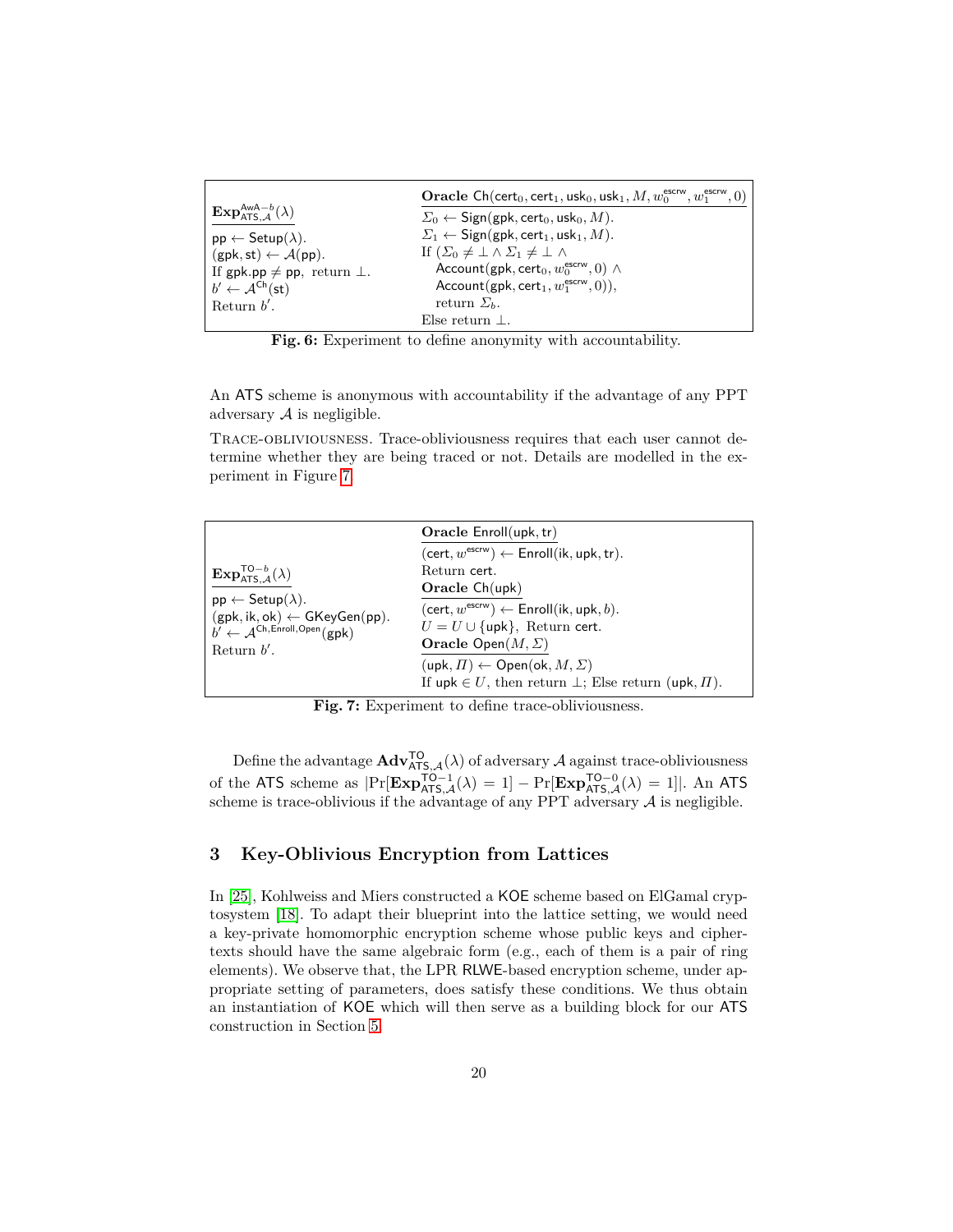#### <span id="page-20-0"></span>**3.1 Description of Our KOE Scheme**

Our KOE scheme works as follows.

- Setup( $\lambda$ ): Given the security parameter  $\lambda$ , let  $n = \mathcal{O}(\lambda)$  be a power of 2 and  $q = \widetilde{\mathcal{O}}(n^4)$ . Also let  $\ell = \lfloor \log \frac{q-1}{2} \rfloor + 1$ . Define the rings  $R = \mathbb{Z}[X]/(X^n + 1)$ and  $R_q = R/qR$ . Let the integer bound *B* be of order  $\widetilde{\mathcal{O}}(\sqrt{n})$  and  $\chi$  be a *B*-bounded distribution over the ring *R*. This algorithm then outputs public parameter  $pp = \{n, q, \ell, R, R_q, B, \chi\}.$
- KeyGen(pp): Given the input pp, this algorithm samples  $s \leftrightarrow \chi$ ,  $e \leftrightarrow \chi^{\ell}$  and  $\mathbf{a} \overset{\$}{\leftarrow} R^{\ell}_q$ . Set  $\mathsf{pk} = (\mathbf{a}, \mathbf{b}) = (\mathbf{a}, \mathbf{a} \cdot s + \mathbf{e}) \in R^{\ell}_q \times R^{\ell}_q$  and  $\mathsf{sk} = s$ . It then returns (pk*,*sk).

KeyRand(pk): Given the public key  $pk = (a, b)$ , it samples  $g \leftrightarrow \chi$ ,  $e_1 \leftrightarrow \chi^{\ell}$  and  $\mathbf{e}_2 \leftarrow \chi^{\ell}$ . Compute

$$
(\mathbf{a}', \mathbf{b}') = (\mathbf{a} \cdot g + \mathbf{e}_1, \quad \mathbf{b} \cdot g + \mathbf{e}_2) \in R_q^{\ell} \times R_q^{\ell}.
$$

This algorithm then outputs randomized public key as  $pk' = (a', b').$ 

 $Enc(\mathsf{pk}', p)$ : Given the public key  $\mathsf{pk}' = (\mathbf{a}', \mathbf{b}')$  and a message  $p \in R_q$ , it samples  $g' \in \chi$ , **e**'<sub>1</sub>  $\in \chi^{\ell}$  and **e**'<sub>2</sub>  $\in \chi^{\ell}$ . Compute

$$
(\mathbf{c}_1, \mathbf{c}_2) = (\mathbf{a}' \cdot g' + \mathbf{e}'_1, \quad \mathbf{b}' \cdot g' + \mathbf{e}'_2 + \lfloor q/4 \rfloor \cdot \mathsf{rdec}(p)) \in R_q^{\ell} \times R_q^{\ell}.
$$

This algorithm returns ciphertext as  $ct = (c_1, c_2)$ .

 $Dec(\mathsf{sk}, \mathsf{ct})$ : Given  $\mathsf{sk} = s$  and  $\mathsf{ct} = (\mathsf{c}_1, \mathsf{c}_2)$ , the algorithm proceeds as follows. 1. It computes

$$
\mathbf{p}'' = \frac{\mathbf{c}_2 - \mathbf{c}_1 \cdot s}{|q/4|}.
$$

- 2. For each coefficient of  $p''$ ,
	- **–** if it is closer to 0 than to −1 and 1, then round it to 0;
	- **–** if it is closer to −1 than to 0 and 1, then round it to −1;
	- **–** if it is closer to 1 than to 0 and −1, then round it to 1.
- 3. Denote the rounded  $\mathbf{p}''$  as  $\mathbf{p}' \in R_q^{\ell}$  with coefficients in  $\{-1,0,1\}$ .
- 4. Let  $p' \in R_q$  such that  $\tau(p') = \mathbf{H} \cdot \tau(\mathbf{p}')$ . Here,  $\mathbf{H} \in \mathbb{Z}_q^{n \times n\ell}$  is the decomposition matrix for elements of  $R_q$  (see Appendix [2.2\)](#page-6-0).

# **3.2 Analysis of Our KOE Scheme**

CORRECTNESS. Note that

$$
\begin{aligned} \mathbf{c}_2 - \mathbf{c}_1 \cdot s &= \mathbf{b}' \cdot g' + \mathbf{e}'_2 + \lfloor q/4 \rfloor \cdot \mathsf{rdec}(p) - (\mathbf{a}' \cdot g' + \mathbf{e}'_1) \cdot s \\ &= \mathbf{e} \cdot g \cdot g' + \mathbf{e}_2 \cdot g' - \mathbf{e}_1 \cdot s \cdot g' + \mathbf{e}'_2 - \mathbf{e}'_1 \cdot s + \lfloor q/4 \rfloor \cdot \mathsf{rdec}(p) \end{aligned}
$$

where  $s, g, g', \mathbf{e}, \mathbf{e}_1, \mathbf{e}_2, \mathbf{e}'_1, \mathbf{e}'_2$  are *B*-bounded. Hence we have:

$$
\|\mathbf{e} \cdot g \cdot g' + \mathbf{e}_2 \cdot g' - \mathbf{e}_1 \cdot s \cdot g' + \mathbf{e}'_2 - \mathbf{e}'_1 \cdot s\|_{\infty} \le 3n^2 \cdot B^3 = \widetilde{\mathcal{O}}(n^{3.5}) \le \lceil \frac{q}{10} \rceil = \widetilde{\mathcal{O}}(n^4).
$$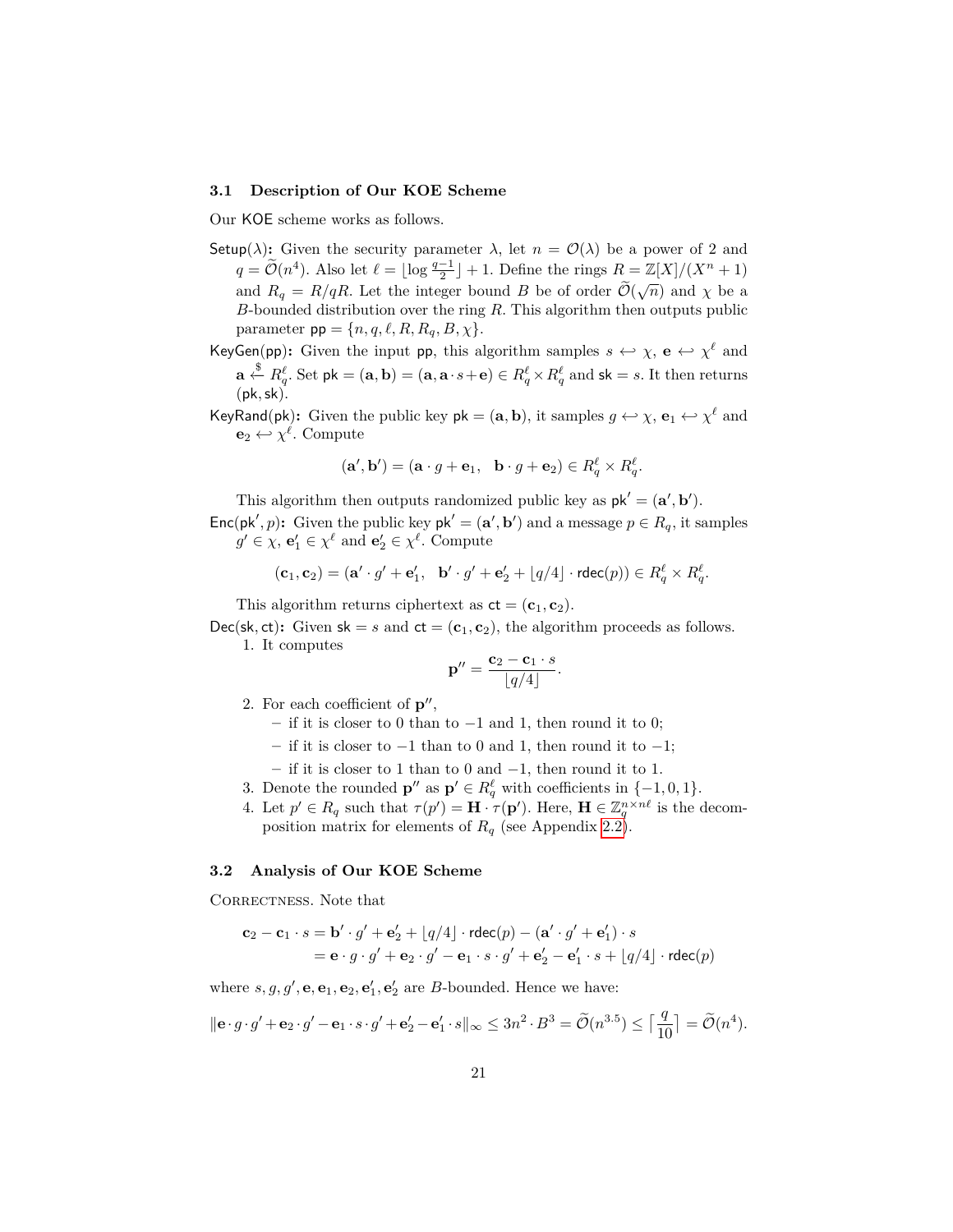With overwhelming probability, the rounding procedure described in the Dec algorithm recovers  $\text{rdec}(p)$  and hence outputs p. Therefore, our KOE scheme is correct.

<span id="page-21-0"></span>Security. The security of our KOE scheme is stated in the following theorem.

**Theorem 2.** *Under the* RLWE *assumption, the described key-oblivious encryption scheme satisfies: (i) key randomizability; (ii) plaintext indistinguishability under key randomization; and (iii) key privacy under key randomization.*

The proof of Theorem [2](#page-21-0) is established by Lemma [2-](#page-21-1)[4.](#page-22-0)

<span id="page-21-1"></span>**Lemma 2.** *The key-oblivious encryption scheme described in Section [3.1](#page-20-0) is key randomizable defined in Section [2.7](#page-14-0) under* RLWE *assumption.*

*Proof.* Notice that the samples chosen according to  $A_{s,\chi}$  for some  $s \leftrightarrow \chi$  are indistinguishable from random under the RLWE assumption. Therefore, the honestly generated public key  $\mathsf{pk} = (\mathbf{a}, \mathbf{b}) \in R_q^{\ell} \times R_q^{\ell}$  is indistinguishable from truly random pair  $\overrightarrow{pk} = (\tilde{a}, \tilde{b}) \in R^{\ell}_q \times R^{\ell}_q$ . Hence, we may replace pk with  $\overrightarrow{pk}$  and this modification is positively to the advancent modification is negligible to the adversary.

Let  $\mathsf{pk}_0 = (\tilde{\mathbf{a}} \cdot g + \mathbf{e}_1, \tilde{\mathbf{b}} \cdot g + \mathbf{e}_2)$  and  $\mathsf{pk}_1 = (\mathbf{a}', \mathbf{a}' \cdot s' + \mathbf{e}'),$  where  $\mathsf{pk}_1$  is independent of pk. When  $b = 0$ , adversary is given  $(\tilde{a}, \tilde{b}, \tilde{a} \cdot g + e_1, \tilde{b} \cdot g + e_2)$ , which are  $2\ell$  samples chosen according to  $\mathcal{A}_{g,\chi}$ . Therefore,  $(\mathsf{pk}, \mathsf{pk}_0)$  is indistinguishable from 2 $\ell$  samples chosen according to  $U(R_q \times R_q)$ . When  $b = 1$ , adversary is given  $(\widetilde{\mathbf{a}}, \widetilde{\mathbf{b}}, \mathbf{a}', \mathbf{a}', s' + \mathbf{e}')$ . Since  $\mathsf{pk}_1$  is independent of  $\mathsf{pk}$ , so we can replace  $\mathsf{pk}_1$  with a truly random pair. Hence,  $(\mathsf{pk}, \mathsf{pk}_1)$  is also indistinguishable from  $2\ell$  samples chosen according to  $U(R_q \times R_q)$ . Therefore, the adversary cannot distinguish the case  $b = 0$  from the case  $b = 1$ .

It then follows that the advantage of any PPT adversary in the experiment  $\mathbf{Exp}_{\mathsf{KOE},\mathcal{A}}^{\mathsf{KR}}(\lambda)$  is negligible and hence our KOE scheme is key randomizable.

<span id="page-21-2"></span>**Lemma 3.** *The key-oblivious encryption scheme described in Section [3.1](#page-20-0) is plaintext indistinguishable under key randomization defined in Section [2.7](#page-14-0) under* RLWE *assumption.*

*Proof.* Let A be any PPT adversary attacking the plaintext indistinguishability under key randomization with advantage  $\epsilon$ , we will show  $\epsilon = \text{negl}(\lambda)$  assuming the hardness of the RLWE problem. Specifically, we construct a sequence of indistinguishable games  $G_0, G_1, G_2, G_3, G_4$ , such that,  $\mathbf{Adv}_{\mathcal{A}}(G_0) = \epsilon$  and  $\mathbf{Adv}_{\mathcal{A}}(G_4) = 0.$ 

**Game**  $G_0$ : This is the real experiment  $\mathbf{Exp}_{KOE,\mathcal{A}}^{INDr}(\lambda)$ . The challenger generates a public key  $pk = (a, b) = (a, a \cdot s + e)$  honestly, sends it to the adversary A, receives back a randomized key pair  $pk' = (a \cdot g + e_1, b \cdot g + e_2)$ , the randomness used to generate  $pk'$ , and two messages  $p_0, p_1 \in R_q$ . The challenger first checks whether  $pk'$  is generated from the randomness or not. If not, the challenger returns  $\perp$ . Otherwise, he samples  $b \stackrel{\$}{\leftarrow} \{0,1\}$  and encrypts the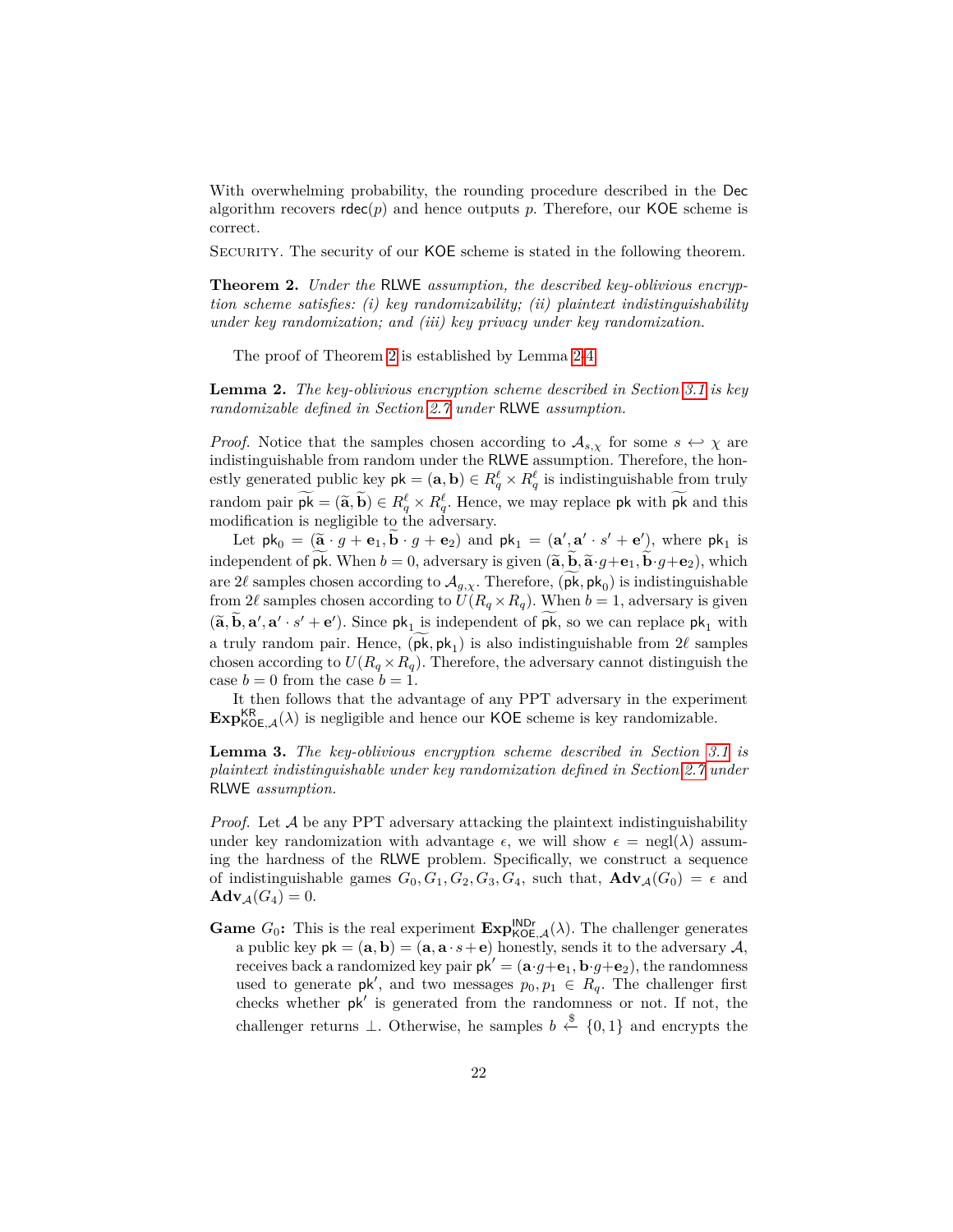message  $p_b$  to ciphertext  $(\mathbf{c}_1, \mathbf{c}_2) = (\mathbf{a}' \cdot g' + \mathbf{e}'_1, \ \mathbf{b}' \cdot g' + \mathbf{e}'_2 + \lfloor q/4 \rfloor \cdot \mathsf{rdec}(p_b))$ and sends  $(c_1, c_2)$  to the adversary A, who then outputs  $b' \in \{0, 1\}$ . This game outputs 1 if  $b' = b$  or 0 otherwise. By assumption, A has advantage  $\epsilon$ in this game.

- **Game**  $G_1$ : In this game, we make a slight modification to the Game  $G_0$ : the public key pk is replaced with a truly random pair  $pk = (\tilde{a}, b)$ . By the RLWE<sub>n,q, $\ell$ , $\chi$  assumption, the adversary cannot distinguish  $pk = (a, b)$  from</sub> uniform. It then follows that  $G_0$  is indistinguishable from  $G_1$ . We additionally remark that  $pk'$  obtained from randomizing  $\widetilde{pk}$  is indistinguishable from random by the same assumption.
- **Game**  $G_2$ : In this game, we modify  $G_1$  as follows: instead of generating  $(c_1, c_2)$ faithfully using the randomized public key  $pk'$ , we generate ciphertext  $(c_1, c_2)$ as  $(\tilde{\mathbf{a}}' \cdot g' + \mathbf{e}'_1, \quad \tilde{\mathbf{b}}' \cdot g' + \mathbf{e}'_2 + \lfloor q/4 \rfloor \cdot \text{rdec}(p_b)),$  where  $\mathbf{p}\mathbf{k}' = (\tilde{\mathbf{a}'}, \tilde{\mathbf{b}'})$  is uniformly chosen over  $R^{\ell}_q \times R^{\ell}_q$ . Since  $\mathsf{pk}'$  obtained from randomizing  $\widetilde{\mathsf{pk}}$  is indistinguishable from random, this modification is indistinguishable to adversary  $A$ .
- **Game**  $G_3$ : In this game, we generate  $(c_1, c_2)$  as  $(z_1, z_2 + |q/4| \cdot \text{rdec}(p_b))$ , where  $(z_1, z_2) \in R^{\ell}_q \times R^{\ell}_q$  are uniformly random. The assumed hardness of the RLWE<sub>n,q, $\ell, \chi$  problem implies that  $G_2$  and  $G_3$  are computationally indistin-</sub> guishable.
- **Game**  $G_4$ : In the game, we make a conceptual modification to  $G_3$ . Namely, we sample uniformly random  $\mathbf{z}'_1 \in R_q^{\ell}$  and  $\mathbf{z}'_2 \in R_q^{\ell}$  and let  $(\mathbf{c}_1, \mathbf{c}_2) = (\mathbf{z}'_1, \mathbf{z}'_2)$ . It is clear that  $G_3$  and  $G_4$  are statistically indistinguishable. Moreover, since *G*<sup>4</sup> is no longer dependent on the challenger's bit *b*, the advantage of A in this game is 0.

It follows from the above construction that the advantage  $\epsilon$  of the adversary  $\mathcal A$ is negligible. This concludes the proof.

<span id="page-22-0"></span>**Lemma 4.** *The key-oblivious encryption scheme described in Section [3.1](#page-20-0) is key private under key randomization defined in Section [2.7](#page-14-0) under* RLWE*n,q,χ assumption.*

*Proof.* The proof of Lemma [4](#page-22-0) is similar to that of Lemma [3,](#page-21-2) we briefly describe it here. As in Lemma [3,](#page-21-2) we construct a sequence of indistinguishable games  $G_0, G_1, G_2, G_3$ , such that,  $\mathbf{Adv}_{\mathcal{A}}(G_0) = \mathbf{Adv}_{\mathsf{KOE},\mathcal{A}}(\lambda)$  and  $\mathbf{Adv}_{\mathcal{A}}(G_3) = 0$ .

Game  $G_0$  is the experiment  $\mathbf{Exp}_{\mathsf{KOE},\mathcal{A}}^{\mathsf{KPr}}(\lambda)$ , Game  $G_1$  modifies Game  $G_0$  by replacing public key  $\mathsf{pk}_0$  with truly random pair  $\mathsf{pk}_0$  while Game  $G_2$  modifies Game  $G_1$  by replacing public key  $pk_1$  with another independent and random pair  $\mathsf{pk}_1$ . By the hardness of the  $RLWE_{n,q,\ell,\chi}$  problem, these two modifications are indistinguishable to any PPT adversary. In Game  $G_3$ , we further modify Game  $G_2$  by generating the ciphertext  $(c_1, c_2)$  using  $pk'$  chosen uniformly over  $R^{\ell}_q \times R^{\ell}_q$  as in Lemma [3.](#page-21-2) By the same argument, this change is negligible to any  $PPT$  adversary. Furthermore, since  $G_3$  is no longer dependent on the challenger's bit *b*, the advantage of adversary in this game is 0. This ends the brief description.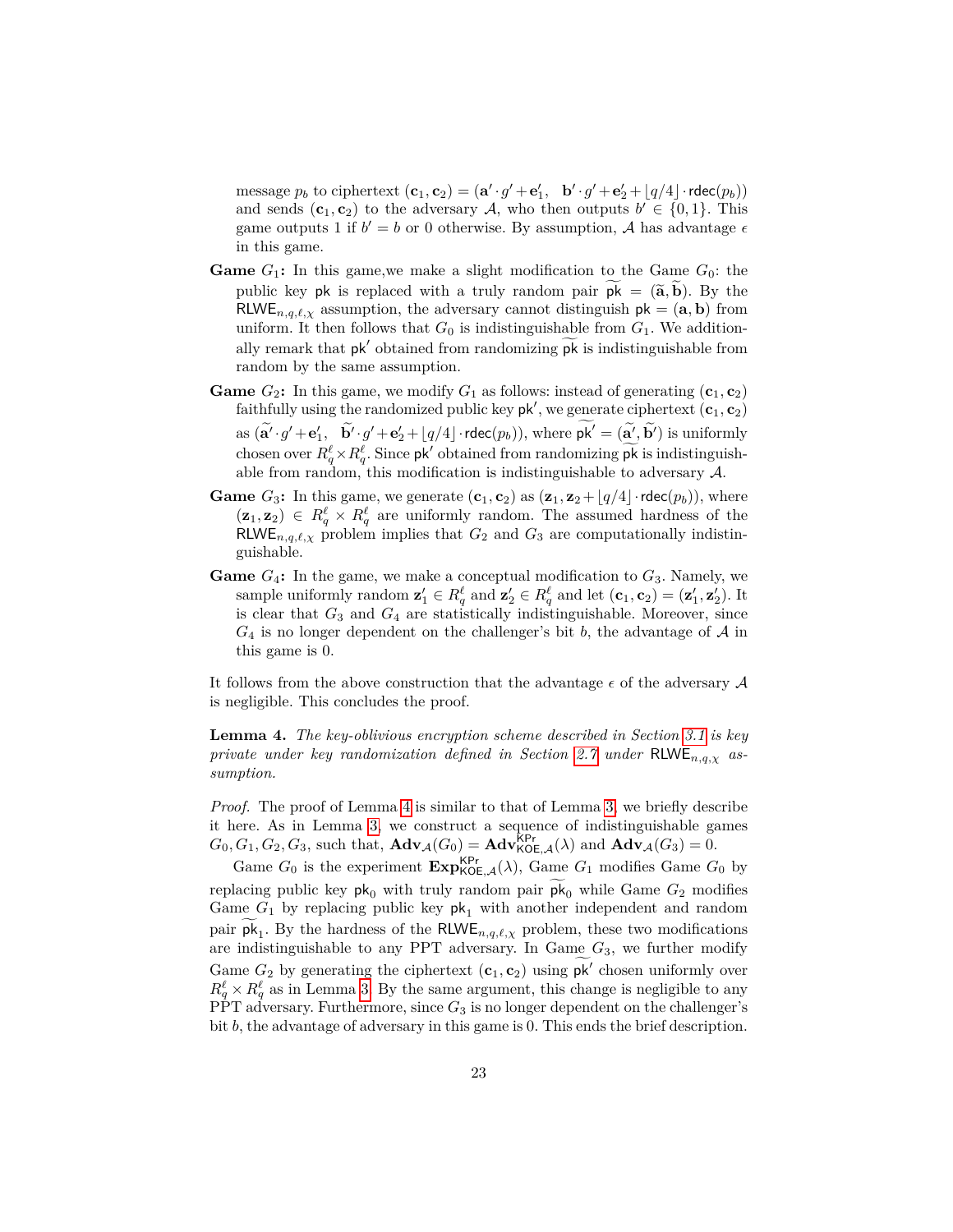## **4 Handling Quadratically Hidden RLWE Relations**

In Section [4.1,](#page-23-0) we extend the refined permuting technique recalled in Section [2.5](#page-10-2) to prove that a secret integer *y* is multiplication of two secret integers  $a \in$  $\{-1,0,1\}$  and  $g \in \{-1,0,1\}$ . We then describe our zero-knowledge protocol for handling quadratic relations in the RLWE setting in Section [4.2.](#page-24-0) Specifically, we demonstrate how to prove in zero-knowledge that a give vector **c** is a correct RLWE evaluation, i.e.,  $\mathbf{c} = \mathbf{a} \cdot q + \mathbf{e}$ , where the hidden vectors  $\mathbf{a}, \mathbf{e}$  and element *g* may satisfy additional conditions. The protocol is developed based on Libert et al.'s work [\[29\]](#page-42-15) on quadratic relations in the general lattice setting.

### <span id="page-23-0"></span>**4.1 Our Extended Permuting Technique**

**Proving that**  $y = a \cdot g$ . For any  $a, g \in \{-1, 0, 1\}$ , define vector mult<sub>3</sub> $(a, g) \in$  $\{-1, 0, 1\}$ <sup>9</sup> of the following form:

mult3(*a, g*) = [*a* + 1]<sup>3</sup> · [*g* + 1]3*,* [*a*]<sup>3</sup> · [*g* + 1]3*,* [*a* − 1]<sup>3</sup> · [*g* + 1]3*,* [*a* + 1]<sup>3</sup> · [*g*]3*,* [*a*]<sup>3</sup> · [*g*]3*,* [*a* − 1]<sup>3</sup> · [*g*]<sup>3</sup> *,* [*a* + 1]<sup>3</sup> · [*g* − 1]3*,* [*a*]<sup>3</sup> · [*g* − 1]3*,* [*a* − 1]<sup>3</sup> · [*g* − 1]<sup>3</sup> > *.*

Then for any  $b, e \in \{-1, 0, 1\}$ , we define the permutation  $\phi_{b,e}(\cdot)$  that acts in the following way. It maps vector **v** of the following form

$$
\mathbf{v} = \left(v^{(-1,-1)}, v^{(0,-1)}, v^{(1,-1)}, v^{(-1,0)}, v^{(0,0)}, v^{(1,0)}, v^{(-1,1)}, v^{(0,1)}, v^{(1,1)}\right)^\top \in \mathbb{Z}^9
$$

into vector  $\phi_{b,e}(\mathbf{v})$  of the following form

$$
\phi_{b,e}(\mathbf{v}) = \left(v^{([-b-1]_3, [-e-1]_3)}, v^{([-b]_3, [-e-1]_3)}, v^{([-b+1]_3, [-e-1]_3)}, v^{([-b-1]_3, [-e]_3)}, v^{([-b]_3, [-e]_3)}, v^{([-b+1]_3, [-e]_3)}, v^{([-b+1]_3, [-e+1]_3)}\right)
$$

$$
v^{([-b-1]_3, [-e+1]_3)}, v^{([-b]_3, [-e+1]_3)}, v^{([-b+1]_3, [-e+1]_3)}\right)^T.
$$

Then for any  $a, b, g, e \in \{-1, 0, 1\}$ , one is able to check that the following equivalence is satisfied.

<span id="page-23-1"></span>
$$
\mathbf{v} = \mathsf{mult}_3(a, g) \Longleftrightarrow \phi_{b,e}(\mathbf{v}) = \mathsf{mult}_3([a+b]_3, [g+e]_3). \tag{10}
$$

Note that the above equivalence in [\(10\)](#page-23-1) is essential to prove knowledge of such secret integer *y* in the framework of Stern's protocol. We first extend *y* to vector **v** = mult<sub>3</sub> $(a, g)$ , sample uniform  $b \in \{0, 1\}$  and  $e \in \{-1, 0, 1\}$ , and then demonstrate to the verifier  $\phi_{b,e}(\mathbf{v}) = \text{mult}_3([a+b]_3, [g+e]_3)$ . Due to the equivalence in [\(10\)](#page-23-1), the verifier should be convinced of the well-formedness of *y* and no extra information is revealed to him. Furthermore, the technique is extendable so that we can use the same "one time pads" *b* and *e* at the places where *a* and *g* appear, respectively.

Now we generalize the above technique to prove knowledge of vector of the following expansion form. We aim to obtain equivalence similar to [\(10\)](#page-23-1), which is useful in Stern's framework.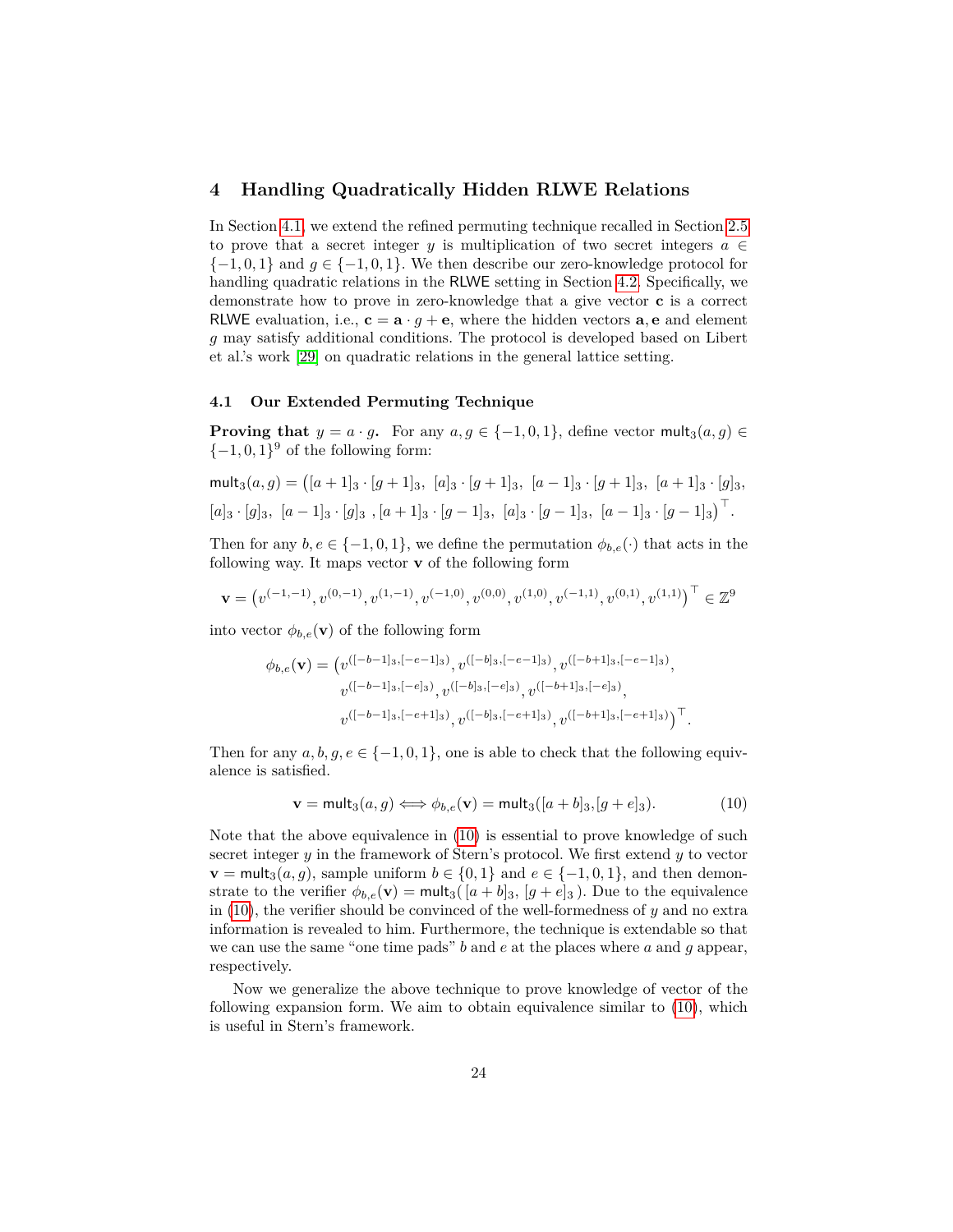**Handling an expansion vector.** We now tackle an expansion vector  $y =$  $\exp(\mathbf{a}, \mathbf{g})$  of the form  $\mathbf{y} = (\mathbf{y}_0 \| \dots \| \mathbf{y}_{n-1}) \in \{-1, 0, 1\}^{n^2 \ell \delta_B}$ , where  $\mathbf{y}_i$  is of the following form

$$
\mathbf{y}_i = (a_1 \cdot g_{i,1}, \ldots, a_1 \cdot g_{i,\delta_B}, \ldots, a_{n\ell} \cdot g_{i,1}, \ldots, a_{n\ell} \cdot g_{i,\delta_B}),
$$

 $\mathbf{g}$  ∈ {-1, 0, 1}<sup>*nδB*</sup> is of the form

$$
\mathbf{g} = (g_{0,1}, g_{0,2}, \dots, g_{0,\delta_B}, \dots, g_{n-1,1}, g_{n-1,2}, \dots, g_{n-1,\delta_B})^{\top},
$$

and  $\mathbf{a} = (a_1, \ldots, a_{n\ell})^\top \in \{-1, 0, 1\}^{n\ell}$  for some positive integers  $n, \ell, \delta_B$ .

Denote  $\mathbf{y} = (a_i \cdot g_{j,k})_{i \in [n\ell], j \in [0,n-1], k \in [\delta_B]}$ , we then define an extension of the expansion vector **y** as  $\textsf{mult}(\mathbf{a}, \mathbf{g}) = (\textsf{mult}_3(a_i, g_{j,k}))_{i \in [n\ell], j \in [0,n-1], k \in [\delta_B]} \in$  $\{-1, 0, 1\}^{9n^2\ell\delta_B}.$ 

For  $\mathbf{e} = (e_{0,1}, e_{0,2}, \dots, e_{0,\delta_B}, \dots, e_{n-1,1}, e_{n-1,2}, \dots, e_{n-1,\delta_B})^{\top} \in \{-1,0,1\}^{n\delta_B}$ and  $\mathbf{b} = (b_1, \ldots, b_{n\ell})^\top \in \{-1, 0, 1\}^{n\ell}$ , we define the permutation  $\Phi_{\mathbf{b},\mathbf{e}}(\cdot)$  that behaves as follows. It maps vector  $\mathbf{v} \in \mathbb{Z}^{9n^2 \ell \delta_B}$  of the following form:

$$
(\mathbf{v}_{1,0,1} \| \cdots \| \mathbf{v}_{1,0,\delta_B} \| \cdots \| \mathbf{v}_{n\ell,0,1} \| \cdots \| \mathbf{v}_{n\ell,0,\delta_B} \| \n\mathbf{v}_{1,1,1} \| \cdots \| \mathbf{v}_{1,1,\delta_B} \| \cdots \| \mathbf{v}_{n\ell,1,1} \| \cdots \| \mathbf{v}_{n\ell,1,\delta_B} \| \n\cdots \n\mathbf{v}_{1,n-1,1} \| \cdots \| \mathbf{v}_{1,n-1,\delta_B} \| \cdots \| \mathbf{v}_{n\ell,n-1,1} \| \cdots \| \mathbf{v}_{n\ell,n-1,\delta_B})
$$

which consists of blocks of size 9, to vector  $\Phi_{\mathbf{b},\mathbf{e}}(\mathbf{v})$  of the following form:

$$
(\phi_{b_1,e_{0,1}}(\mathbf{v}_{1,0,1}) \|\cdots \|\phi_{b_1,e_{0,\delta_B}}(\mathbf{v}_{1,0,\delta_B})\|\cdots
$$
\n
$$
\phi_{b_n,\ell,e_{0,1}}(\mathbf{v}_{n\ell,0,1}) \|\cdots \|\phi_{b_n,\ell,e_{0,\delta_B}}(\mathbf{v}_{n\ell,0,\delta_B})\|
$$
\n
$$
\phi_{b_1,e_{1,1}}(\mathbf{v}_{1,1,1}) \|\cdots \|\phi_{b_1,e_{1,\delta_B}}(\mathbf{v}_{1,1,\delta_B})\|\cdots
$$
\n
$$
\phi_{b_n,\ell,e_{1,1}}(\mathbf{v}_{n\ell,1,1}) \|\cdots \|\phi_{b_n,\ell,e_{1,\delta_B}}(\mathbf{v}_{n\ell,1,\delta_B})\|
$$
\n
$$
\cdots
$$
\n
$$
\phi_{b_1,e_{n-1,1}}(\mathbf{v}_{1,n-1,1}) \|\cdots \|\phi_{b_1,e_{n-1,\delta_B}}(\mathbf{v}_{1,n-1,\delta_B}) \|\cdots
$$
\n
$$
\phi_{b_n,\ell,e_{n-1,1}}(\mathbf{v}_{n\ell,n-1,1}) \|\cdots \|\phi_{b_n,\ell,e_{n-1,\delta_B}}(\mathbf{v}_{n\ell,n-1,\delta_B})\| \cdots
$$

For any  $\mathbf{a}, \mathbf{b} \in \{-1, 0, 1\}^{n\ell}$  and any  $\mathbf{g}, \mathbf{e} \in \{-1, 0, 1\}^{n\delta_B}$ , it then follows from [\(10\)](#page-23-1) that the following equivalence holds.

<span id="page-24-1"></span>
$$
\mathbf{v} = \mathsf{mult}(\mathbf{a}, \mathbf{g}) \iff \Phi_{\mathbf{b}, \mathbf{e}}(\mathbf{v}) = \mathsf{mult}([\mathbf{a} + \mathbf{b}]_3, [\mathbf{g} + \mathbf{e}]_3). \tag{11}
$$

#### <span id="page-24-0"></span>**4.2 Proving the RLWE Relation with Hidden Vector**

We are going to describe our statistical **ZKAoK** protocol for the RLWE relation with hidden vector. Let  $q, \ell, B$  be some integers and  $R, R_q$  be two rings, which are specified as in Section [3.1.](#page-20-0) Our goal is to design a ZK argument system that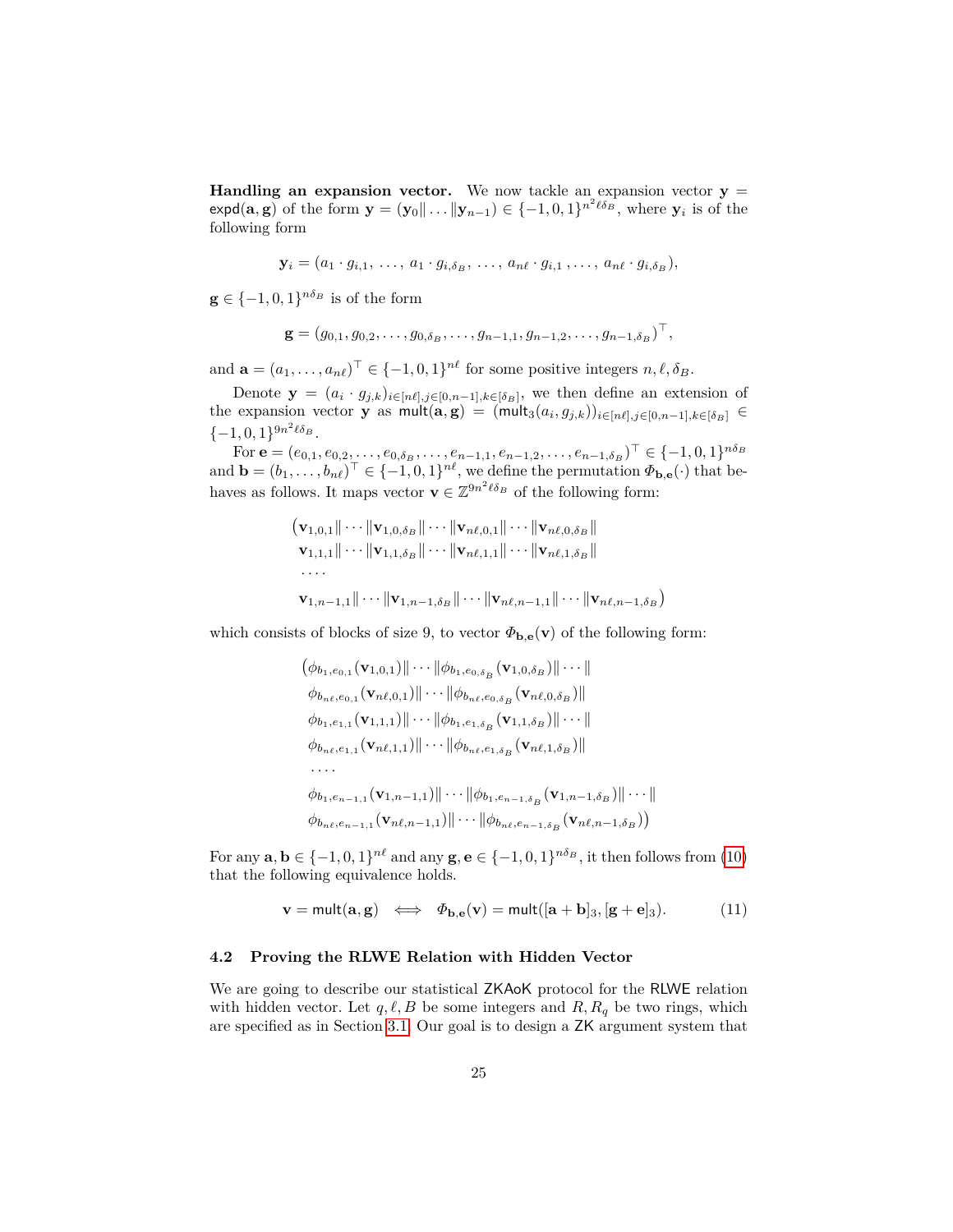allows a prover  $P$  to convince a verifier  $V$  on input  $\mathbf{c} \in R_q^{\ell}$  that  $P$  knows secrets  $\mathbf{a} \in R_q^{\ell}, g \in R_q$  and  $\mathbf{e} \in R_q^{\ell}$  such that *g* and **e** are *B*-bounded and

<span id="page-25-0"></span>
$$
\mathbf{c} = \mathbf{a} \cdot g + \mathbf{e}.\tag{12}
$$

Furthermore, this protocol should be extendable such that we are able to prove that the secrets **a***, g,* **e** satisfy other relations.

As in Section [2.6,](#page-12-3) we aim to obtain an instance of the abstract protocol from Section [2.4.](#page-8-0)

Decomposing-Unifying. To start with, we also employ the notations rot and *τ* from Section [2.1](#page-5-1) and the decomposition techniques from Section [2.2](#page-6-0) to transform equation [\(12\)](#page-25-0) into  $\mathbf{M}_0 \cdot \mathbf{w}_0 = \mathbf{u} \mod q$ , where  $\mathbf{M}_0$ ,  $\mathbf{u}$  are built from public input, and vector  $\mathbf{w}_0$  is built from secret input and coefficients of which are in the set {−1*,* 0*,* 1}.

 $\text{Let } \mathbf{a}=(a_1,a_2,\cdots,a_\ell)^\top,\tau(g)=(g_0,\cdots,g_{n-1})^\top,\mathbf{a}^\star_i=\tau(\textsf{rdec}(a_i))\in\{-1,0,1\}^{n\ell}_ \forall i \in [\ell], \mathbf{g}^{\star} = \tau(\mathsf{rdec}_B(g)) \in \{-1,0,1\}^{n\delta_B}.$  Let  $\mathbf{a}^{\star}_{i} = (a_{i,1}, a_{i,2}, \cdots, a_{i,n\ell})^{\top}$  $\forall i \in [\ell], \mathbf{g}^* = (g_{0,1}, \dots g_{0,\delta_B}, \dots, g_{n-1,1}, \dots, g_{n-1,\delta_B})^\top$ . We then have the following:

$$
\tau(a_i \cdot g) = \text{rot}(a_i) \cdot \tau(g) = [\tau(a_i)|\tau(a_i \cdot X)| \dots |\tau(a_i \cdot X^{n-1})] \cdot \tau(g)
$$
  
\n
$$
= \sum_{j=0}^{n-1} \tau(a_i \cdot X^j) \cdot g_j = \sum_{j=0}^{n-1} \text{rot}(X^j) \cdot \tau(a_i) \cdot g_j = \sum_{j=0}^{n-1} \text{rot}(X^j) \cdot \mathbf{H} \cdot \mathbf{a}_i^{\star} \cdot g_j
$$
  
\n
$$
= \sum_{j=0}^{n-1} \text{rot}(X^j) \cdot \mathbf{H} \cdot (a_{i,1} \cdot g_j, \dots, a_{i,n\ell} \cdot g_j)^{\top} \mod q
$$

Observe that, for each  $k \in [n\ell]$ , we have

$$
a_{i,k} \cdot g_j = a_{i,k} \cdot (B_1, \dots, B_{\delta_B}) \cdot (g_{j,1}, \dots, g_{j,\delta_B})^\top
$$
  
=  $(B_1, \dots, B_{\delta_B}) \cdot (a_{i,k} \cdot g_{j,1}, \dots, a_{i,k} \cdot g_{j,\delta_B})^\top$ 

Denote  $y_{i,j} \in \{-1,0,1\}^{n\ell\delta_B}$  of the following form:

$$
\mathbf{y}_{i,j} = (a_{i,1} \cdot g_{j,1}, \ldots, a_{i,1} \cdot g_{j,\delta_B}, \ldots, a_{i,n\ell} \cdot g_{j,1}, \ldots, a_{i,n\ell} \cdot g_{j,\delta_B})^{\top},
$$

we then obtain

$$
(a_{i,1}\cdot g_j,\ldots,a_{i,n\ell}\cdot g_j)^\top = \mathbf{H}_{\ell,B}\cdot \mathbf{y}_{i,j} \mod q.
$$

Define  $\mathbf{Q}_0 \in \mathbb{Z}_q^{n \times n^2 \ell \delta_B}$  of the following form:

$$
\mathbf{Q}_0 = [\text{rot}(X^0) \cdot \mathbf{H} \cdot \mathbf{H}_{\ell,B} | \cdots | \text{rot}(X^{n-1}) \cdot \mathbf{H} \cdot \mathbf{H}_{\ell,B}].
$$

Let  $\mathbf{y}_i = (\mathbf{y}_{i,0} \|\cdots \|\mathbf{y}_{i,n-1}) = \exp(\mathbf{a}_i^*, \mathbf{g}^*) \in \{-1,0,1\}^{n^2 \ell \delta_B},$  we then obtain:

$$
\tau(a_i \cdot g) = \mathbf{Q}_0 \cdot \mathbf{y}_i \mod q.
$$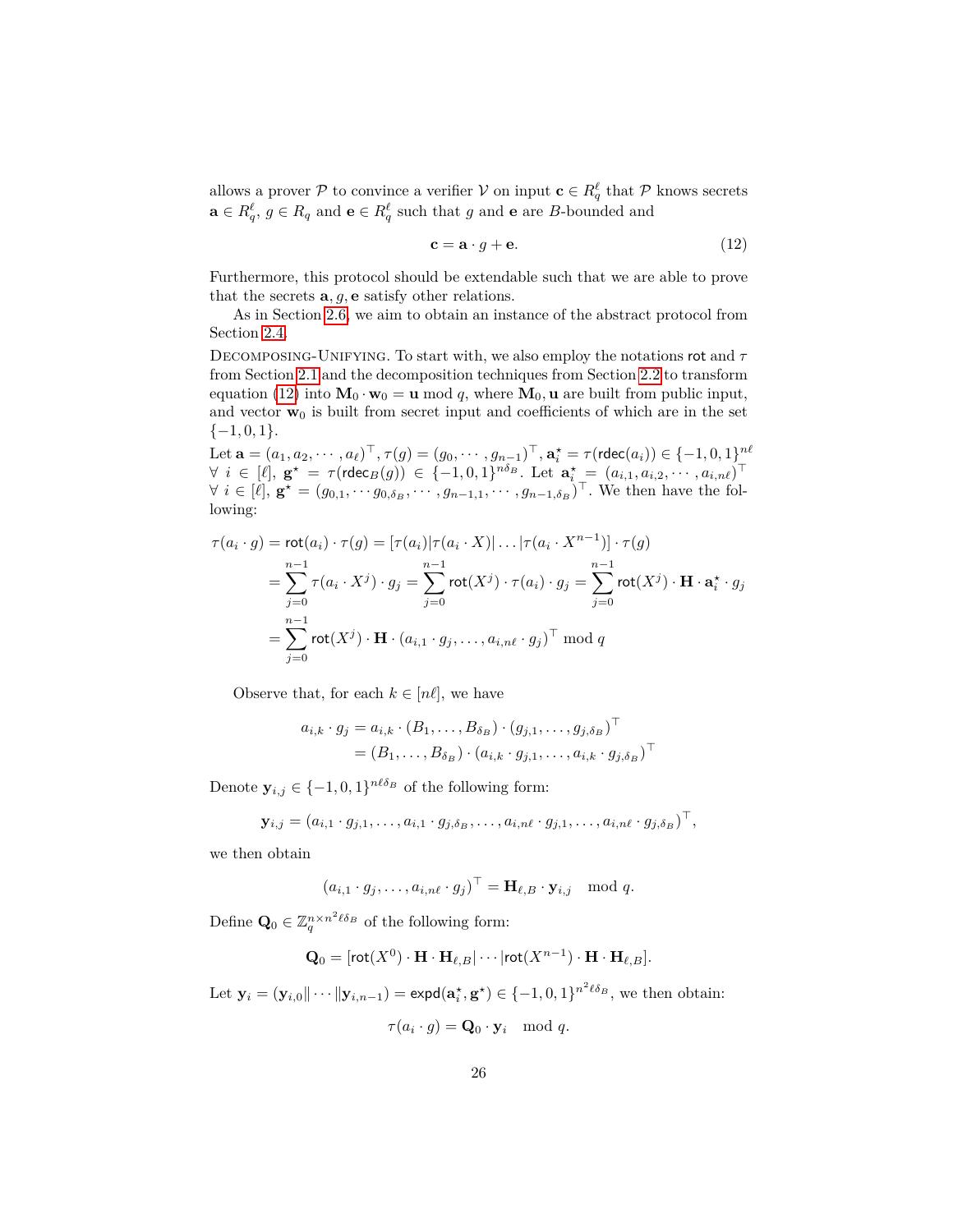$$
\text{Let } \mathbf{e}^{\star} = \tau(\text{rdec}_B(\mathbf{e})) \in \{-1, 0, 1\}^{n\ell\delta_B}, \ \mathbf{Q} = \begin{pmatrix} \mathbf{Q}_0 & & \\ & \mathbf{Q}_0 & \\ & & \ddots \\ & & & \mathbf{Q}_0 \end{pmatrix} \in \mathbb{Z}_q^{n\ell \times n^2 \ell^2 \delta_B}.
$$

Now equation [\(12\)](#page-25-0) is equivalent to

$$
\tau(\mathbf{c}) = (\tau(a_1 \cdot g), \dots, \tau(a_\ell \cdot g))^{\top} + \tau(\mathbf{e})
$$
  
=  $\mathbf{Q} \cdot (\mathbf{y}_1 || \cdots || \mathbf{y}_\ell) + \mathbf{H}_{\ell, B} \cdot \mathbf{e}^{\star} \mod q$ 

Rearrange the above equivalent form using some basic algebra, we are able to obtain an unifying equation of the following form:

$$
\mathbf{M}_0 \cdot \mathbf{w}_0 = \mathbf{u} \bmod q,
$$

where  $\mathbf{M}_0$  is built from the public matrices **Q** and  $\mathbf{H}_{\ell,B}$ , **u** is the vector  $\tau(\mathbf{c})$ ,  $\text{while } \mathbf{w}_0 = (\mathbf{y}_1 \|\cdots \|\mathbf{y}_{\ell}\| \mathbf{e}^{\star}) \in \{-1, 0, 1\}^{n^2 \ell^2 \delta_B + n \ell \delta_B}.$ 

Extending-Permuting. In this second step, we aim to transform the secret **w**<sup>0</sup> to a vector **w** such that it satisfies the requirements specified by the abstract protocol from section [2.4.](#page-8-0) In the process, the techniques introduced in Section [2.5](#page-10-2) and [4.1](#page-23-0) are utilized.

We first extend  $\mathbf{w}_0 = (\mathbf{y}_1 \|\cdots \|\mathbf{y}_\ell \| \mathbf{e}^*)$  as follows.

$$
\mathbf{y}_i \mapsto \mathbf{y}'_i = \text{mult}(\mathbf{a}_i^{\star}, \mathbf{g}^{\star}) \in \{-1, 0, 1\}^{9n^2\ell\delta_B}, \ i \in [\ell];
$$
  

$$
\mathbf{e}^{\star} \mapsto \mathbf{e}'^{\star} = \text{enc}(\mathbf{e}^{\star}) \in \{-1, 0, 1\}^{L_2}.
$$

Notice that for each  $i \in [\ell]$ , we have  $y_i = \exp(d_i, g^*)$ . We then form vector  $\mathbf{w} = (\mathbf{y}'_1 \| \cdots \| \mathbf{y}'_\ell \| \mathbf{e}'^{\star}) \in \{-1, 0, 1\}^L$ , where

$$
L = L_1 + L_2; \quad L_1 = 9n^2\ell^2\delta_B; \quad L_2 = 3n\ell\delta_B.
$$

According to the extension, we insert appropriate zero-columns to matrix  $M_0$ , obtaining a new matrix  $\mathbf{M} \in \mathbb{Z}_q^{n\ell \times L}$  such that the equation  $\mathbf{M} \cdot \mathbf{w} = \mathbf{M}_0 \cdot \mathbf{w}_0$ holds.

We now define the set **VALID** that includes our secret vector **w**, the set  $S$ , and the associated permutations  $\{ \Gamma_n : \eta \in \mathcal{S} \}$ , such that the conditions in [\(1\)](#page-9-0) are satisfied.

Let VALID be the set of all vectors  $\mathbf{v}' = (\mathbf{v}'_1 \|\cdots \|\mathbf{v}'_\ell\|\mathbf{v}'_{\ell+1}) \in \{-1,0,1\}^L$  such that the following conditions hold:

- **−** There exist  $\mathbf{a}_i^* \in \{-1, 0, 1\}^{n\ell}$  for each  $i \in [\ell]$  and  $\mathbf{g}^* \in \{-1, 0, 1\}^{n\delta_B}$  such that  $\mathbf{v}'_i = \text{mult}(\mathbf{a}_i^{\star}, \mathbf{g}^{\star}).$
- **−** There exists  $\mathbf{e}^* \in \{-1, 0, 1\}^{n\ell\delta_B}$  such that  $\mathbf{v}'_{\ell+1} = \text{enc}(\mathbf{e}^*)$ .

It is easy to see that the obtained vector **w** belongs to the set VALID.

Now let  $S = (\{-1, 0, 1\}^{n\ell})^{\ell} \times \{-1, 0, 1\}^{n\delta_B} \times \{-1, 0, 1\}^{n\ell\delta_B}$ , and associate every element  $\eta = (\mathbf{b}_1, \dots, \mathbf{b}_\ell, \mathbf{f}_1, \mathbf{f}_2) \in \mathcal{S}$  with permutation  $\Gamma_\eta$  that behaves as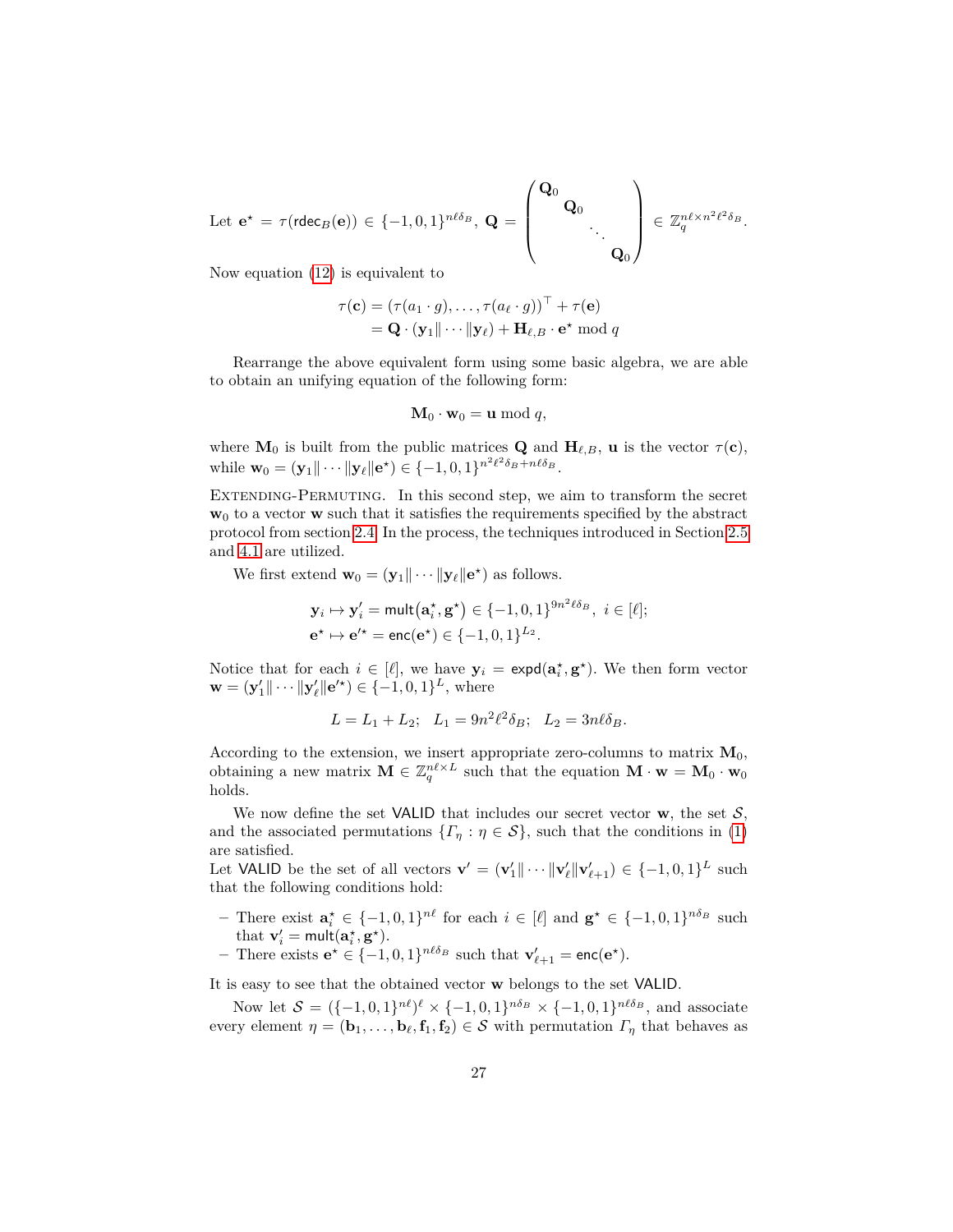follows. For a vector of the form  $\mathbf{v} = (\mathbf{v}_1 \|\cdots \|\mathbf{v}_{\ell}\|\mathbf{v}_{\ell+1}) \in \mathbb{Z}^L$ , where  $\mathbf{v}_i \in \mathbb{Z}^{9n^2 \ell \delta_B}$ for each  $i \in [\ell]$  and  $\mathbf{v}_{\ell+1} \in \mathbb{Z}^{L_2}$ , it transforms **v** into vector

$$
\Gamma_{\eta}(\mathbf{v}) = \left( \Phi_{\mathbf{b}_1,\mathbf{f}_1}(\mathbf{v}_1) \, \Vert \, \cdots \, \Vert \, \Phi_{\mathbf{b}_\ell,\mathbf{f}_1}(\mathbf{v}_\ell) \, \Vert \, \Pi_{\mathbf{f}_2}(\mathbf{v}_{\ell+1}) \, \right).
$$

It then follows from the equivalences in [\(4\)](#page-11-1) and [\(11\)](#page-24-1) that VALID,  $S$ , and  $\Gamma$ <sup>*<sub>η</sub>* fulfill</sup> the requirements specified in [\(1\)](#page-9-0). Therefore, we have transformed the considered statement to a case of the abstract protocol from Section [2.4.](#page-8-0) To obtain the desired statistical ZKAoK protocol, it suffices for the prover and verifier to run the interactive protocol described in Figure [1.](#page-10-0) The protocol has perfect completeness, soundness error  $2/3$  and communication cost  $\mathcal{O}(L \cdot \log q)$ , which is of order  $\mathcal{O}(n^2 \cdot$  $log^4 n) = \widetilde{\mathcal{O}}(\lambda^2).$ 

# <span id="page-27-0"></span>**5 Accountable Tracing Signatures from Lattices**

In this section, we construct our ATS scheme based on: (i) The Ducas-Micciancio signature scheme (as recalled in Section [2.3\)](#page-7-0); (ii) The KOE scheme described in Section [3;](#page-19-0) and (iii) Stern-like zero-knowledge argument system that underlies our ATS construction, which is obtained by smoothly combining previous techniques as recalled in Section [2.6](#page-12-3) and ours as described in Section [4.2.](#page-24-0)

# <span id="page-27-1"></span>**5.1 The Zero-Knowledge Argument System Underlying the ATS Scheme**

Before describing our accountable tracing signature scheme in Section [5.2,](#page-30-0) let us first present the statistical ZKAoK that will be invoked by the signer when generating group signatures. Let  $n, q, k, \ell, m, \overline{m}, \overline{m}_s, d, c_0, \cdots, c_d, \beta, B$  be parameters as specified in Section [5.2.](#page-30-0) The protocol is summarized as follows.

**–** The public input consists of

$$
\begin{aligned} \mathbf{A}, \mathbf{F}_0 &\in R_q^{1 \times \overline{m}}; \mathbf{A}_{[0]}, \ldots, \mathbf{A}_{[d]} \in R_q^{1 \times k}; \mathbf{F} \in R_q^{1 \times \ell};\\ \mathbf{F}_1 &\in R_q^{1 \times \overline{m}_s}; u \in R_q; \mathbf{B} \in R_q^m; \mathbf{c}_{1,1}, \mathbf{c}_{1,2} \in R_q^\ell, \mathbf{c}_{2,1}, \mathbf{c}_{2,2} \in R_q^\ell. \end{aligned}
$$

**–** The secret input of the prover consists of message  $\mathfrak{m} = (p||\mathbf{a}'_1||\mathbf{b}'_1||\mathbf{a}'_2||\mathbf{b}'_2)$ and the corresponding Ducas-Micciancio signature  $(t, \mathbf{r}, \mathbf{v})$ , a user secret key  $x$  that corresponds to the public key  $p$ , and encryption randomness  $g'_{1}, g'_{2}, \mathbf{e}'_{1,1}, \mathbf{e}'_{1,2}, \mathbf{e}'_{2,1}, \mathbf{e}'_{2,2}, \text{where}$ 

$$
\begin{cases} p \in R_q; & \mathbf{a}'_1 \in R_q^{\ell}; \quad \mathbf{b}'_1 \in R_q^{\ell}; \quad \mathbf{a}'_2 \in R_q^{\ell}; \quad \mathbf{b}'_2 \in R_q^{\ell}; \\ t = (t_0, \dots, t_{c_1 - 1}, \dots, t_{c_{d - 1}}, \dots, t_{c_d - 1})^\top \in \{0, 1\}^{c_d}; \\ \mathbf{r} \in R^{\overline{m}}; & \mathbf{v} = (\mathbf{s} || \mathbf{z}) \in R^{\overline{m} + k}; \quad \mathbf{s} \in R^{\overline{m}}; \quad \mathbf{z} \in R^k; \\ \mathbf{x} \in R^m; & g'_1, g'_2 \in R; \quad \mathbf{e}'_{1,1}, \mathbf{e}'_{1,2}, \mathbf{e}'_{2,1}, \mathbf{e}'_{2,2} \in R^{\ell}. \end{cases}
$$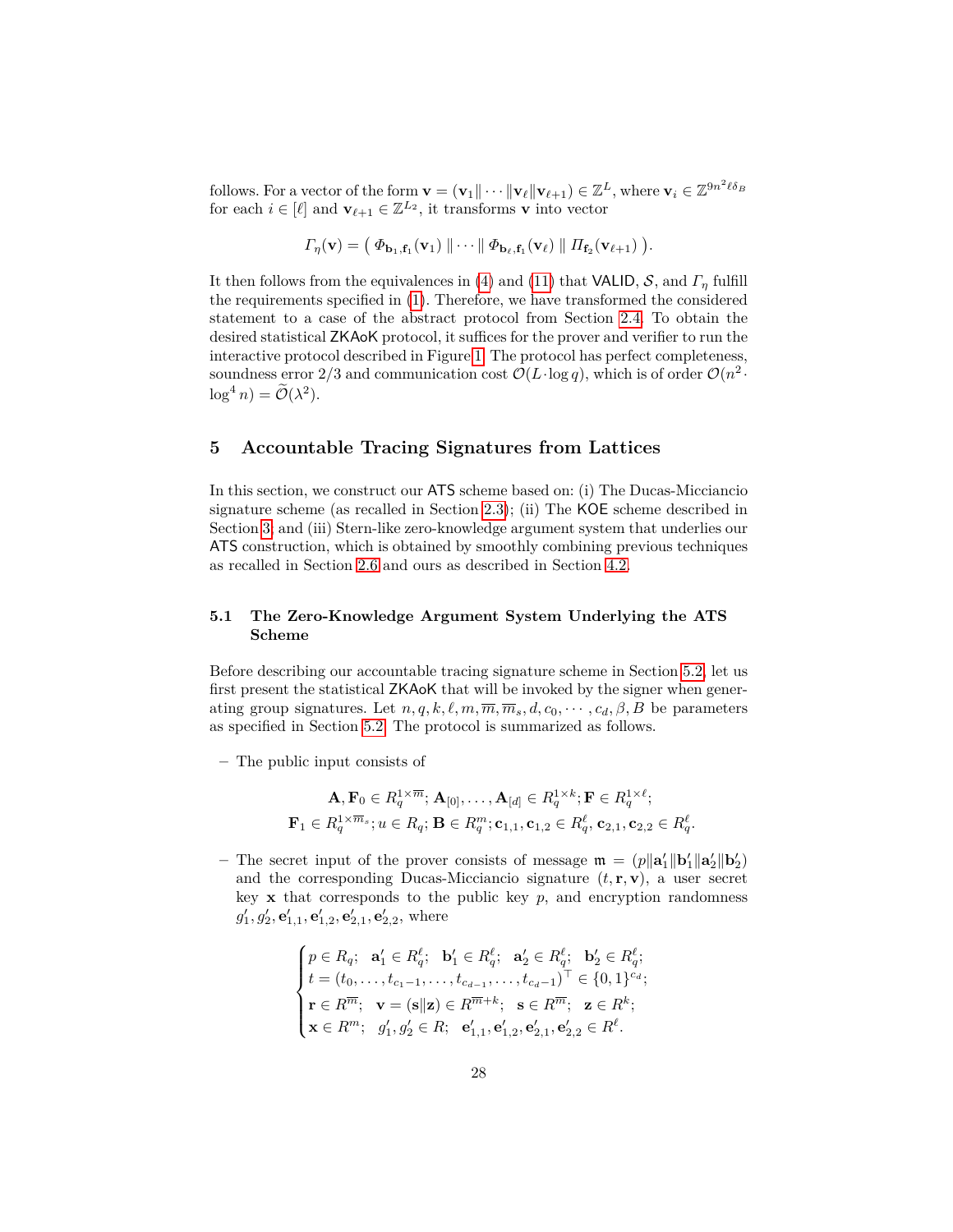**–** The goal of the prover is to prove in **ZK** that  $\|\mathbf{r}\|_{\infty} \leq \beta$ ,  $\|\mathbf{v}\|_{\infty} \leq \beta$ ,  $\|\mathbf{x}\|_{\infty} \leq$ 1,  $||g'_i||_{\infty} \leq B$ ,  $||\mathbf{e}_{i,1}||_{\infty} \leq B$ ,  $||\mathbf{e}_{i,2}||_{\infty} \leq B$  and that the following conditions hold:

$$
\mathbf{A}_{t} \cdot \mathbf{v} = \mathbf{F} \cdot \text{rdec} (\mathbf{F}_0 \cdot \mathbf{r} + \mathbf{F}_1 \cdot \text{rdec}(\mathfrak{m})) + u,
$$

$$
\mathbf{B} \cdot \mathbf{x} = p,
$$

<span id="page-28-0"></span>for 
$$
i \in \{1, 2\}
$$
,  $\mathbf{c}_{i,1} = \mathbf{a}'_i \cdot g'_i + \mathbf{e}'_{i,1}$ ,  $\mathbf{c}_{i,2} = \mathbf{b}'_i \cdot g'_i + \mathbf{e}'_{i,2} + \lfloor q/4 \rfloor \cdot \text{rdec}(p)$ . (13)

Since we already established the transformations for the Ducas-Micciancio signature in Section [2.6,](#page-12-3) we now focus on the transformations for other relations.

Let  $\mathbf{a}'_i = (a'_{i,1}, \ldots, a'_{i,\ell})^\top$ ,  $\mathbf{b}'_i = (b'_{i,1}, \ldots, b'_{i,\ell})^\top$  for each  $i \in \{1,2\}$ . First, we employ the decomposition techniques in Section [2.2](#page-6-0) to the following secrets.

- $-$  Let  $\mathbf{x}^* = \tau(\mathbf{x}) \in \{-1, 0, 1\}^{nm}$ .
- *−* For each  $i \in \{1, 2\}$ , each  $j \in [\ell]$ , compute  $\mathbf{a}_{i,j}^{\star} = \tau(\text{rdec}(a'_{i,j})) \in \{-1, 0, 1\}^{n\ell}$ ,  $\mathbf{b}^{\star}_{i,j} = \tau(\textsf{rdec}(b'_{i,j})) \in \{-1,0,1\}^{n\ell}.$
- *−* For *i* ∈ {1, 2}, compute  $\mathbf{g}_i^* = \tau(\text{rdec}_B(g_i')) \in \{-1, 0, 1\}^{n\delta_B}.$
- $-$  For *i* ∈ {1,2}, compute  $e_{i,1}^* = \tau$ (**rdec**<sub>*B*</sub>( $e'_{i,1}$ )) ∈ {-1,0,1}<sup>*nl*δ*B* and  $e_{i,2}^* =$ </sup>  $\tau(\mathsf{rdec}_B(\mathbf{e}'_{i,2})) \in \{-1,0,1\}^{n\ell\delta_B}.$

Then the equation  $\mathbf{B} \cdot \mathbf{x} = p$  over  $R_q$  is equivalent to

<span id="page-28-1"></span>
$$
[\text{rot}(\mathbf{B})] \cdot \mathbf{x}^* - [\mathbf{H}] \cdot \tau(\text{rdec}(p)) = \mathbf{0}^n \bmod q. \tag{14}
$$

For each  $i \in \{1, 2\}$ , each  $j \in [\ell]$ , let

<span id="page-28-3"></span>
$$
\begin{cases}\n\mathbf{y}_{i,j} = \exp \mathbf{d} \left( \mathbf{a}_{i,j}^{\star}, \ \mathbf{g}_i^{\star} \right) \in \{-1, 0, 1\}^{n^2 \ell \delta_B}, \\
\mathbf{z}_{i,j} = \exp \mathbf{d} \left( \mathbf{b}_{i,j}^{\star}, \ \mathbf{g}_i^{\star} \right) \in \{-1, 0, 1\}^{n^2 \ell \delta_B}.\n\end{cases}
$$
\n(15)

From Section [4.2,](#page-24-0) we know that equations in [\(13\)](#page-28-0) can be written as, for  $i \in \{1, 2\}$ ,

<span id="page-28-2"></span>
$$
\begin{cases}\n\tau(\mathbf{c}_{i,1}) = [\mathbf{Q}] \cdot (\mathbf{y}_{i,1} \|\cdots \|\mathbf{y}_{i,\ell}) + [\mathbf{H}_{\ell,B}] \cdot \mathbf{e}_{i,1}^{\star}; \\
\tau(\mathbf{c}_{i,2}) = [\mathbf{Q}] \cdot (\mathbf{z}_{i,1} \|\cdots \|\mathbf{z}_{i,\ell}) + [\mathbf{H}_{\ell,B}] \cdot \mathbf{e}_{i,2}^{\star} + \lfloor q/4 \rfloor \cdot \tau(\text{rdec}(p)).\n\end{cases}
$$
\n(16)

Following the procedure in Section [2.6,](#page-12-3) we form secret vectors  $\mathbf{w}_1 \in \{-1, 0, 1\}^{(k\delta_\beta + c_d k\delta_\beta)n}$ ,  $\mathbf{w}_2 \in \{-1, 0, 1\}^{2n\overline{m}\delta_\beta + n\ell + n\overline{m}_s}$  of the form:

$$
\begin{cases}\n\mathbf{w}_1 = (\mathbf{z}^* \parallel t_0 \cdot \mathbf{z}^* \parallel \ldots \parallel t_{c_d-1} \cdot \mathbf{z}^*); \\
\mathbf{w}_2 = (\mathbf{s}^* \parallel \mathbf{r}^* \parallel \tau(\mathbf{y}) \parallel \tau(\text{rdec}(\mathfrak{m}))),\n\end{cases}
$$

where  $\tau$  (rdec(m))

$$
= (\tau(\mathsf{rdec}(p)) \|\tau(\mathsf{rdec}(\mathbf{a}'_1))\|\tau(\mathsf{rdec}(\mathbf{b}'_1))\|\tau(\mathsf{rdec}(\mathbf{a}'_2))\|\tau(\mathsf{rdec}(\mathbf{b}'_1))) \\ = (\tau(\mathsf{rdec}(p)) \|\mathbf{a}^*_{1,1}\|\cdots\|\mathbf{a}^*_{1,\ell}\|\mathbf{b}^*_{1,1}\|\cdots\|\mathbf{b}^*_{1,\ell}\|\mathbf{a}^*_{2,1}\|\cdots\|\mathbf{a}^*_{2,\ell}\|\mathbf{b}^*_{2,1}\|\cdots\|\mathbf{b}^*_{2,\ell}).
$$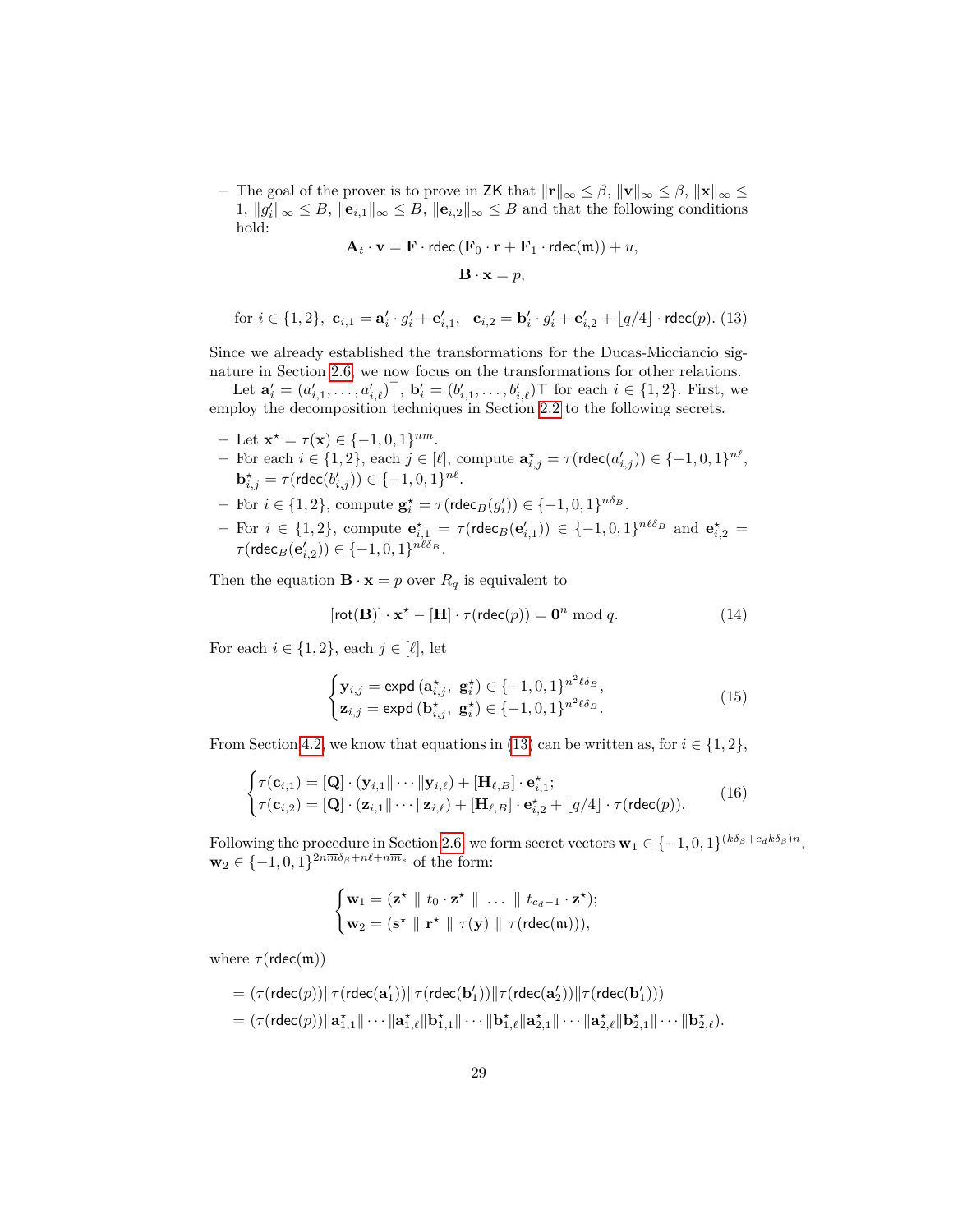Since  $\tau$ (rdec(*p*)) has been included in  $\mathbf{w}_2$ , we now combine the remaining secret vectors appearing in equations [\(14\)](#page-28-1), [\(16\)](#page-28-2) into  $\mathbf{w}_3 \in \{-1,0,1\}^{nm+4n\ell\delta_B}$  of the form

$$
\mathbf{w}_3 = \big(\ \mathbf{x}^\star \parallel \mathbf{e}_{1,1}^\star \parallel \mathbf{e}_{1,2}^\star \parallel \mathbf{e}_{2,1}^\star \parallel \mathbf{e}_{2,2}^\star \ \big)
$$

and  $\mathbf{w}_4 \in \{-1, 0, 1\}^{4n^2 \ell^2 \delta_B}$  of the form

$$
\mathbf{w}_4 = \left(\mathbf{y}_{1,1}\| \cdots \| \mathbf{y}_{1,\ell} \| \mathbf{z}_{1,1}\| \cdots \| \mathbf{z}_{1,\ell} \| \mathbf{y}_{2,1}\| \cdots \| \mathbf{y}_{2,\ell} \| \mathbf{z}_{2,1}\| \cdots \| \mathbf{z}_{2,\ell}\right)
$$

such that for  $i \in \{1, 2\}$ , and  $j \in [\ell], \mathbf{y}_{i,j}, \mathbf{z}_{i,j}$  satisfy the equations in [\(15\)](#page-28-3).

For the sake of simplicity when defining our tailored set VALID and permutation  $\Gamma_{\eta}$ , we rearrange our secret vectors  $\mathbf{w}_2, \mathbf{w}_3$  into vector  $\overline{\mathbf{w}}_2 \in \{-1, 0, 1\}^{L'_2}$ of the form

$$
\overline{\mathbf{w}}_2 = \left( \mathbf{s}^\star \|\mathbf{r}^\star\| \tau(\mathbf{y})\|\tau(\text{rdec}(p))\|\mathbf{x}^\star\|\mathbf{e}_{1,1}^\star\|\mathbf{e}_{1,2}^\star\|\mathbf{e}_{2,1}^\star\|\mathbf{e}_{2,2}^\star\right).
$$

and  $\overline{\mathbf{w}}_3 \in \{-1,0,1\}^{4n\ell^2}$  of the form

$$
\overline{\mathbf{w}}_3 = \left(\mathbf{a}^\star_{1,1} \mathbin\Vert \cdots \mathbin\Vert \mathbf{a}^\star_{1,\ell} \mathbin\Vert \mathbf{b}^\star_{1,1} \mathbin\Vert \cdots \mathbin\Vert \mathbf{b}^\star_{1,\ell} \mathbin\Vert \mathbf{a}^\star_{2,1} \mathbin\Vert \cdots \mathbin\Vert \mathbf{a}^\star_{2,\ell} \mathbin\Vert \mathbf{b}^\star_{2,1} \mathbin\Vert \cdots \mathbin\Vert \mathbf{b}^\star_{2,\ell}\right)
$$

with  $L_2' = 2n\overline{m}\delta_\beta + 2n\ell + nm + 4n\ell\delta_B$ . Now we form our secret vector as  $\mathbf{w}_0 = (\mathbf{w}_1 \|\overline{\mathbf{w}}_2\|\overline{\mathbf{w}}_3\|\mathbf{w}_4).$ 

Second, we apply the extension and permutation techniques from Section [2.5](#page-10-2) and Section [4.1](#page-23-0) to our secret vectors **w**<sub>0</sub>. Let  $\mathbf{w}'_1 = \text{mix}(t, \mathbf{z}^{\star}) \in \{-1, 0, 1\}^{L_1}$ be the "mixing" vector obtained in equation [\(9\)](#page-13-1),  $\mathbf{w}'_2 = \text{enc}(\overline{\mathbf{w}}_2) \in \{-1, 0, 1\}^{L_2}$ **w**<sup>1</sup><sub>3</sub> = enc( $\overline{w}_3$ ) ∈ {−1,0,1}<sup>L<sub>3</sub></sup>, and  $w'_4$  = Mult( $w_4$ ) ∈ {−1,0,1}<sup>L<sub>4</sub></sup> be of the following form:

$$
\left(\text{mult}(a_{1,1}^{\star},g_1^{\star}) \left\| \cdots \right\| \text{mult}(a_{1,\ell}^{\star},g_1^{\star}) \left\| \text{mult}(b_{1,1}^{\star},g_1^{\star}) \left\| \cdots \right\| \text{mult}(b_{1,\ell}^{\star},g_1^{\star}) \right\| \right. \\ \left. \left. \left. \text{mult}(a_{2,1}^{\star},g_2^{\star}) \left\| \cdots \right\| \text{mult}(a_{2,\ell}^{\star},g_2^{\star}) \right\| \text{mult}(b_{2,1}^{\star},g_2^{\star}) \left\| \cdots \right\| \text{mult}(b_{2,\ell}^{\star},g_2^{\star}) \right), \right.
$$

Where  $L_1 = 3k\delta_\beta + 6nk\delta_\beta c_d$ ,  $L_2 = 3L'_2$ ,  $L_3 = 12n\ell^2$ , and  $L_4 = 36n^2\ell^2\delta_B$ . Denote  $L = L_1 + L_2 + L_3 + L_4$ . Form our extended vector  $\mathbf{w} = (\mathbf{w}'_1 || \mathbf{w}'_2 || \mathbf{w}'_3 || \mathbf{w}'_4) \in$  $\{-1,0,1\}^L$ .

Following the process in Section [2.6](#page-12-3) and Section [4.2,](#page-24-0) we are able to obtain public matrix/vector **M** and **u** such that the considered statement is reduced to  $M \cdot w = u \mod q$ . Therefore, we are prepared to define the set VALID that includes our secret vector **w**, the set S, and the associated permutations  $\{ \Gamma_n :$  $\eta \in \mathcal{S}$ , such that the conditions in [\(1\)](#page-9-0) are satisfied.

Let VALID be the set of all vectors  $\mathbf{v}' = (\mathbf{v}'_1 || \mathbf{v}'_2 || \mathbf{v}'_3 || \mathbf{v}'_4) \in \{-1, 0, 1\}^L$  such that the following requirements hold:

- $-\mathbf{v}'_1 = \text{mix}(t, \mathbf{z}^*)$  for some  $t \in \{0, 1\}^{c_d}$  and  $\mathbf{z}^* \in \{-1, 0, 1\}^{nk\delta_\beta}$ .
- $-$  **v**<sub>2</sub> = enc(**w**<sub>2</sub>) for some **w**<sub>2</sub>  $\in \{-1, 0, 1\}^{L_2'}$ .
- $\mathbf{F}$  For  $j \in [4\ell]$ , there exists  $\overline{\mathbf{w}}_{3,j} \in \{-1,0,1\}^{n\ell}$  and  $\overline{\mathbf{w}}_3 = (\overline{\mathbf{w}}_{3,1} \cdots | \overline{\mathbf{w}}_{3,4\ell}) \in$  $\{-1,0,1\}^{4n\ell^2}$  such that  $\mathbf{v}'_3 = (\mathsf{enc}(\overline{\mathbf{w}}_{3,1})\|\cdots\|\mathsf{enc}(\overline{\mathbf{w}}_{3,4\ell})) = \mathsf{enc}(\overline{\mathbf{w}}_3).$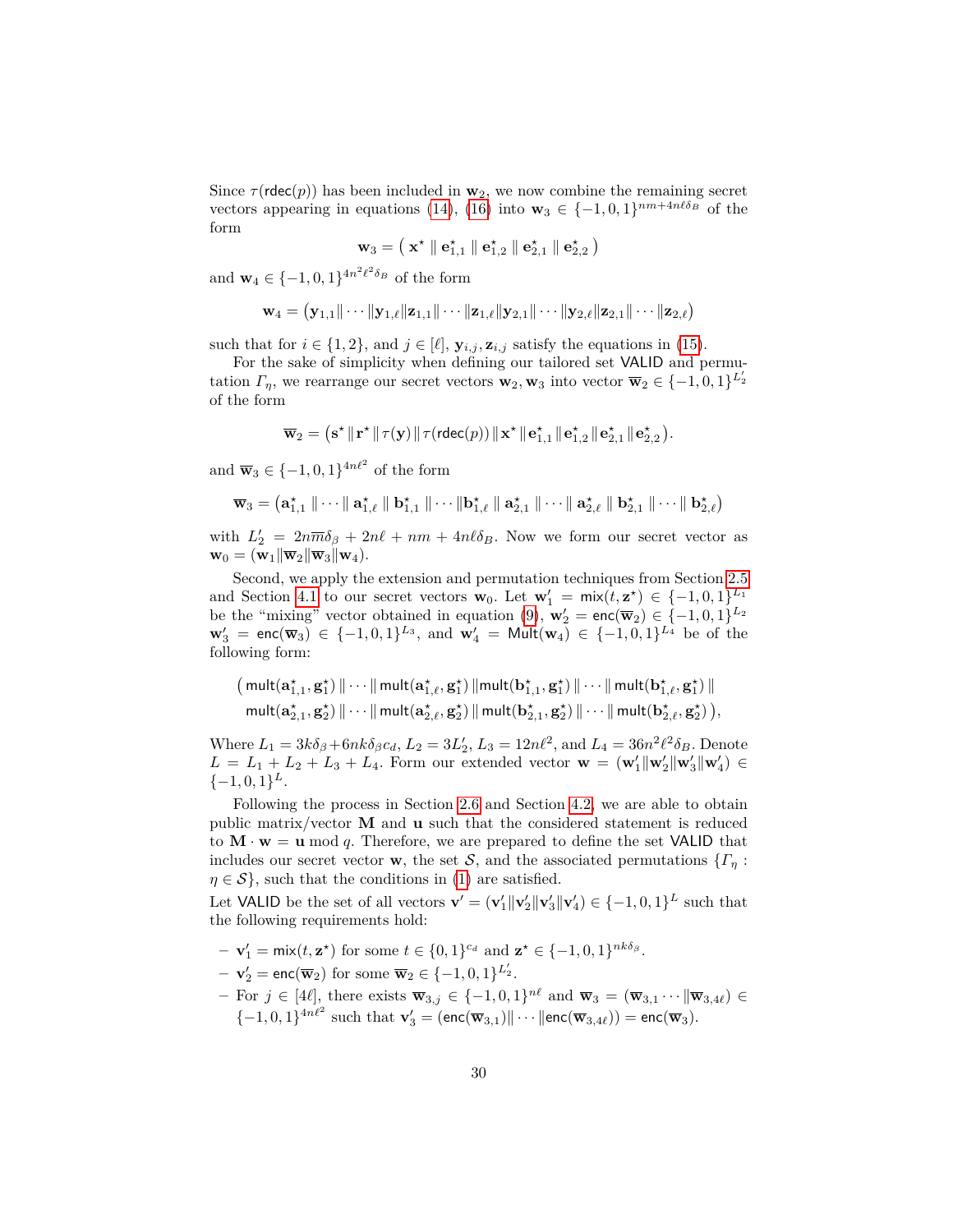**−** There exists  $\mathbf{g}_1^{\star}, \mathbf{g}_2^{\star} \in \{-1, 0, 1\}^{n\delta_B}$  and  $\mathbf{w}_4 \in \{-1, 0, 1\}^{4n^2\ell^2\delta_B}$  be of the form:

 $(\text{expd}(\overline{\mathbf{w}}_{3,1}, \mathbf{g}^\star_1) \| \cdots \| \text{expd}(\overline{\mathbf{w}}_{3,2\ell}, \mathbf{g}^\star_1) \| \text{expd}(\overline{\mathbf{w}}_{3,2\ell+1}, \mathbf{g}^\star_2) \| \cdots \| \text{expd}(\overline{\mathbf{w}}_{3,4\ell}, \mathbf{g}^\star_2))$ 

such that  $\mathbf{v}'_4 = \mathsf{Mult}(\mathbf{w}_4)$ .

It is verifiable that our secret vector **w** belongs to VALID.

Now let  $S = \{0,1\}^{c_d} \times \{-1,0,1\}^{nk\delta_\beta} \times \{-1,0,1\}^{L'_2} \times (\{-1,0,1\}^{n\ell})^{4\ell} \times$  $({-1, 0, 1}^n)^{\hat{\theta}_B})^2$ , and associate every element

$$
\eta = (\mathbf{f}_1, \mathbf{f}_2, \mathbf{f}_3, \mathbf{f}_{4,1}, \ldots, \mathbf{f}_{4,2\ell}, \mathbf{f}_{5,1}, \ldots, \mathbf{f}_{5,2\ell}, \mathbf{f}_6, \mathbf{f}_7) \in \mathcal{S}
$$

with  $\Gamma_{\eta}$  that works as follows. For a vector of form  $\mathbf{v}^* = (\mathbf{v}_1^* || \mathbf{v}_2^* || \mathbf{v}_3^* || \mathbf{v}_4^*) \in \mathbb{Z}^L$ , where  $\mathbf{v}_i^* \in \mathbb{Z}^{L_i}$  for  $i \in \{1,2\}, \mathbf{v}_3^* = (\mathbf{v}_{3,1}^* \| \cdots \| \mathbf{v}_{3,4\ell}^*)$  with  $\mathbf{v}_{3,j}^* \in \mathbb{Z}^{3n\ell}$ , and  $\mathbf{v}_4^{\star} = (\mathbf{v}_{4,1}^{\star} \cdots || \mathbf{v}_{4,4\ell}^{\star})$  with  $\mathbf{v}_{4,j}^{\star} \in \mathbb{Z}^{9n^2 \ell \delta_B}$ , it transforms  $\mathbf{v}^{\star}$  into vector  $\Gamma_{\eta}(\mathbf{v}^{\star})$ 

$$
\begin{aligned} &\left(\left.\Psi_{\mathbf{f}_1,\mathbf{f}_2}(\mathbf{v}_1^\star)\,\right\|\,\Pi_{\mathbf{f}_3}(\mathbf{v}_2^\star)\,\right\|\\ &\left.\Pi_{\mathbf{f}_{4,1}}(\mathbf{v}_{3,1}^\star)\,\right\|\,\cdots\,\left\|\,\Pi_{\mathbf{f}_{4,2\ell}}(\mathbf{v}_{3,2\ell}^\star)\,\right\|\,\Pi_{\mathbf{f}_{5,1}}(\mathbf{v}_{3,2\ell+1}^\star)\,\right\|\,\cdots\,\left\|\,\Pi_{\mathbf{f}_{5,2\ell}}(\mathbf{v}_{3,4\ell}^\star)\,\right\|\\ &\left.\Phi_{\mathbf{f}_{4,1},\mathbf{f}_6}(\mathbf{v}_{4,1}^\star)\,\right\|\,\cdots\,\left\|\,\Phi_{\mathbf{f}_{4,2\ell},\mathbf{f}_6}(\mathbf{v}_{4,2\ell}^\star)\,\right\|\,\widehat{\Phi}_{\mathbf{f}_{5,1},\mathbf{f}_7}(\mathbf{v}_{4,2\ell+1}^\star)\,\right\|\,\cdots\,\left\|\,\widehat{\Phi}_{\mathbf{f}_{5,2\ell},\mathbf{f}_7}(\mathbf{v}_{4,4\ell}^\star)\,\right) \end{aligned}
$$

It then follows from the equivalences in  $(4)$ ,  $(6)$ , and  $(11)$  that VALID,  $S$ , and  $\Gamma_{\eta}$  satisfy the conditions in [\(1\)](#page-9-0). Therefore, we have transformed the considered statement to a case of the abstract protocol from Section [2.4.](#page-8-0) To obtain the desired statistical ZKAoK protocol, it suffices for the prover and verifier to run the interactive protocol described in Figure [1.](#page-10-0) The protocol has perfect completeness, soundness error  $2/3$  and communication cost  $\mathcal{O}(L \cdot \log q)$ , which is of the order  $\mathcal{O}(n^2 \cdot \log^3 n) = \widetilde{\mathcal{O}}(\lambda^2).$ 

#### <span id="page-30-0"></span>**5.2 Description of Our ATS Scheme**

We assume there is a trusted setup such that it generates parameters of the scheme. Specifically, it generates a public matrix **B** for generating users' key pairs, and two secret-public key pairs of our KOE scheme such that the secret keys are discarded and not known by any party. The group public key then consists of three parts: (i) the parameters from the trusted setup, (ii) a verification key of the Ducas-Micciancio signature, (iii) two public keys of our KOE scheme such that the group manager knows both secret keys. The issue key is the Ducas-Micciancio signing key, while the opening key is any one of the corresponding secret keys of the two public keys. Note that both the issue key and the opening key are generated by the group manager.

When a user joins the group, it first generates a secret-public key pair  $(\mathbf{x}, p)$ such that  $\mathbf{B} \cdot \mathbf{x} = p$ . It then interacts with the group manager, who will determine whether user  $p$  is traceable or not. If the user is traceable, group manager sets a bit  $tr = 1$ , randomizes the two public key generated by himself, and then generates a Ducas-Micciancio signature  $\sigma_{\text{cert}}$  on user public key *p* and the two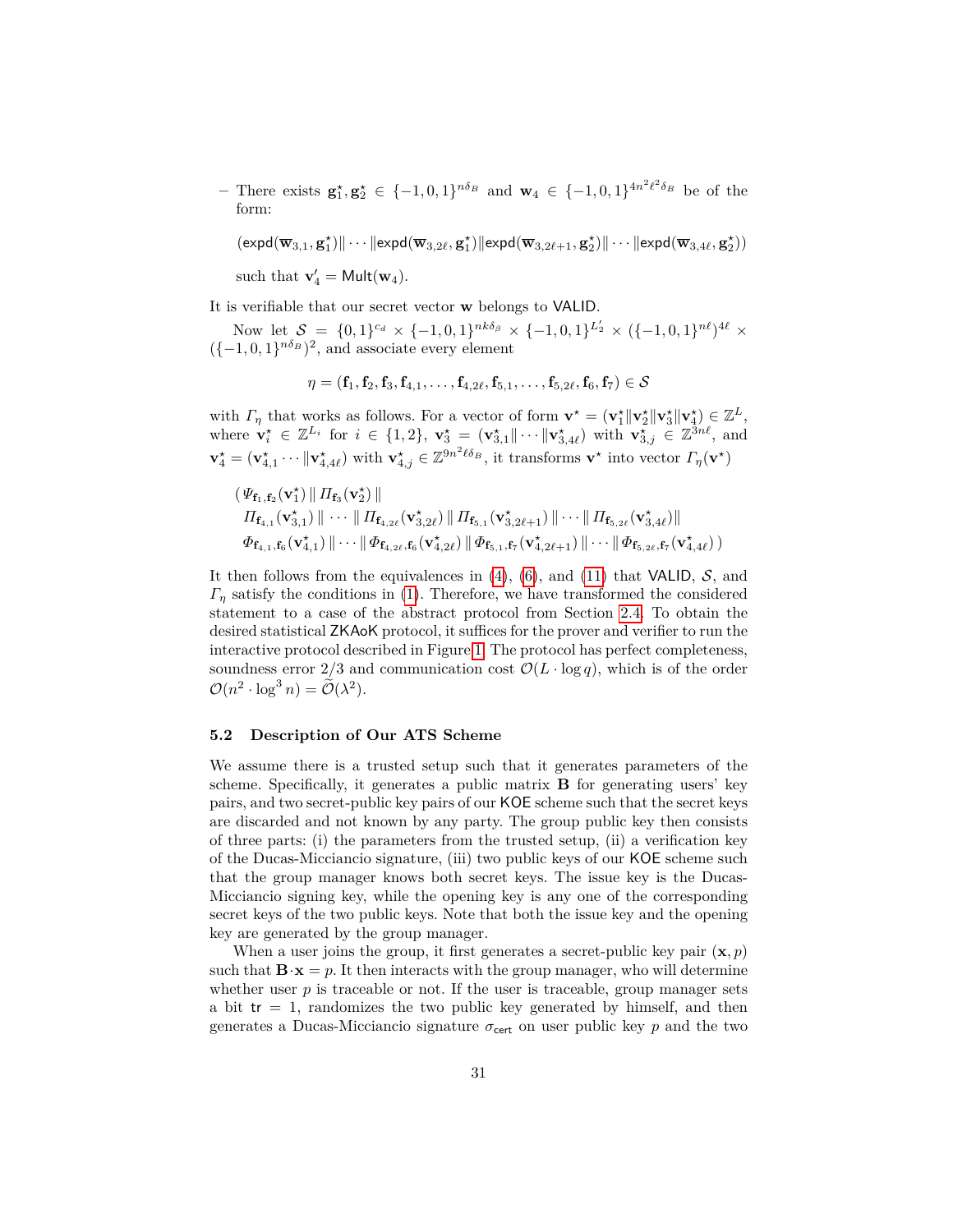$r$ andomized public keys ( $\mathsf{epk}_1, \mathsf{epk}_2$ ). If the user is non-traceable, group manager sets a bit  $tr = 0$ , randomizes the two public key generated from the trusted setup, and then generates a signature on  $p$  and  $epk_1, epk_2$ . If it completes successfully, the group manager sends certificate  $\mathsf{cert} = (p, \mathsf{epk}_1, \mathsf{epk}_2, \sigma_{\mathsf{cert}})$  to user  $p$ , registers this user to the group, and keeps himself the witness  $w^{\text{escrw}}$  that was ever used for randomization.

Once registered as a group member, the user can sign messages on behalf of the group. To this end, the user first encrypts his public key *p* twice using his two randomized public keys, and obtains ciphertexts  $c_1$ ,  $c_2$ . The user then generates a ZKAoK such that (i) he has a valid secret key **x** corresponding to *p*; (ii) he possesses a Ducas-Micciancio signature on  $p$  and  $epk_1, epk_2$ ; and (iii)  $c_1, c_2$  are correct ciphertexts of  $p$  under the randomized keys  $\mathsf{epk}_1, \mathsf{epk}_2,$  respectively. Since the ZKAoK protocol the user employs has soundness error 2*/*3 in each execution, it is repeated  $\kappa = \omega(\log \lambda)$  times to make the error negligibly small. Then, it is made non-interactive via the Fiat-Shamir heuristic [\[17\]](#page-41-17). The signature then consists of the non-interactive zero-knowledge argument of knowledge (NIZKAoK) *Π*gs and the two ciphertexts. Note that the ZK argument together with double encryption enables CCA-security of the underlying encryption scheme, which is known as the Naor-Yung transformation [\[47\]](#page-43-19).

To verify the validity of a signature, it suffices to verify the validity of the argument  $\Pi_{\text{gs}}$ . Should the need arises, the group manager can decrypt using his opening key. If a user is traceable, the opening key group manager possesses can be used to correctly identify the signer. However, if a user is non-traceable, then his anonymity is preserved against the manager.

To prevent corrupted opening, group manager is required to generate a NIZKAoK of correct opening *Π*open. Only when *Π*open is a valid argument, we then accept the opening result. Furthermore, there is an additional accounting mechanism for group manager to reveal which users he had chosen to be traceable. This is done by checking the consistency of tr and the randomized public keys in user's certificate with the help of the witness  $w^{\text{escrw}}$ .

We describe the details of our scheme below.

Setup( $\lambda$ ): Given the security parameter  $\lambda$ , it generates the following public parameter.

- $-$  Let  $n = \mathcal{O}(\lambda)$  be a power of 2, and modulus  $q = \mathcal{O}(n^4)$ , where  $q = 3^k$ for  $k \in \mathbb{Z}^+$ . Let  $R = \mathbb{Z}[X]/(X^n + 1)$  and  $R_q = R/qR$ . Also, let  $m \ge 2\lceil \log q \rceil + 2$ ,  $\ell = \lfloor \log \frac{q-1}{2} \rfloor + 1$ ,  $m_s = 4\ell + 1$ , and  $\overline{m} = m + k$
- and  $\overline{m}_s = m_s \cdot \ell$ .
- $-$  Let integer *d* and sequence  $c_0, \ldots, c_d$  be described in Section [2.3.](#page-7-0)
- Let  $β = O(n)$  and  $B = O(\sqrt{n})$  be two integer bounds, and *χ* be a *B*-bounded distribution over the ring *R*.
- $-$  Choose a collision-resistant hash function  $H$ <sub>FS</sub> : {0*,* 1}<sup>\*</sup> → {1*,* 2*,* 3}<sup>*κ*</sup>, where  $\kappa = \omega(\log \lambda)$ , which will act as a random oracle in the Fiat-Shamir heuristic [\[17\]](#page-41-17).
- **–** Choose a statistically hiding and computationally binding commitment scheme from [\[22\]](#page-42-18), denoted as COM, which will be employed in our ZK argument systems.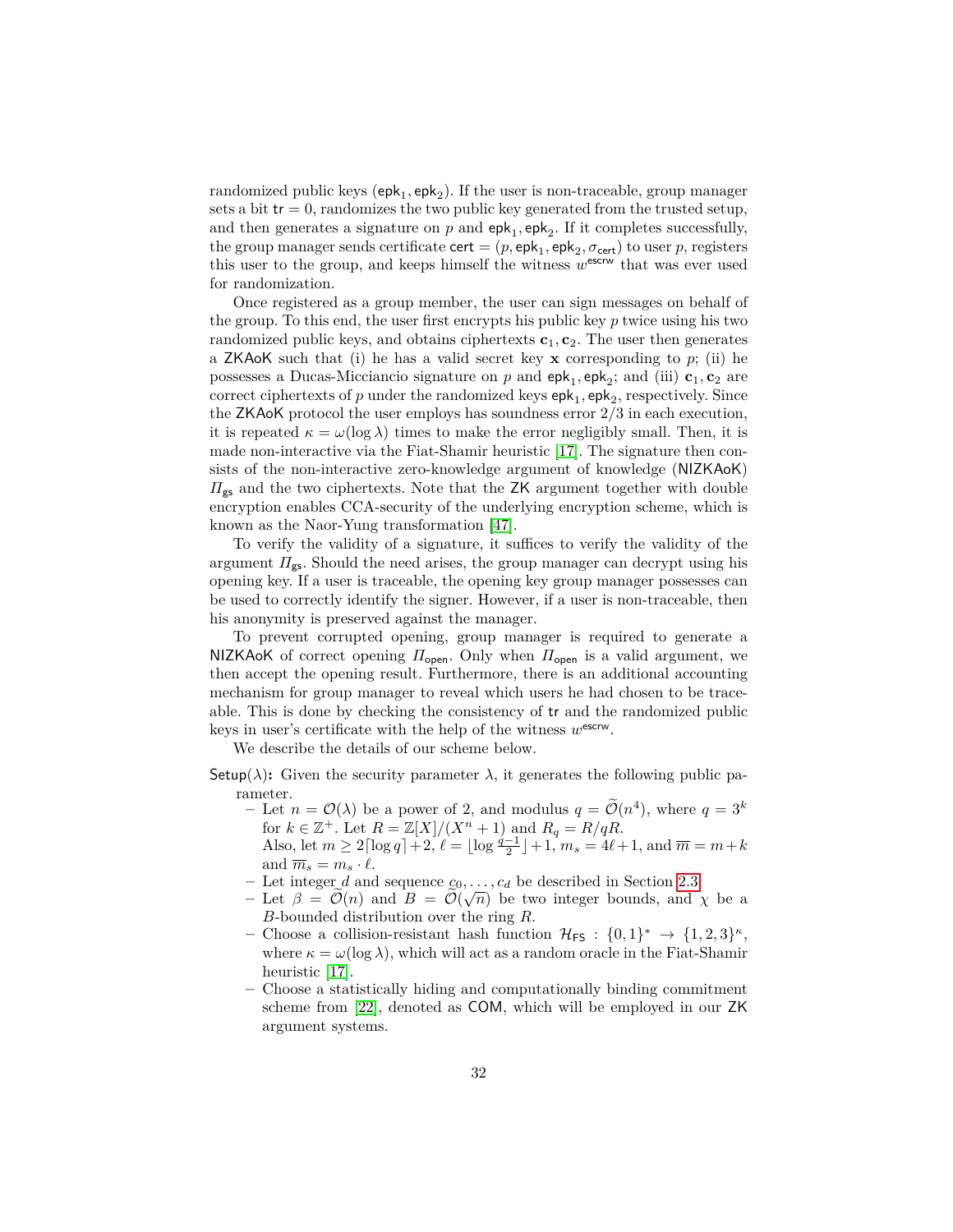$−$  Let  $\mathbf{B} \stackrel{\$}{\leftarrow} R_q^{1 \times m}$ ,  $\mathbf{a}_1^{(0)}$  $\stackrel{\$}{\leftarrow} R^{\ell}_q$ , **a**<sup>(0)</sup><sub>2</sub>  $\overset{\$}{\leftarrow} R_q^{\ell}, s_{-1}, s_{-2} \leftrightarrow \chi, \mathbf{e}_{-1}, \mathbf{e}_{-2} \leftrightarrow \chi^{\ell}.$ Compute

$$
\mathbf{b}_1^{(0)} = \mathbf{a}_1^{(0)} \cdot s_{-1} + \mathbf{e}_{-1} \in R_q^{\ell}; \quad \mathbf{b}_2^{(0)} = \mathbf{a}_2^{(0)} \cdot s_{-2} + \mathbf{e}_{-2} \in R_q^{\ell}.
$$

This algorithm outputs the public parameter pp:

- $\{ n, q, k, R, R_q, \ell, m, m_s, \overline{m}, \overline{m}_s, d, c_0, \cdots, c_d, \}$
- $\beta, B, \chi, \mathcal{H}_{\mathsf{FS}}, \kappa, \mathsf{COM}, \mathbf{B}, \{\mathbf{a}^{(0)}_i, \mathbf{b}^{(0)}_i\}_{i \in \{1,2\}} \;\; \}.$

pp is implicit for all algorithms below if not explicitly mentioned.

GKeyGen(pp)**:** On input pp, GM proceeds as follows.

**–** Generate verification key

$$
\mathbf{A},\mathbf{F}_0\in R_q^{1\times \overline{m}};\ \mathbf{A}_{[0]},\ldots,\mathbf{A}_{[d]}\in R_q^{1\times k};\ \mathbf{F}\in R_q^{1\times \ell};\ \mathbf{F}_1\in R_q^{1\times \overline{m}_s};\ u\in R_q
$$

and signing key  $\mathbf{R} \in R_q^{m \times k}$  for the Ducas-Micciancio signature from Section [2.3.](#page-7-0)

**–** Initialize the Naor-Yung double-encryption mechanism [\[47\]](#page-43-19) with the keyoblivious encryption scheme described in Section [3.1.](#page-20-0) Specifically, sample  $s_1, s_2 \leftrightarrow \chi$ , **e**<sub>1</sub>, **e**<sub>2</sub>  $\leftrightarrow \chi^{\ell}$ , **a**<sup>(1)</sup>)  $\overset{\$}{\leftarrow} R_{q}^{\ell}, \, \mathbf{a}_{2}^{(1)}$  $\stackrel{\$}{\leftarrow}$   $R_q^{\ell}$  and compute

$$
\mathbf{b}_1^{(1)} = \mathbf{a}_1^{(1)} \cdot s_1 + \mathbf{e}_1 \in R_q^{\ell}; \quad \mathbf{b}_2^{(1)} = \mathbf{a}_2^{(1)} \cdot s_2 + \mathbf{e}_2 \in R_q^{\ell}.
$$

Set the group public key gpk, the issue key ik and the opening key ok as follows:

$$
\mathsf{gpk} = \{ \mathsf{pp}, \mathbf{A}, \{ \mathbf{A}_{[j]} \}_{j=0}^d, \mathbf{F}, \mathbf{F}_0, \mathbf{F}_1, u, \mathbf{a}_1^{(1)}, \mathbf{b}_1^{(1)}, \mathbf{a}_2^{(1)}, \mathbf{b}_2^{(1)} \},
$$

$$
\mathsf{ik} = \mathbf{R}, \quad \mathsf{ok} = (s_1, \mathbf{e}_1).
$$

GM then makes gpk public, sets the registration table  $\mathbf{reg} = \emptyset$  and his internal state  $S = 0$ .

- UKeyGen(pp): Given the public parameter, the user first chooses  $\mathbf{x} \in \mathbb{R}^m$  such that the coefficients are uniformly chosen from the set  $\{-1,0,1\}$ . He then calculates  $p = \mathbf{B} \cdot \mathbf{x} \in R_q$ . Set upk = *p* and usk = **x**.
- Enroll(gpk*,* ik*,* upk*,*tr)**:** Upon receiving a user public key upk from a user, GM determines the value of the bit  $tr \in \{0, 1\}$ , indicating whether the user is traceable. He then does the following:
	- $-$  Randomize two pairs of public keys  $(\mathbf{a}_1^{(tr)}, \mathbf{b}_1^{(tr)})$  and  $(\mathbf{a}_2^{(tr)}, \mathbf{b}_2^{(tr)})$  as de-scribed in Section [3.1.](#page-20-0) Specifically, sample  $g_1, g_2 \leftrightarrow \chi$ ,  $\mathbf{e}_{1,1}, \mathbf{e}_{1,2} \leftrightarrow \chi^{\ell}$ ,  $e_{2,1}, e_{2,2} \leftrightarrow \chi^{\ell}$ . For each  $i \in \{1,2\}$ , compute

<span id="page-32-0"></span>
$$
\mathsf{epk}_i = (\mathbf{a}'_i, \mathbf{b}'_i) = (\mathbf{a}_i^{(\mathsf{tr})} \cdot g_i + \mathbf{e}_{i,1}, \ \mathbf{b}_i^{(\mathsf{tr})} \cdot g_i + \mathbf{e}_{i,2}) \in R_q^{\ell} \times R_q^{\ell}. \tag{17}
$$

**−** Set the tag  $t = (t_0, t_1, \ldots, t_{c_d-1})^\top \in \mathcal{T}_d$ , where  $S = \sum_{j=0}^{c_d-1} 2^j \cdot t_j$ , and compute  $\mathbf{A}_t = [\mathbf{A} | \mathbf{A}_{[0]} + \sum_{i=1}^d t_{[i]} \mathbf{A}_{[i]}] \in R_q^{1 \times (\overline{m} + k)}$ .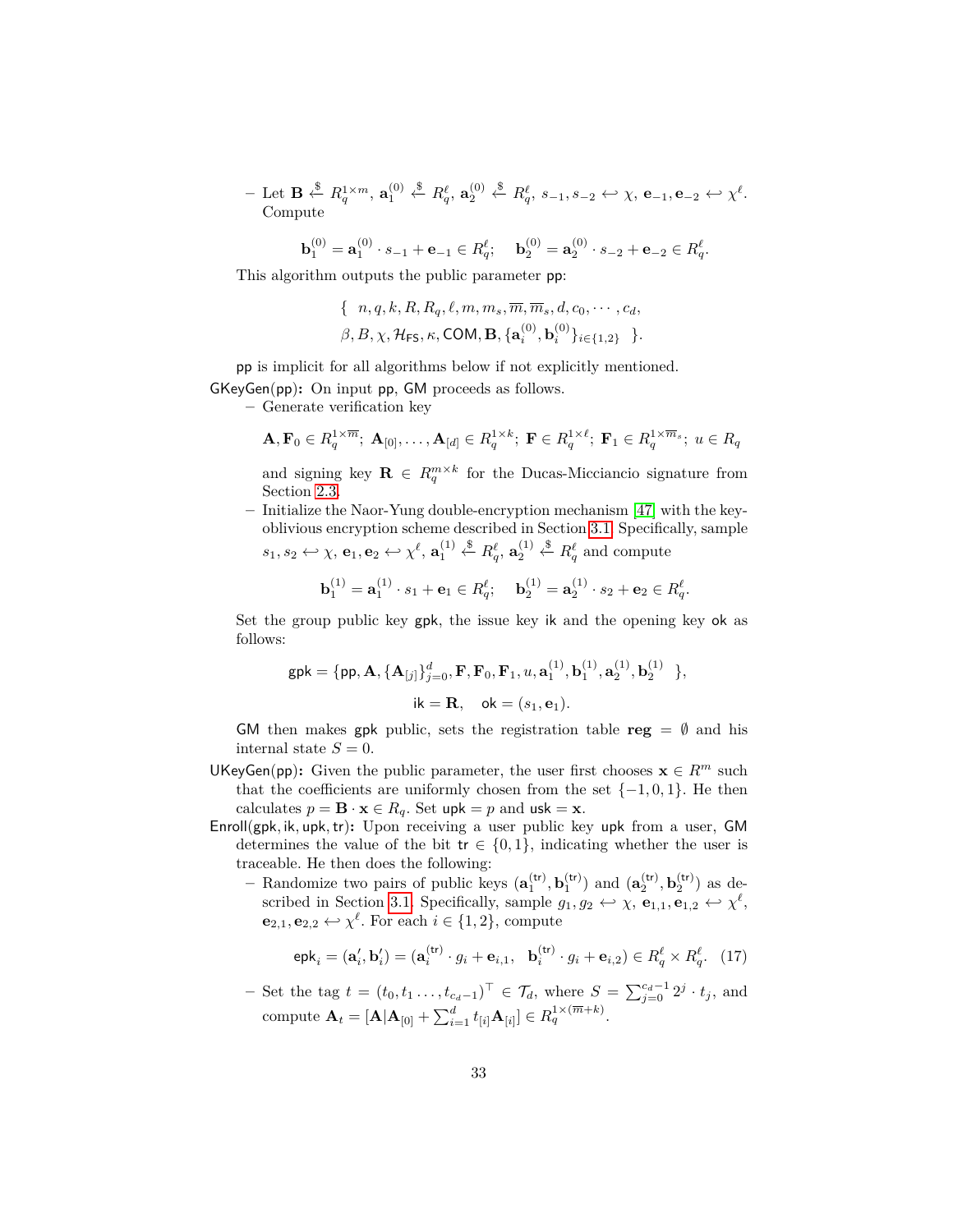- $-$  Let  $\mathfrak{m} = (p \| \mathbf{a}'_1 \| \mathbf{b}'_1 \| \mathbf{a}'_2 \| \mathbf{b}'_2) \in R_q^{m_s}.$
- **–** Generate a signature  $\sigma_{\text{cert}} = (t, \mathbf{r}, \mathbf{v})$  on message  $\text{rdec}(\mathfrak{m}) \in R^{\overline{m}_s}$  whose coefficients are in  $\{-1, 0, 1\}$  - using his issue key ik = **R**. As in Section [2.3,](#page-7-0) we have  $\mathbf{r} \in R^{\overline{m}}, \mathbf{v} \in R^{\overline{m}+k}$  and

<span id="page-33-0"></span>
$$
\begin{cases} \mathbf{A}_{t} \cdot \mathbf{v} = \mathbf{F} \cdot \text{rdec}(\mathbf{F}_{0} \cdot \mathbf{r} + \mathbf{F}_{1} \cdot \text{rdec}(\mathfrak{m})) + u, \\ \|\mathbf{r}\|_{\infty} \leq \beta, \quad \|\mathbf{v}\|_{\infty} \leq \beta. \end{cases}
$$
(18)

Set certificate cert and  $w^{\text{escrw}}$  as follows:

$$
\text{cert} = (p, \mathbf{a}_1', \mathbf{b}_1', \mathbf{a}_2', \mathbf{b}_2', t, \mathbf{r}, \mathbf{v}), \quad w^{\text{escrw}} = (g_1, \mathbf{e}_{1,1}, \mathbf{e}_{1,2}, g_2, \mathbf{e}_{2,1}, \mathbf{e}_{2,2}).
$$

GM sends cert to the user *p*, stores **reg**[*S*] =  $(p, tr, w^{\text{escrw}})$ , and updates the state to  $S + 1$ .

Sign(gpk, cert, usk, M): To sign a message  $M \in \{0,1\}^*$  using the certificate  $\text{cert} = (p, \mathbf{a}'_1, \mathbf{b}'_1, \mathbf{a}'_2, \mathbf{b}'_2, t, \mathbf{r}, \mathbf{v})$  and  $\text{usk} = \mathbf{x}$ , the user proceeds as follows.

 $−$  Encrypt the ring vector  $\mathsf{rdec}(p) \in R_q^{\ell}$  whose coefficients are in {−1,0,1} twice. Namely, sample  $g'_1, g'_2 \leftrightarrow \chi$ ,  $\mathbf{e}'_{1,1}, \mathbf{e}'_{1,2} \leftrightarrow \chi^{\ell}$ , and  $\mathbf{e}'_{2,1}, \mathbf{e}'_{2,2} \leftrightarrow \chi^{\ell}$ . For each  $i \in \{1, 2\}$ , compute  $\mathbf{c}_i = (\mathbf{c}_{i,1}, \mathbf{c}_{i,2}) \in R_q^{\ell} \times R_q^{\ell}$  as follows:

$$
\mathbf{c}_{i,1} = \mathbf{a}'_i \cdot g'_i + \mathbf{e}'_{i,1}; \quad \mathbf{c}_{i,2} = \mathbf{b}'_i \cdot g'_i + \mathbf{e}'_{i,2} + \lfloor q/4 \rfloor \cdot \mathsf{rdec}(p).
$$

**–** Generate a NIZKAoK *Π*gs to demonstrate the possession of a valid tuple *ζ* of the following form

<span id="page-33-2"></span>
$$
\zeta = (p, \mathbf{a}'_1, \mathbf{b}'_1, \mathbf{a}'_2, \mathbf{b}'_2, t, \mathbf{r}, \mathbf{v}, \mathbf{x}, g'_1, \mathbf{e}'_{1,1}, \mathbf{e}'_{1,2}, g'_2, \mathbf{e}'_{2,1}, \mathbf{e}'_{2,2})
$$
(19)

such that

- (i) The conditions in [\(18\)](#page-33-0) are satisfied.
- (ii)  $c_1$  and  $c_2$  are correct encryptions of rdec(*p*) with *B*-bounded randomness  $g'_{1}$ ,  $e'_{1,1}$ ,  $e'_{1,2}$  and  $g'_{2}$ ,  $e'_{2,1}$ ,  $e'_{2,2}$ , respectively.
- (iii)  $\|\mathbf{x}\|_{\infty} \leq 1$  and  $\mathbf{B} \cdot \mathbf{x} = p$ .

This is achieved by running the protocol from Section [5.1,](#page-27-1) which is repeated  $\kappa = \omega(\log \lambda)$  times and made non-interactive via Fiat-Shamir heuristic [\[17\]](#page-41-17) as a triple  $\Pi_{\mathsf{gs}} = (\{\text{CMT}_i\}_{i=1}^{\kappa}, \text{CH}, \{\text{RSP}_i\}_{i=1}^{\kappa})$  where the challenge CH is generated as CH =  $\mathcal{H}_{FS}(M, {\text{CMT}}_i)_{i=1}^{\kappa}, \xi)$  with  $\xi$  of the following form

<span id="page-33-1"></span>
$$
\xi = (\mathbf{A}, \mathbf{A}_{[0]}, \dots, \mathbf{A}_{[d]}, \mathbf{F}, \mathbf{F}_0, \mathbf{F}_1, u, \mathbf{B}, \mathbf{c}_1, \mathbf{c}_2) \tag{20}
$$

 $-$  Output the group signature  $\Sigma = (I_{gs}, \mathbf{c}_1, \mathbf{c}_2)$ .

Verify(gpk,  $M, \Sigma$ ): Given the inputs, the verifier performs in the following manner.

 $-$  Parse  $\Sigma$  as  $\Sigma = (\{\text{CMT}_i\}_{i=1}^{\kappa}, (Ch_1, \ldots, Ch_{\kappa}), \{\text{RSP}\}_{i=1}^{\kappa}, \mathbf{c}_1, \mathbf{c}_2).$ If  $(Ch_1, \ldots, Ch_\kappa) \neq \mathcal{H}_{\text{FS}}(M, \{\text{CMT}_i\}_{i=1}^{\kappa}, \xi),$  output 0, where  $\xi$  is as in [\(20\)](#page-33-1).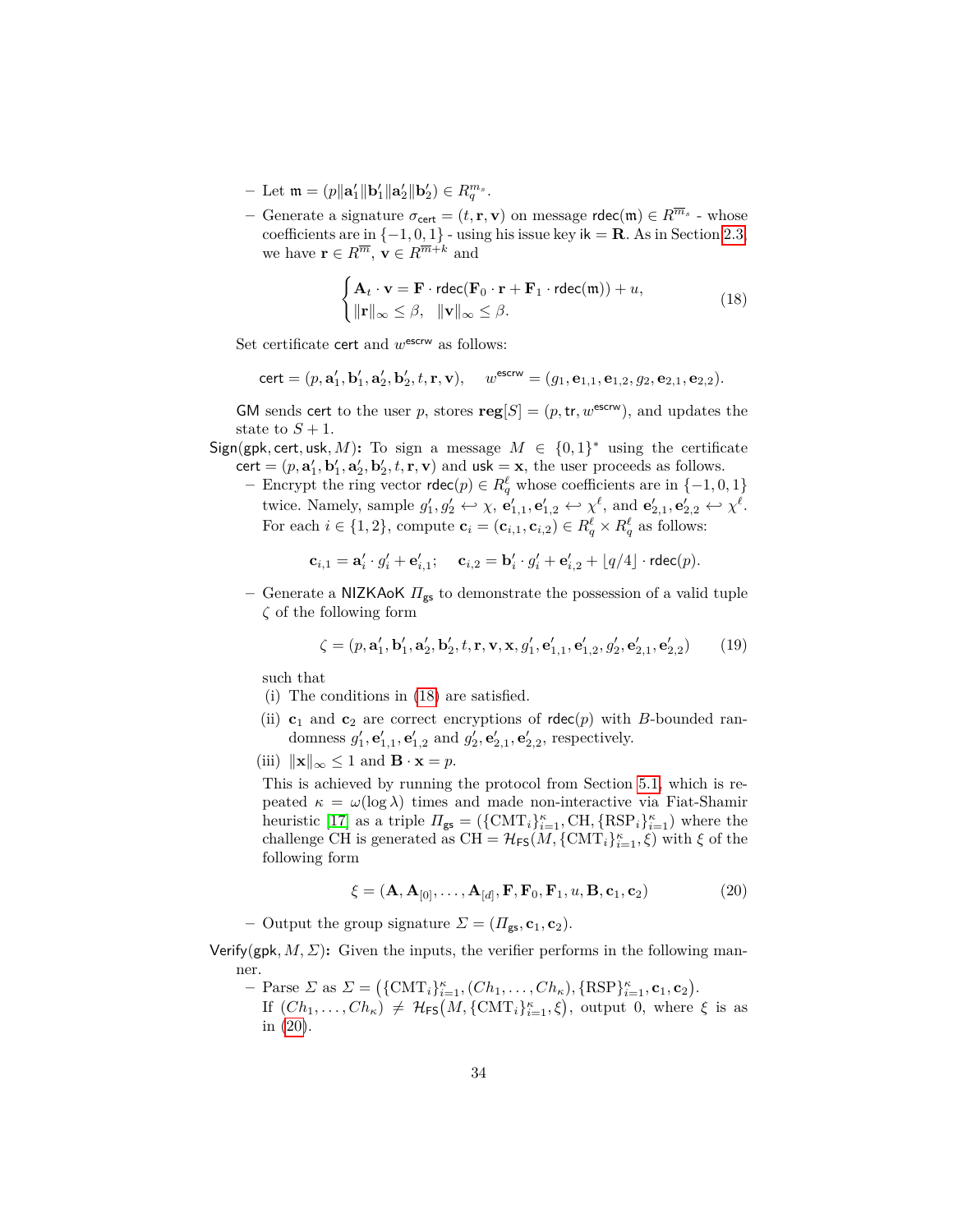- **–** For each *i* ∈ [*κ*], run the verification phase of the protocol in Section [5.1](#page-27-1) to verify the validity of  $RSP_i$  corresponding to  $CMT_i$  and  $Ch_i$ . If any of the verification process fails, output 0.
- **–** Output 1.
- Open(gpk, ok,  $M, \Sigma$ ): Let ok = ( $s_1, e_1$ ) and  $\Sigma = (H_{gs}, c_1, c_2)$ . The group manager proceeds as follows.
	- Use  $s_1$  to decrypt  $\mathbf{c}_1 = (\mathbf{c}_{1,1}, \mathbf{c}_{1,2})$  as in the decryption algorithm from Section [3.1.](#page-20-0) The result is  $p' \in R_q$ .
	- **–** He then searches the registration information. If **reg** does not include an element  $p'$ , then return  $\perp$ .
	- **–** Otherwise, he produces a NIZKAoK *Π*open to show the knowledge of a tuple  $(s_1, \mathbf{e}_1, \mathbf{y}) \in R_q \times R^{\ell}_q \times R^{\ell}_q$  such that the following conditions hold.

<span id="page-34-0"></span>
$$
\begin{cases}\n\|s_1\|_{\infty} \leq B; \ \|e_1\|_{\infty} \leq B; \ \|y\|_{\infty} \leq \lceil q/10\rceil; \\
a_1^{(1)} \cdot s_1 + e_1 = b_1^{(1)}; \\
c_{1,2} - c_{1,1} \cdot s_1 = y + \lfloor q/4 \rfloor \cdot \text{rdec}(p').\n\end{cases} (21)
$$

Since the conditions in [\(21\)](#page-34-0) only encounter linear secret objects with bounded norm, we can easily handled them using the Stern-like techniques from Sections [4.2](#page-24-0) and [5.1.](#page-27-1) Therefore, we are able to have a statistical ZKAoK for the above statement. Furthermore, the protocol is repeated  $\kappa = \omega(\log \lambda)$  times and made non-interactive via the Fiat-Shamir heuristic, resulting in a triple  $\Pi_{\text{Open}} = (\{\text{CMT}_i\}_{i=1}^{\kappa}, \text{CH}, \{\text{RSP}\}_{i=1}^{\kappa}),$ where  $\text{CH} \in \{1, 2, 3\}^{\kappa}$  is computed as

$$
CH = \mathcal{H}_{FS}(\{\text{CMT}_i\}_{i=1}^{\kappa}, \mathbf{a}_1^{(1)}, \mathbf{b}_1^{(1)}, M, \Sigma, p').
$$
 (22)

**–** Output (*p* 0 *, Π*Open).

Judge(gpk,  $M, \Sigma, p', \Pi_{open}$ ): Given all the inputs, this algorithm does the following.

- **−** If Verify algorithm outputs 0 or  $p' = \bot$ , return 0.
- **–** This algorithm then verifies the argument *Π*Open with respect to common input  $(\mathbf{a}_1^{(1)}, \mathbf{b}_1^{(1)}, M, \Sigma, p')$ , in the same way as in the algorithm Verify. If verification of the argument  $\Pi_{\text{open}}$  fails, output 0.
- **–** Else output 1.

Account(gpk, cert,  $w^{\text{escrw}}, \text{tr}$ ): Let the certificate be cert =  $(p, \mathbf{a}'_1, \mathbf{b}'_1, \mathbf{a}'_2, \mathbf{b}'_2, t, \mathbf{r}, \mathbf{v})$ and witness be  $w^{\text{escrw}} = (g_1, \mathbf{e}_{1,1}, \mathbf{e}_{1,2}, g_2, \mathbf{e}_{2,1}, \mathbf{e}_{2,2})$  and the bit tr, this algorithm proceeds as follows.

- $-$  It checks whether  $(t, \mathbf{r}, \mathbf{v})$  is a valid Ducas-Micciancio signature on the message  $(p, \mathbf{a}'_1, \mathbf{b}'_1, \mathbf{a}'_2, \mathbf{b}'_2)$ . Specifically, it verifies whether cert satisfies the conditions in [\(18\)](#page-33-0). If not, output 0.
- **–** Otherwise, it then checks if  $(\mathbf{a}'_1, \mathbf{b}'_1)$  and  $(\mathbf{a}'_2, \mathbf{b}'_2)$  are randomization of  $(a_1^{(tr)}, (b_1^{(tr)})$  and  $(a_2^{(tr)}, (b_2^{(tr)})$  with respect to randomness  $(g_1, e_{1,1}, e_{1,2})$ and  $(g_2, \mathbf{e}_{2,1}, \mathbf{e}_{2,2})$ , respectively. Specifically, it verifies whether the conditions in [\(17\)](#page-32-0) hold. If not, output 0.
- **–** Else output 1.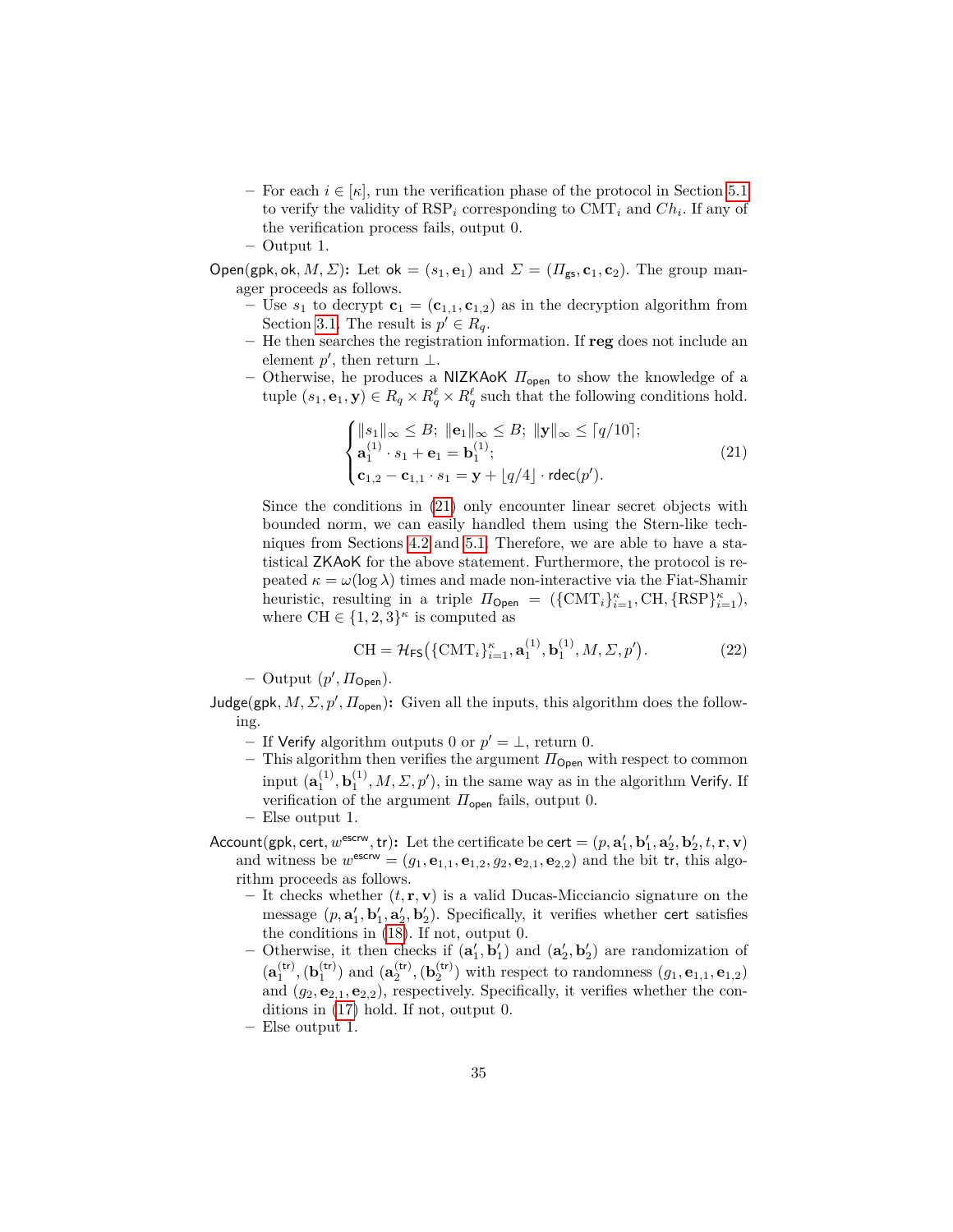#### **5.3 Analysis of Our ATS Scheme**

Efficiency. We first analyze the efficiency of our scheme from Section [5.2](#page-30-0) in terms of the security parameter  $\lambda$ .

- **–** The bit-size of the public key **gpk** is of order  $\mathcal{O}(\lambda \cdot \log^3 \lambda) = \widetilde{\mathcal{O}}(\lambda)$ .
- **–** The bit-size of the membership certificate cert is of order  $\mathcal{O}(\lambda \cdot \log^2 \lambda) = \widetilde{\mathcal{O}}(\lambda)$ .
- **–** The bit-size of a signature *Σ* is determined by that of the Stern-like NIZKAoK *Π*<sub>gs</sub>, which is of order  $\mathcal{O}(L \cdot \log q) \cdot \omega(\log \lambda)$ , where *L* is the bit-size of a vector **w**  $\in$  **VALID** from Section [5.1.](#page-27-1) Recall  $\mathcal{O}(L \cdot \log q) = \mathcal{O}(\lambda^2 \cdot \log^3 \lambda)$ . Therefore, the bit-size of *Σ* is of order  $\mathcal{O}(\lambda^2 \cdot \log^3 \lambda) \cdot \omega(\log \lambda) = \widetilde{\mathcal{O}}(\lambda^2)$ .
- **–** The bit-size of the Stern-like NIZKAoK *Π*open is of order O(*λ* · log<sup>3</sup> *λ*) ·  $\omega(\log \lambda) = \widetilde{\mathcal{O}}(\lambda).$

CORRECTNESS. For an honestly generated signature  $\Sigma$  for message  $M$ , we first show that the Verify algorithm always outputs 1. Due to the honest behavior of the user, when signing a message in the name of the group, this user possesses a valid tuple  $\zeta$  of the form [\(19\)](#page-33-2). Therefore,  $\Pi_{\text{gs}}$  will be accepted by the Verify algorithm with probability 1 due to the perfect completeness of our argument system.

If an honest user is traceable, then  $Account(gpk, cert, w^{escrw}, 1)$  will output 1, implied by the correctness of Ducas-Micciancio signature scheme and honest behaviour of group manager. In terms of the correctness of the Open algorithm, we observe that  ${\bf c}_{1,2} - {\bf c}_{1,1} \cdot s_1 =$ 

$$
(\mathbf{b}_1^{(\text{tr})} - \mathbf{a}_1^{(\text{tr})} \cdot s_1) \cdot g_1 \cdot g_1' + \mathbf{e}_{1,2} \cdot g_1' - \mathbf{e}_{1,1} \cdot s_1 \cdot g_1' + \mathbf{e}_{1,2}' - \mathbf{e}_{1,1}' \cdot s_1 + \lfloor q/4 \rfloor \cdot \text{rdec}(p),
$$

denoted as  $\tilde{\mathbf{e}} + \lfloor q/4 \rfloor \cdot \text{rdec}(p)$ . In this case,  $\mathbf{t} = 1$ ,  $\mathbf{b}_1^{(\mathbf{t}r)} - \mathbf{a}_1^{(\mathbf{t}r)} \cdot s_1 = \mathbf{e}_1$ , and  $\lvert \tilde{\mathbf{a}} \rvert \rvert < \lvert q \rvert$ . The decreation can recover  $\mathbf{rdec}(n)$  and hence the real signer  $\|\tilde{\mathbf{e}}\|_{\infty} \leq \int \frac{q}{10}$ . The decryption can recover  $\mathsf{rdec}(p)$  and hence the real signer due to the correctness of our low oblivious operation from Section 3.1. Thus due to the correctness of our key-oblivious encryption from Section [3.1.](#page-20-0) Thus, correctness of the Open algorithm follows. What is more, *Π*open will be accepted by the Judge algorithm with probability 1 due to the perfect completeness of our argument system.

If an honest user is non-traceable, then again Account(gpk*,* cert*, w*escrw*,* 1) will output 1. For the Open algorithm, since  $\mathbf{b}_1^{(0)} - \mathbf{a}_1^{(0)} \cdot s_1 = \mathbf{a}_1^{(0)} \cdot (s_{-1} - s_1) + \mathbf{e}_{-1}$ , then we obtain

$$
\mathbf{c}_{1,2}-\mathbf{c}_{1,1}\cdot s_1=\mathbf{a}_1^{(0)}\cdot (s_{-1}-s_1)\cdot g_1\cdot g_1'+\widetilde{\mathbf{e}}+\lfloor q/4\rfloor \cdot \mathsf{rdec}(p),
$$

where  $\|\tilde{\mathbf{e}}\|_{\infty} \leq \left[\frac{q}{10}\right]$ . Observe that  $\mathbf{a}_1^{(0)}$  $\overset{\$}{\leftarrow}$   $R^{\ell}_{q}$ , and  $s_{-1} \neq s_1$  with overwhelming probability. Over the randomness of  $g_1, g'_1$ , the decryption algorithm described in Section [3.1](#page-20-0) will output a random element  $p' \in R_q$ . Then, with overwhelming probability,  $p'$  is not in the registration table and the Open algorithm outputs  $\bot$ . It then follows that our scheme is correct.

<span id="page-35-0"></span>SECURITY. In Theorem [3,](#page-35-0) we prove that our scheme satisfies the security requirements of accountable tracing signatures, as specified by Kohlweiss and Miers.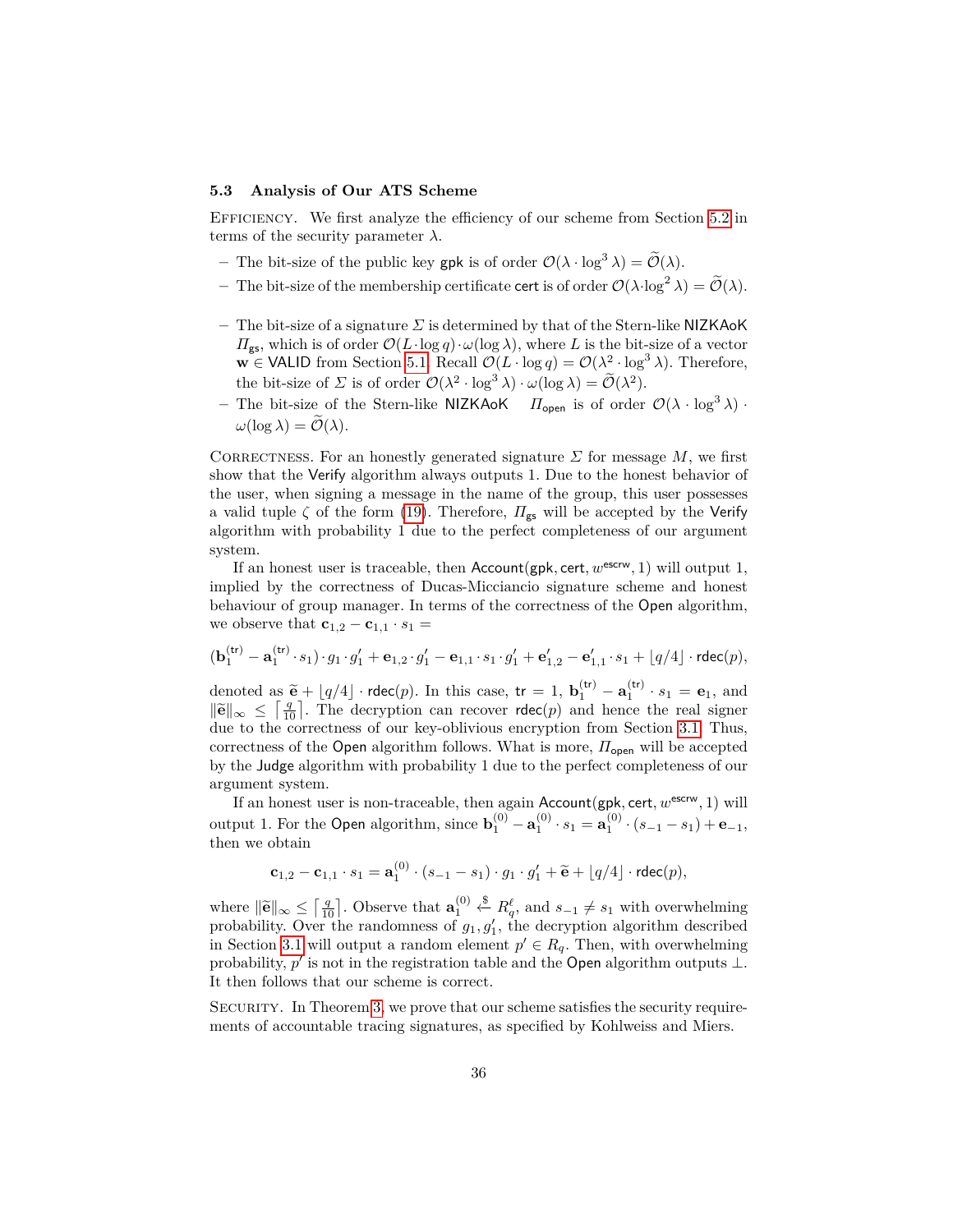**Theorem 3.** *Under the* RLWE *and* RSIS *assumptions, the accountable tracing signature scheme described in Section [5.2](#page-30-0) satisfies the following requirements in the random oracle model: (i) anonymity under tracing; (ii) traceability; (iii) non-frameability; (iv) anonymity with accountability; and (v) trace-obliviousness.*

<span id="page-36-1"></span>For the proofs of traceability and non-frameability, the lemma below from [\[36\]](#page-42-11) is needed.

**Lemma 5** ([\[36\]](#page-42-11)). Let  $\mathbf{B} \in R_q^{1 \times m}$ , where  $m \geq 2 \lceil \log q \rceil + 2$ . If **x** is a uniform *element over*  $R^m$  *with*  $\|\mathbf{x}\|_{\infty} \leq 1$ *, then with probability at least*  $1 - 2^{-n}$ *, there exists a different*  $\mathbf{x}' \in R^m$  *with*  $\|\mathbf{x}'\|_{\infty} \leq 1$  *and*  $\mathbf{B} \cdot \mathbf{x}' = \mathbf{B} \cdot \mathbf{x} \in R_q$ .

The proof of the Theorem [3](#page-35-0) follows from Lemma [6-](#page-36-0)[10](#page-40-0) given below.

<span id="page-36-0"></span>**Lemma 6.** *Assuming the hardness of the* RLWE *problem, in the random oracle model, the given accountable tracing signature scheme is anonymous under tracing.*

*Proof.* We prove this lemma using a series of indistinguishable games. In the initial game, the challenger runs the experiment  $\mathbf{Exp}_{\mathsf{ATS},\mathcal{A}}^{\mathsf{Aut}^T-0}(\lambda)$  while in the last game, the challenger runs the experiment  $\mathbf{Exp}_{\mathsf{ATS},\mathcal{A}}^{\mathsf{Aut}^{-1}}(\lambda)$ . Let  $W_i$  be the event that the adversary outputs 1 in Game *i*.

- **Game** 0: This is exactly the experiment  $\mathbf{Exp}_{ATS,A}^{\mathsf{Aut}T-0}(\lambda)$ , where the adversary receives a challenged signature  $(I_{gs}^*, c_1^*, c_2^*) \leftarrow \text{Sign}(\text{gpk}, \text{cert}_0, \text{usk}_0, M)$  in the challenge phase with  $p_0 = \mathbf{B} \cdot \text{usk}_0$ . So  $\Pr[W_0] = \Pr[\mathbf{Exp}_{\mathsf{ATS},\mathcal{A}}^{\mathsf{Aut}-0}(\lambda) = 1].$
- Game 1: We modify Game 0 as follows: the challenger will keep decryption key  $(s_2, e_2)$  secret (by himself) instead of erasing it. However, the view of the adversary A is still the same as in Game 0. Therefore,  $Pr[W_0] = Pr[W_1]$ .
- **Game** 2**:** This game is the same as Game 1 with one exception: it generates simulated proofs for the opening oracle queries by programming the random oracle  $\mathcal{H}_{FS}$ . Note that the challenger still follows the original game (that is, it uses  $s_1$  to decrypt  $c_1$ ) to identify the real signer. The views of A in Game 1 and Game 2 are statistically close due to the statistical zero-knowledge property of our argument system. Therefore  $Pr[W_1] \stackrel{s}{\approx} Pr[W_2]$ .
- **Game** 3: This game modifies Game 2 as follows. It uses  $s_2$  instead of  $s_1$  to answer the opening oracle queries. In other words, it now uses  $s_2$  to decrypt **c**<sup>2</sup> to identify the signer. The view of the adversary in this game is identical to that in Game 2 until event  $F_1$ , where A queries the opening oracle a valid signature  $(\Pi_{\mathsf{gs}}, \mathbf{c}_1, \mathbf{c}_2)$  with  $\mathbf{c}_1, \mathbf{c}_2$  encrypting distinct messages, happens. Since the event  $F_1$  violates the soundness of our argument system, we  $\text{have } |\text{Pr}[W_2]-\text{Pr}[W_3]|\leq \text{Pr}[F_1]\leq \mathbf{Adv}_{\varPi_{\text{gs}}}^{\text{sound}}(\lambda)=\mathsf{negl}(\lambda).$
- **Game** 4**:** This game changes Game 3 as follows. It generates a simulated proof  $\Pi^*_{\texttt{gs}}$  in the challenge phase even though the challenger has the correct witness to generate a real proof. Due to the statistical zero-knowledge property of our argument system, this change is negligible to A. Therefore  $Pr[W_3] \stackrel{s}{\approx} Pr[W_4]$ .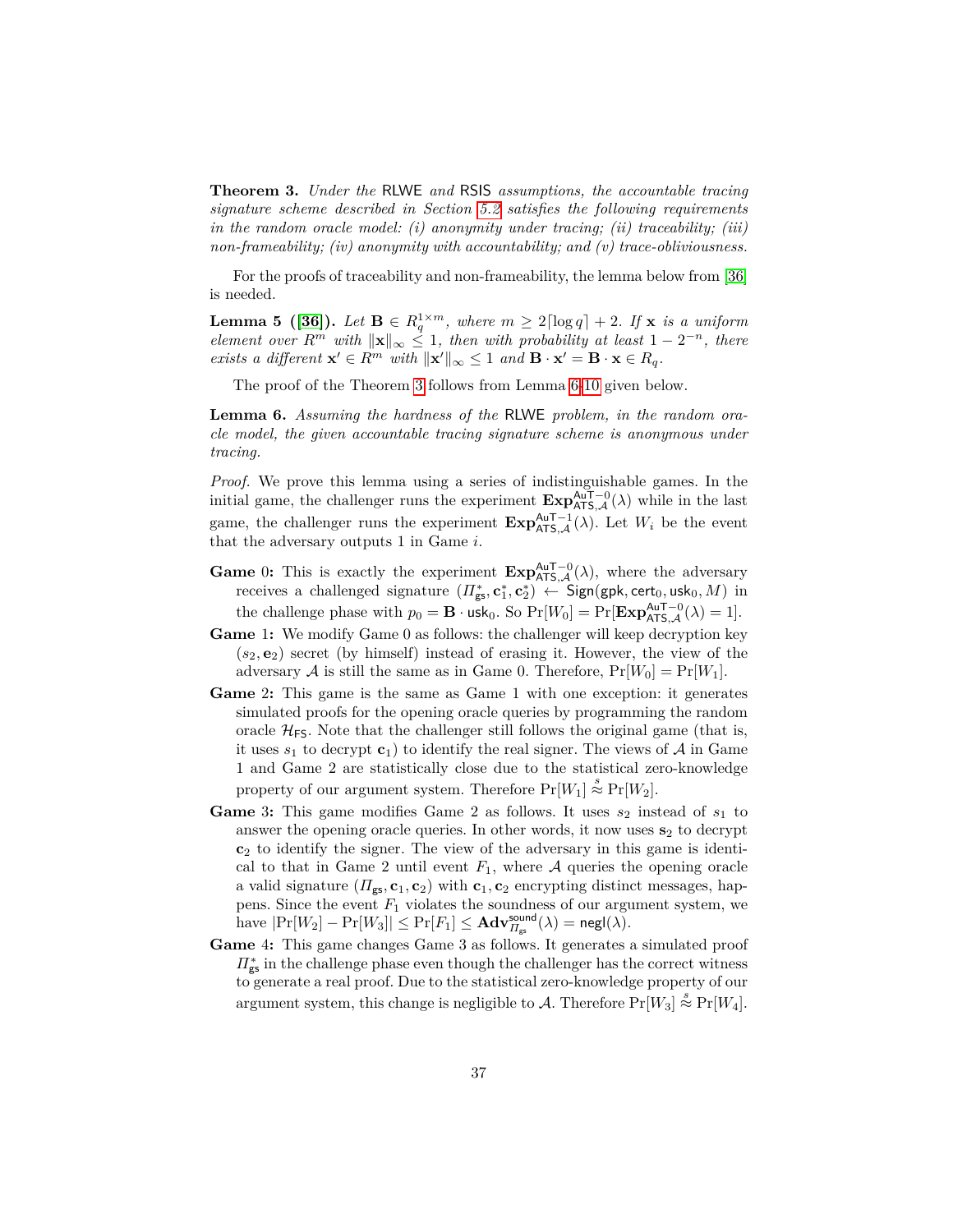- **Game** 5**:** In this game, we modify Game 4 by modifying the distribution of the challenged signature  $\Sigma^* = (H^*_{\text{gs}}, \mathbf{c}^*_1, \mathbf{c}^*_2)$  as follows. For  $i \in \{0, 1\}$ , parse cert<sub>*i*</sub> =  $(p_i, a'_{1,i}, b'_{1,i}, a'_{2,i}, b'_{2,i}, t_i, r_i, v_i)$ . Recall that in Game 4, both  $c_1^*$ and  $\mathbf{c}_2^*$  encrypt the same message, i.e.,  $\mathsf{rdec}(p_0)$ , under the randomized key  $(a'_{1,0}, b'_{1,0})$  and  $(a'_{2,0}, b'_{2,0})$ , respectively. Here we change  $c_1^*$  to be encryption of  $\text{rdec}(p_1)$  and keep  $\mathbf{c}_2^*$  unchanged. By the semantic security under key randomization of our key oblivious encryption scheme for public key  $(\mathbf{a}_1^{(1)}, \mathbf{b}_1^{(1)})$ (which is implied by the RLWE assumption since we no longer use  $s_1$  to open signatures), the change made in this game is negligible to the adversary. Therefore we have  $|\Pr[W_4] - \Pr[W_5]| = \mathsf{negl}(\lambda)$ .
- **Game** 6**:** In this game, we further modify the distribution of the challenged signature  $\mathcal{L}^*$ . We change  $\mathbf{c}_1^*$  to be encryption of  $\mathsf{rdec}(p_1)$  under a fresh and then randomized key. By the property of key privacy under key randomization of our key-oblivious encryption scheme, the change made in this game is negligible to the adversary. Therefore we have  $|\Pr[W_5] - \Pr[W_6]| = \mathsf{negl}(\lambda)$ .
- **Game** 7**:** In this game, we again modify the distribution of the challenged signature *Σ*<sup>∗</sup> . We change **c** ∗ 1 to be encryption of rdec(*p*1) under the randomized key  $(\mathbf{a}'_{1,1}, \mathbf{b}'_{1,1})$ . By the same argument of indistinguishability between Game 6 and Game 5, we have  $|\Pr[W_6] - \Pr[W_7]| = \mathsf{negl}(\lambda)$ .
- **Game** 8**:** This game is the same as Game 7 with one modification: it changes back to  $s_1$  for the opening oracle queries and erases  $(s_2, \mathbf{e}_2)$  again. This change is indistinguishable to  $A$  until event  $F_2$ , where  $A$  queries a valid signature  $(\Pi_{\text{gs}}, \mathbf{c}_1, \mathbf{c}_2)$  with  $\mathbf{c}_1, \mathbf{c}_2$  encrypting different messages to the opening oracle, occurs. Since event *F*<sup>2</sup> violates the simulation soundness of our  $\text{argument system, we have } |\Pr[W_7] - \Pr[W_8]| \leq \mathsf{Adv}_{H_{\text{gs}}}^{\text{ss}}(\lambda) = \mathsf{negl}(\lambda).$
- **Game** 9**:** In this game, we modify Game 8 by modifying the distribution of the challenged signature  $\mathcal{L}^* = (\mathcal{I}_{gs}^*, \mathbf{c}_1^*, \mathbf{c}_2^*)$  again. It changes  $\mathbf{c}_2^*$  to be encryption of  $\mathsf{rdec}(p_1)$  under the randomized key  $(\mathbf{a}'_{2,1}, \mathbf{b}'_{2,1})$  in the challenge phase. By the same argument of indistinguishability from Game 4 to Game 7, we have  $|\Pr[W_8] - \Pr[W_9]| = \mathsf{negl}(\lambda).$
- **Game** 10: Note that in Game 9, both  $\mathbf{c}_1^*$  and  $\mathbf{c}_2^*$  encrypt the same message, i.e.,  $\mathsf{rdec}(p_1)$ , under the randomized key  $(\mathbf{a}'_{1,1}, \mathbf{b}'_{1,1})$  and  $(\mathbf{a}'_{2,1}, \mathbf{b}'_{2,1})$ , respectively. Therefore, the challenger has correct witness to generate  $\Pi_{\text{gs}}^*$ . In this game, we modify Game 9 by switching back to a real proof  $\Pi_{\text{gs}}^*$  in the challenge phase. Then the views of  $A$  in Game 9 and Game 10 are statistically indistinguishable by the statistical zero-knowledge property of our argument system. Hence  $Pr[W_9] \stackrel{s}{\approx} Pr[W_{10}]$ .
- Game 11: This game changes Game 10 in one aspect. It now generates real proofs for the opening oracle queries. Due to the statistical zero-knowledge property of our argument system, Game 10 and Game 11 are statistically indistinguishable to A. In other words, we have  $Pr[W_{10}] \stackrel{s}{\approx} Pr[W_{11}]$ . This is indeed the experiment  $\mathbf{Exp}_{\mathsf{ATS},\mathcal{A}}^{\mathsf{Aut} - 1}(\lambda)$ . Hence, we have  $\Pr[W_{11}] = \Pr[\mathbf{Exp}_{\mathsf{ATS},\mathcal{A}}^{\mathsf{Aut} - 1}(\lambda) =$ 1].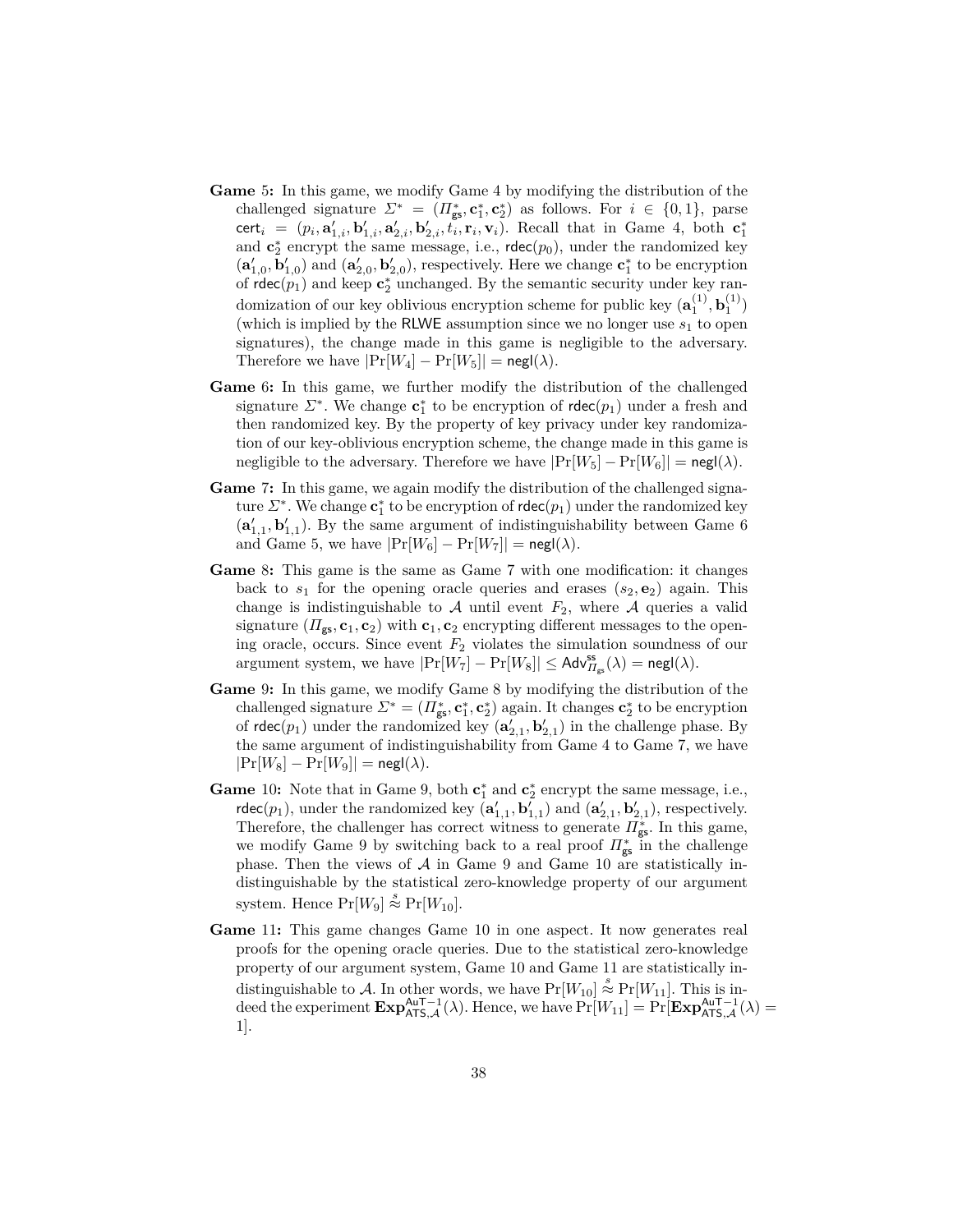As a result, we obtain

$$
|\Pr[\mathbf{Exp}_{\mathsf{ATS},\mathcal{A}}^{\mathsf{Aut}-1}(\lambda) = 1] - \Pr[\mathbf{Exp}_{\mathsf{ATS},\mathcal{A}}^{\mathsf{Aut}-0}(\lambda) = 1]| = \mathsf{negl}(\lambda),
$$

and hence our scheme is anonymous under tracing.

<span id="page-38-0"></span>**Lemma 7.** *Assuming the hardness of the* RSIS *problem, in the random oracle model, the given accountable tracing signature scheme is traceable .*

*Proof.* We show that the success probability  $\epsilon$  of A against traceability is negligible by the unforgeability of the Ducas-Micciancio signature recalled in Section [2.3,](#page-7-0) which in turn relies on the hardness of the RSIS problem, or by the hardness of solving a RSIS instance directly.

Let C be the challenger and honestly run the experiment  $\mathbf{Exp}^{\mathsf{Trace}}_{\mathsf{ATS},\mathcal{A}}(\lambda)$ . When A halts, it outputs  $(M^*, H^*_{gs}, c^*_1, c^*_2)$ . Let us consider the case that A wins. Parse  $\Pi_{\text{gs}}^{*} = (\{\text{CMT}_{i}^{*}\}_{i=1}^{k}, \text{CH}^{*}, \{\text{RSP}_{i}^{*}\}_{i=1}^{k}).$  Let

$$
\boldsymbol{\xi}^* = (\mathbf{A}, \mathbf{A}_{[0]}, \ldots, \mathbf{A}_{[d]}, \mathbf{F}, \mathbf{F}_0, \mathbf{F}_1, u, \mathbf{B}, \mathbf{c}_1^*, \mathbf{c}_2^*).
$$

Then  $\text{CH}^* = \mathcal{H}_{\text{FS}}\left(M^*, \{\text{CMT}^*_i\}_{i=1}^{\kappa}, \xi^*\right)$  and for each  $i \in [\kappa]$ ,  $\text{RSP}^*_i$  is a valid response corresponding to  $\text{CMT}_{i}^{*}$  and  $\text{CH}_{i}^{*}$ . This is due to the fact that A wins and hence  $\Pi^*_{\text{gs}}$  passes the verification process.

We remark that A had queried the tuple  $(M^*, {\{\rm CMT}^*_i\}}_{i=1}^{\kappa}, \xi^*)$  to the hash oracle  $H$ <sub>FS</sub> with all but negligible probability. Since we can only guess correctly the value  $\mathcal{H}_{\text{FS}}(M^*, \{\text{CMT}_i^*\}_{i=1}^{\kappa}, \xi^*)$  with probability  $3^{-\kappa}$ , which is negligible. Therefore, A had queried the tuple  $(M^*, {\{\rm CMT}}_i^* \}_{i=1}^{\kappa}, \xi^*)$  to  $\mathcal{H}_{\text{FS}}$  with probability  $\epsilon' = \epsilon - 3^{-\kappa}$ . Let this tuple be the  $\theta^*$ -th oracle query made by A and assume A had made  $Q_H$  queries in total.

Up to this point, the challenger  $\mathcal C$  then replays the behaviour of  $\mathcal A$  for at most  $32 \cdot Q_H/\epsilon'$  times. In each new replay, A is given the same hash answers  $r_1, \ldots, r_{\theta^*-1}$  as in the original run for the first  $\theta^*-1$  hash queries while it is given uniformly random and independent values  $r'_{\theta^*}, \ldots, r'_{Q_H}$  for the remaining hash queries. According to the forking lemma of Brickell et al. [\[11\]](#page-41-18), with probability  $\geq 1/2$ ,  $\beta$  obtains 3-fork involving the same tuple  $(M^*, {\{\rm CMT}}^*_i)_{i=1}^{\kappa}, \xi^*)$  with pairwise distinct hash values  $\text{CH}_{\theta^*}^{(1)}$ ,  $\text{CH}_{\theta^*}^{(2)}$ ,  $\text{CH}_{\theta^*}^{(3)} \in \{1, 2, 3\}^{\kappa}$  and corresponding valid responses  $\text{RSP}_{\theta^*}^{(1)}$ ,  $\text{RSP}_{\theta^*}^{(2)}$ ,  $\text{RSP}_{\theta^*}^{(3)}$ . We observe that with probability 1 –  $(\frac{7}{9})^{\kappa}$ , there exists some  $j \in \{1, 2, ..., \kappa\}$  such that  $\{\mathsf{CH}_{\theta^*,j}^{(1)}, \mathsf{CH}_{\theta^*,j}^{(2)}, \mathsf{CH}_{\theta^*,j}^{(3)}\}$  = {1*,* 2*,* 3}.

In other words, we obtain three valid responses  $\text{RSP}^{(1)}_{\theta^*,j}$ ,  $\text{RSP}^{(2)}_{\theta^*,j}$ ,  $\text{RSP}^{(3)}_{\theta^*,j}$ for all the challenges 1, 2, 3 with respect to the same commitment  $\text{CMT}^*_{j}$ . Due to the computational binding property of the COM scheme,  $\mathcal C$  is able to extract *ζ* <sup>∗</sup> of form

$$
\zeta^*=(p^*,\mathbf{a}^*_1,\mathbf{b}^*_1,\mathbf{a}^*_2,\mathbf{b}^*_2,t^*,\mathbf{r}^*,\mathbf{v}^*,\mathbf{x}^*,g_1^*,\mathbf{e}^*_{1,1},\mathbf{e}^*_{1,2},g_2^*,\mathbf{e}^*_{2,1},\mathbf{e}^*_{2,2})
$$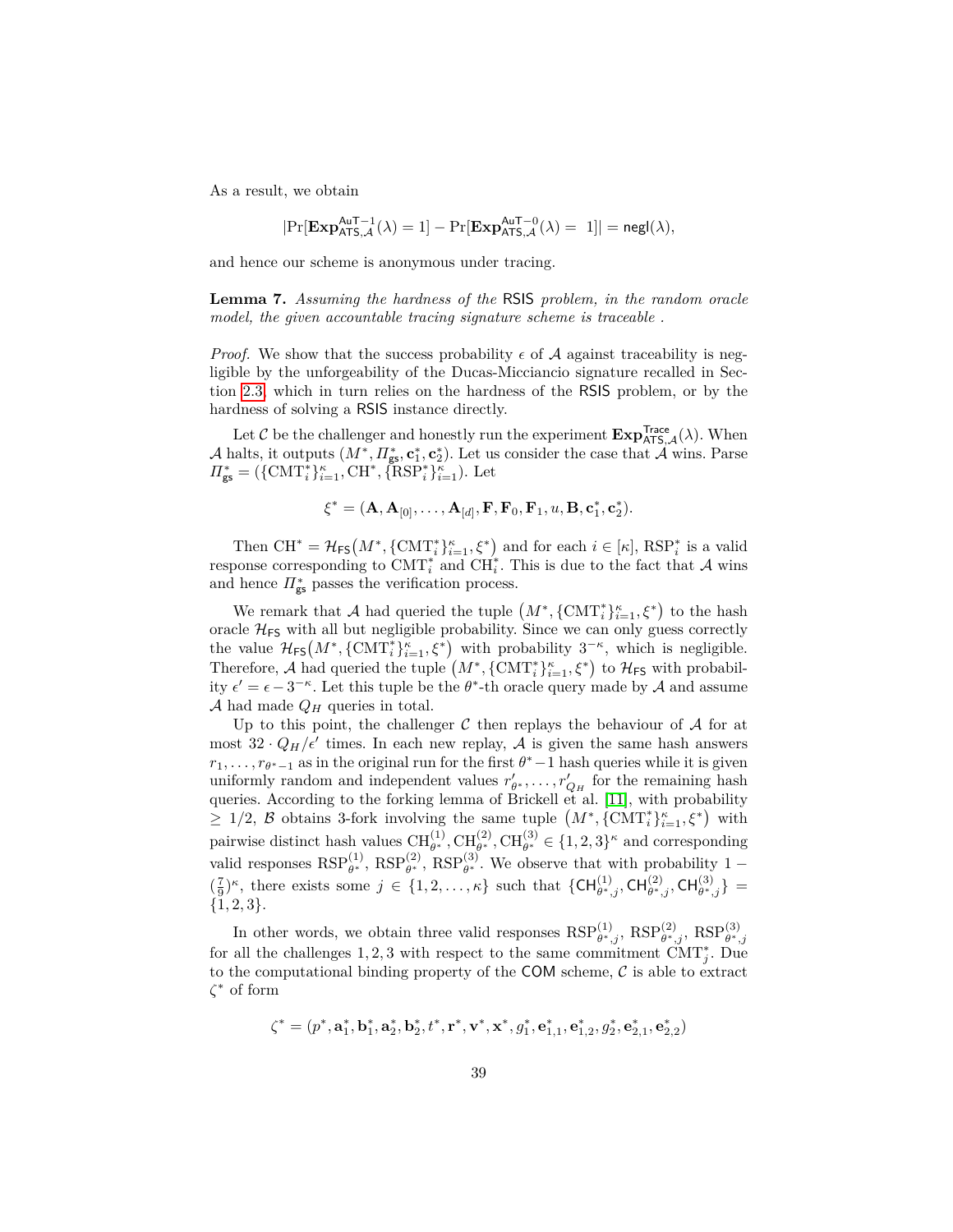such that  $t^* \in \mathcal{T}_d$ ,  $\mathbf{r}^*, \mathbf{v}^*$  have infinity bound  $\beta$ ,  $\mathbf{g}_1^*, \mathbf{e}_{1,1}^*, \mathbf{e}_{1,2}^*, g_2^*, \mathbf{e}_{2,1}^*, \mathbf{e}_{2,2}^*$  have infinity bound *B*,  $\mathbf{x}^*$  has infinity bound 1; and equations  $\mathbf{B} \cdot \mathbf{x}^* = p^*$  and

$$
\mathbf{A}_{t^*}\cdot \mathbf{v}^* = u + \mathbf{F}\cdot \mathsf{rdec}(\mathbf{F}_0\cdot \mathbf{r}^* + \mathbf{F}_1\cdot \mathsf{rdec}(p^* \|\mathbf{a}_1^*\|\mathbf{b}_1^*\|\mathbf{a}_2^*\|\mathbf{b}_2^*))
$$

hold, and  $\mathbf{c}_1^*, \mathbf{c}_2^*$  are ciphertexts of  $\mathsf{rdec}(p^*)$  under the key  $(\mathbf{a}_1^*, \mathbf{b}_1^*)$  and  $(\mathbf{a}_2^*, \mathbf{b}_2^*)$ with randomness  $(g_1^*, \mathbf{e}_{1,1}^*, \mathbf{e}_{1,2}^*)$  and  $(g_2^*, \mathbf{e}_{2,1}^*, \mathbf{e}_{2,2}^*)$ , respectively.

Since A wins the game, then either (i) the Open algorithm outputs  $\perp$  or (ii) the Open algorithm outputs  $(p', \Pi_{open}^*)$  with  $p' \neq \bot$  but the proof  $\Pi_{open}^*$  is not accepted by the Judge algorithm.

By the unforgeability of the underlying signature scheme, with overwhelming probability,  $(p^*, \mathbf{a}_1^*, \mathbf{b}_1^*, \mathbf{a}_2^*, \mathbf{b}_2^*, t^*, \mathbf{r}^*, \mathbf{v}^*)$  is a certificate returned by the Enroll oracle. In other words,  $p^*$  is a registered user. If  $p^*$  is a non-traceable user, then A does not hold the user secret key of  $p^*$ , denoted as **x'**. Note that this is ensured by the definition of traceability described in Section [2.8.](#page-16-0) With probability  $\geq 1/2$ ,  $\mathbf{x}^* \neq \mathbf{x}'$  by Lemma [5,](#page-36-1) in which case we obtain a vector  $\mathbf{y} = \mathbf{x}^* - \mathbf{x}' \neq \mathbf{0}$  so that  $\mathbf{B}\cdot\mathbf{y} = 0$  and  $\|\mathbf{y}\|_{\infty} \le \|\mathbf{x}^*\|_{\infty} + \|\mathbf{x}'\|_{\infty} \le 2$ . This solves a RSIS instance. Therefore, the Open algorithm outputs ⊥ with negligible probability. In other words, case (i) happens with negligible probability. On the other hand, if  $p^*$  is a traceable user. Then by the correctness of the underlying encryption scheme, the Open algorithm will output  $p^*$ . Furthermore, by the honest behaviour of decryption (performed by the honest challenger), the Judge algorithm always outputs 1. This implies case (ii) occurs with negligible probability. This concludes the proof.

**Lemma 8.** *Assuming the hardness of the* RSIS *problem, in the random oracle model, the given accountable tracing signature scheme is non-frameable.*

*Proof.* We show that the success probability  $\epsilon$  of A against non-frameability is negligible assuming the hardness of solving a RSIS instance.

Let  $C$  be the challenger and faithfully run the experiment  $\mathbf{Exp}_{\mathsf{ATS},\mathcal{A}}^{\mathsf{NF}}(\lambda)$ . When A halts, it outputs the tuple  $(M^*, H^*_{gs}, c^*_1, c^*_2, p^*, H^*_{open})$ . Let us consider the case that A wins.

The fact that A wins the game implies  $(I_{gs}^*, c_1^*, c_2^*)$  is a valid signature of the message *M*<sup>∗</sup> that was not obtained from queries. By the same extraction technique as in Lemma [7,](#page-38-0) we can extract witness  $\mathbf{x}' \in R_q^m$  and  $p' \in R_q$  such that  $\|\mathbf{x}'\|_{\infty} \leq 1$ ,  $\mathbf{B} \cdot \mathbf{x}' = p'$  and  $\mathbf{c}_1^*, \mathbf{c}_2^*$  are correct encryptions of  $\text{rdec}(p')$ . By the correctness of the underlying encryption scheme,  $\mathbf{c}_1^*$  will be decrypted to  $p'$ .

The fact that A wins the game also implies  $\pi_{\text{open}}^*$  passes the verification process of the Judge algorithm. Due to the soundness of the argument system that is used to generate  $\prod_{\text{open}}^*$ ,  $\mathbf{c}_1^*$  will be decrypted to  $p^*$ . Hence we have  $p' = p^*$ . We observe that  $A$  wins the game also implies that  $A$  does not know the user secret key  $\mathbf{x}^*$  that corresponds to  $p^*$ . Thus we obtain:  $\mathbf{B} \cdot \mathbf{x}' = p' = p^* = \mathbf{B} \cdot \mathbf{x}^*$ , where  $\|\mathbf{x}^*\|_{\infty} \leq 1$ . Lemma [5](#page-36-1) implies that  $\mathbf{x}' \neq \mathbf{x}^*$  with probability at least 1/2. If they are not equal, we obtain a vector  $y = x' - x^* \neq 0$  such that  $B \cdot y = 0$  and  $||y||_{\infty} \le ||x^*||_{\infty} + ||x'||_{\infty} \le 2$ . However, under the hardness of the RSIS problem, the success probability of  $A$  is negligible. This concludes the proof.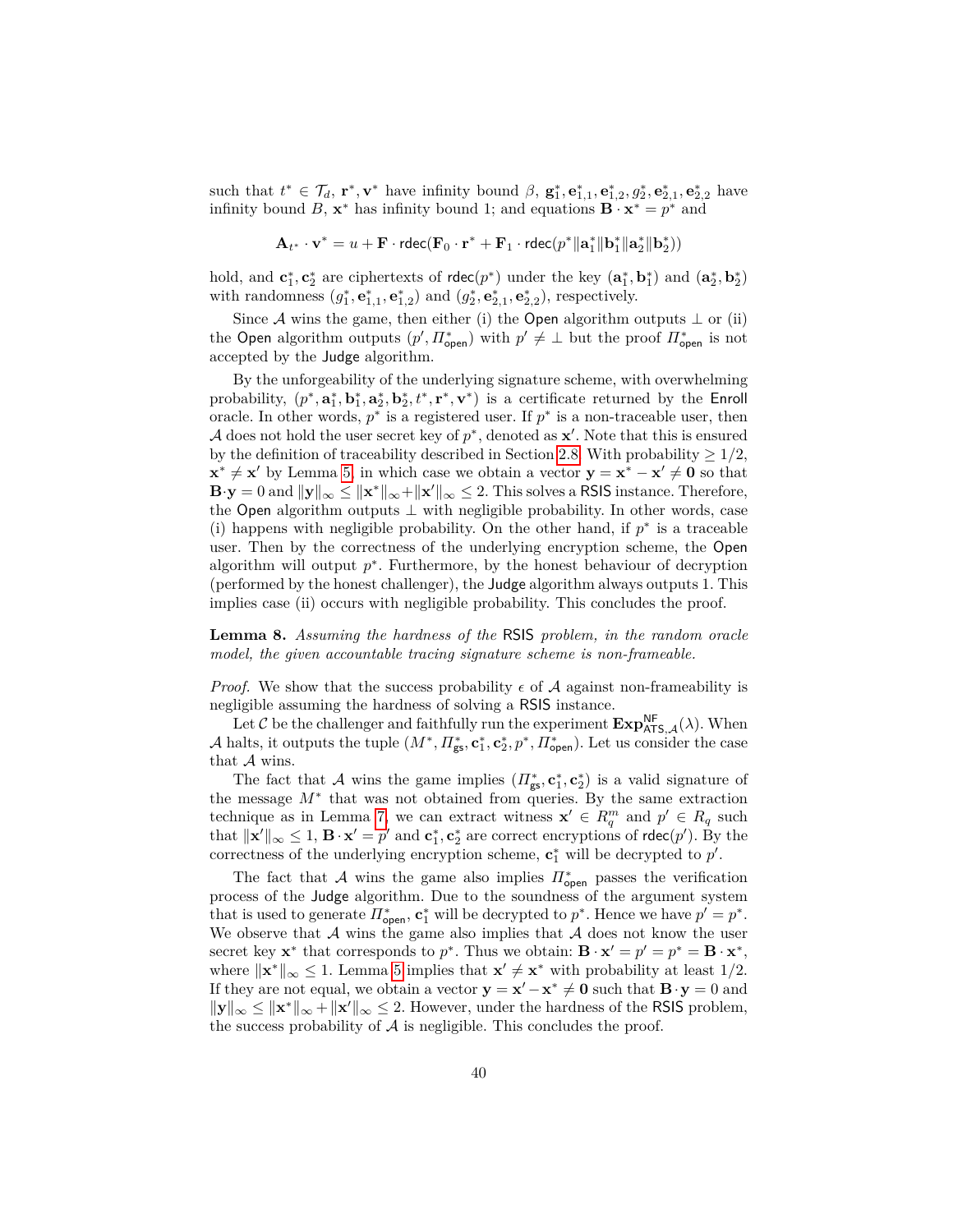**Lemma 9.** *Assuming the hardness of the* RLWE *problem, in the random oracle model, the given accountable tracing signature scheme is anonymous with accountability.*

*Proof.* The proof of this lemma is similar to Lemma [6](#page-36-0) except that we do not need to switch between two decryption keys. This is because the randomized keys in the certificate of the challenged users are obtained from the pairs  $(\mathbf{a}_1^{(0)}, \mathbf{b}_1^{(0)})$  and  $(a_2^{(0)}, b_2^{(0)})$ , which are not related to the opening key. The details are omitted here.

<span id="page-40-0"></span>**Lemma 10.** *Assuming the hardness of the* RLWE *problem, in the random oracle model, the given accountable tracing signature scheme is trace-oblivious.*

*Proof.* We proceed through a sequence of hybrids. Let  $W_i$  be the event that adversary outputs 1 in Game *i*.

- **Game** 0: Let this game be the experiment  $\mathbf{Exp}_{\mathsf{ATS},\mathcal{A}}^{\mathsf{TO}-0}(\lambda)$ , where the adversary receives cert for user *p* of his choice. Parse cert as  $(p, \mathbf{a}'_1, \mathbf{b}'_1, \mathbf{a}'_2, \mathbf{b}'_2, t, \mathbf{r}, \mathbf{v})$ . Note that  $(\mathbf{a}'_1, \mathbf{b}'_1)$  and  $(\mathbf{a}'_2, \mathbf{b}'_2)$  are randomized keys from  $(\mathbf{a}^{(0)}_1, \mathbf{b}^{(0)}_1)$  and  $(\mathbf{a}_2^{(0)}, \mathbf{b}_2^{(0)})$ , respectively. We then have  $Pr[W_0] = Pr[\mathbf{Exp}_{\mathsf{ATS},\mathcal{A}}^{\mathsf{TO}-0}(\lambda) = 1].$
- **Game** 1: We modify Game 0 by replacing  $(\mathbf{a}'_1, \mathbf{b}'_1)$  with a new fresh key  $(\mathbf{a}_1, \mathbf{b}_1)$  concreted by the Key Cap algorithm of our KOE school. It then follows from generated by the KeyGen algorithm of our KOE scheme. It then follows from the key randomizability of our encryption scheme, this modification is negligible to the adversary. Therefore, we have  $|\Pr[W_0] - \Pr[W_1]| = \text{negl}(\lambda)$ .
- **Game** 2: We modify Game 1 by replacing  $(a'_2, b'_2)$  with a new fresh key  $(\tilde{a}_2, \tilde{b}_2)$ as in Game 1. By the same argument, we have  $|\Pr[W_1] - \Pr[W_2]| = \text{negl}(\lambda)$ .
- **Game** 3: We change Game 2 by replacing  $(\tilde{\mathbf{a}}_2, \tilde{\mathbf{b}}_2)$  with  $(\mathbf{a}'_2, \mathbf{b}'_2)$  that are randomized key from  $(\mathbf{a}_2^{(1)}, \mathbf{b}_2^{(1)})$ . By the key randomizability of our encryption scheme, we have  $|\Pr[W_2] - \Pr[W_3]| = \text{negl}(\lambda)$ .
- **Game** 4: We change Game 3 by replacing  $(\tilde{\mathbf{a}}_1, \tilde{\mathbf{b}}_1)$  with  $(\mathbf{a}'_1, \mathbf{b}'_1)$  that are randomized key from  $(\mathbf{a}_1^{(1)}, \mathbf{b}_1^{(1)})$ . We then have  $|\Pr[W_3] - \Pr[W_4]| = \text{negl}(\lambda)$ . This is exactly the experiment  $\mathbf{Exp}_{\mathsf{ATS},\mathcal{A}}^{\mathsf{TO}-1}(\lambda)$ . Therefore, we obtain  $\Pr[W_4] =$  $Pr[\mathbf{Exp}_{\mathsf{ATS},\mathcal{A}}^{\mathsf{TO}-1}(\lambda)=1].$

Therefore, we obtain  $|\Pr[\mathbf{Exp}_{\mathsf{ATS},\mathcal{A}}^{\mathsf{TO}-1}(\lambda) = 1] - \Pr[\mathbf{Exp}_{\mathsf{ATS},\mathcal{A}}^{\mathsf{TO}-0}(\lambda) = 1]| = \text{negl}(\lambda).$ This implies that our scheme is trace-oblivious.

# **Acknowledgements**

The research is supported by Singapore Ministry of Education under Research Grant MOE2016-T2-2-014(S). Khoa Nguyen is also supported by the Gopalakrishnan – NTU Presidential Postdoctoral Fellowship 2018.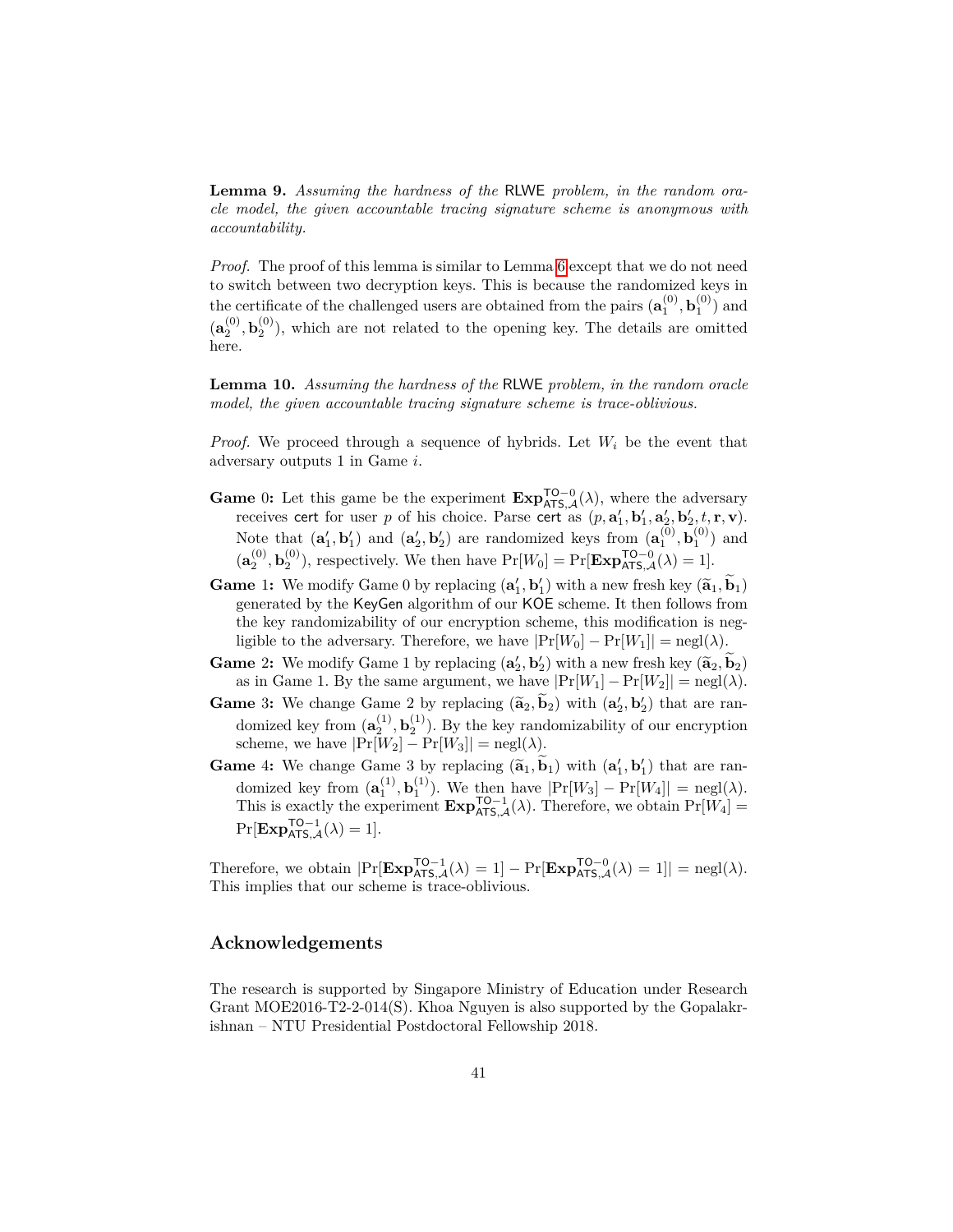### **References**

- <span id="page-41-5"></span>1. G. Ateniese, J. Camenisch, M. Joye, and G. Tsudik. A practical and provably secure coalition-resistant group signature scheme. In *CRYPTO 2000*, volume 1880 of *LNCS*, pages 255–270. Springer, 2000.
- <span id="page-41-1"></span>2. M. Bellare, D. Micciancio, and B. Warinschi. Foundations of group signatures: Formal definitions, simplified requirements, and a construction based on general assumptions. In *EUROCRYPT 2003*, volume 2656 of *LNCS*, pages 614–629. Springer, 2003.
- <span id="page-41-3"></span>3. M. Bellare, H. Shi, and C. Zhang. Foundations of group signatures: The case of dynamic groups. In *CT-RSA 2005*, volume 3376 of *LNCS*, pages 136–153. Springer, 2005.
- <span id="page-41-11"></span>4. F. Benhamouda, J. Camenisch, S. Krenn, V. Lyubashevsky, and G. Neven. Better zero-knowledge proofs for lattice encryption and their application to group signatures. In *ASIACRYPT 2014*, volume 8873 of *LNCS*, pages 551–572. Springer, 2014.
- <span id="page-41-12"></span>5. F. Benhamouda, S. Krenn, V. Lyubashevsky, and K. Pietrzak. Efficient zeroknowledge proofs for commitments from learning with errors over rings. In *ES-ORICS 2015*, volume 9326 of *LNCS*, pages 305–325. Springer, 2015.
- <span id="page-41-6"></span>6. D. Boneh, X. Boyen, and H. Shacham. Short group signatures. In *CRYPTO 2004*, volume 3152 of *LNCS*, pages 41–55. Springer, 2004.
- <span id="page-41-2"></span>7. D. Boneh and H. Shacham. Group signatures with verifier-local revocation. In *CCS 2004*, pages 168–177. ACM, 2004.
- <span id="page-41-4"></span>8. J. Bootle, A. Cerulli, P. Chaidos, E. Ghadafi, and J. Groth. Foundations of fully dynamic group signatures. In *ACNS 2016*, volume 9696 of *LNCS*, pages 117–136, 2016.
- <span id="page-41-8"></span>9. C. Boschini, J. Camenisch, and G. Neven. Floppy-sized group signatures from lattices. In *ACNS 2018*, volume 10892 of *LNCS*, pages 163–182. Springer, 2018.
- <span id="page-41-16"></span>10. Z. Brakerski, C. Gentry, and V. Vaikuntanathan. (leveled) fully homomorphic encryption without bootstrapping. In *ITCS 2012*, pages 309–325. ACM, 2012.
- <span id="page-41-18"></span>11. E. F. Brickell, D. Pointcheval, S. Vaudenay, and M. Yung. Design validations for discrete logarithm based signature schemes. In *PKC 2000*, volume 1751 of *LNCS*, pages 276–292. Springer, 2000.
- <span id="page-41-7"></span>12. J. Camenisch, G. Neven, and M. Rückert. Fully anonymous attribute tokens from lattices. In *SCN 2012*, volume 7485 of *LNCS*, pages 57–75. Springer, 2012.
- <span id="page-41-0"></span>13. D. Chaum and E. van Heyst. Group signatures. In *EUROCRYPT 1991*, volume 547 of *LNCS*, pages 257–265. Springer, 1991.
- <span id="page-41-13"></span>14. S. Cheng, K. Nguyen, and H. Wang. Policy-based signature scheme from lattices. *Des. Codes Cryptography*, 81(1):43–74, 2016.
- <span id="page-41-14"></span>15. L. Ducas and D. Micciancio. Improved short lattice signatures in the standard model. In *CRYPTO 2014*, volume 8616 of *LNCS*, pages 335–352. Springer, 2014.
- <span id="page-41-15"></span>16. L. Ducas and D. Micciancio. Improved short lattice signatures in the standard model. *IACR Cryptology ePrint Archive*, 2014:495, 2014.
- <span id="page-41-17"></span>17. A. Fiat and A. Shamir. How to prove yourself: Practical solutions to identification and signature problems. In *CRYPTO 1986*, volume 263 of *LNCS*, pages 186–194. Springer, 1986.
- <span id="page-41-9"></span>18. T. E. Gamal. A public key cryptosystem and a signature scheme based on discrete logarithms. In *CRYPTO 1984*, volume 196 of *LNCS*, pages 10–18, 1984.
- <span id="page-41-10"></span>19. C. Gentry, C. Peikert, and V. Vaikuntanathan. Trapdoors for hard lattices and new cryptographic constructions. In *STOC 2008*, pages 197–206. ACM, 2008.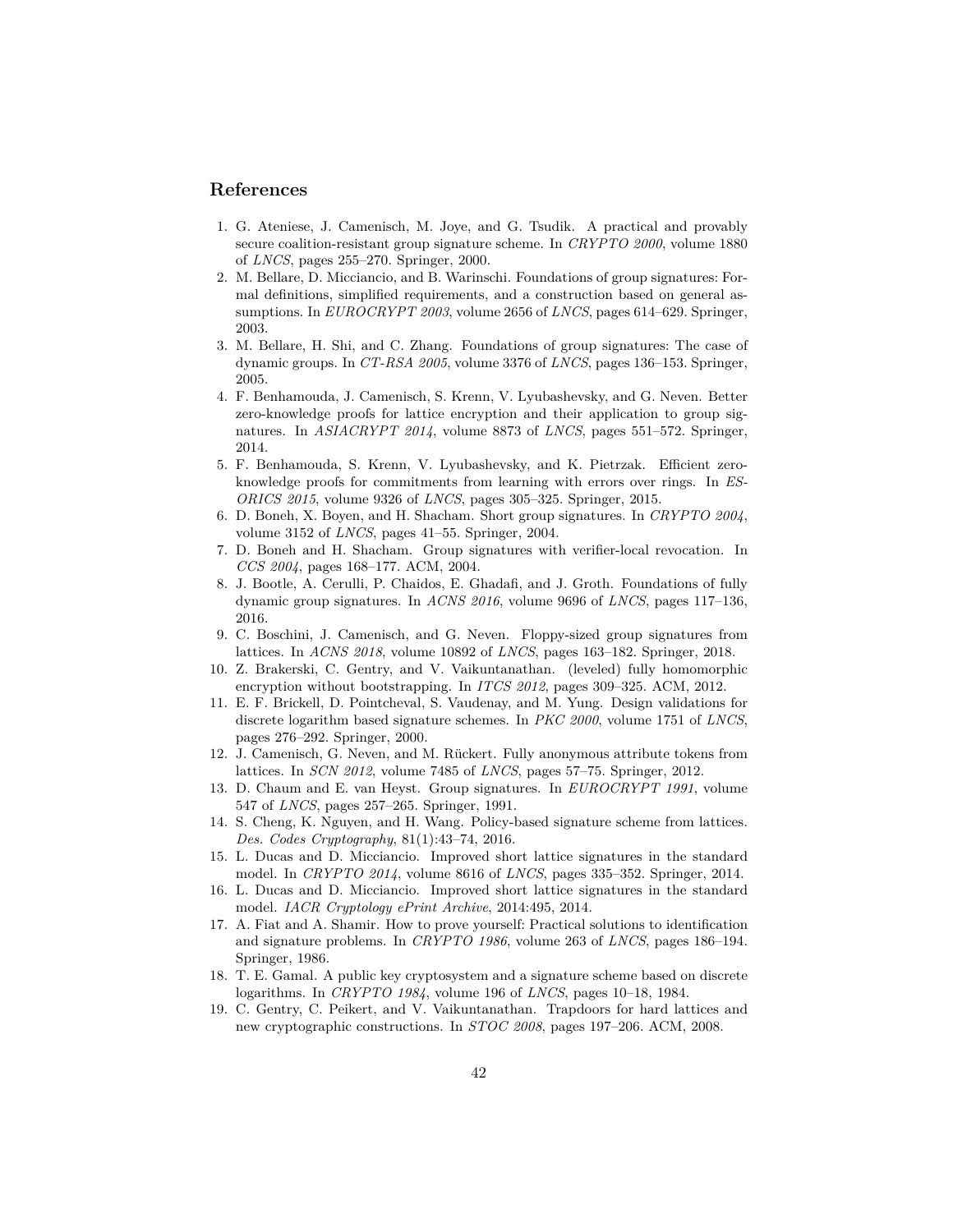- <span id="page-42-3"></span>20. S. D. Gordon, J. Katz, and V. Vaikuntanathan. A group signature scheme from lattice assumptions. In *ASIACRYPT 2010*, volume 6477 of *LNCS*, pages 395–412. Springer, 2010.
- <span id="page-42-17"></span>21. A. Jain, S. Krenn, K. Pietrzak, and A. Tentes. Commitments and efficient zeroknowledge proofs from learning parity with noise. In *ASIACRYPT 2012*, volume 7658 of *LNCS*, pages 663–680. Springer, 2012.
- <span id="page-42-18"></span>22. A. Kawachi, K. Tanaka, and K. Xagawa. Concurrently secure identification schemes based on the worst-case hardness of lattice problems. In *ASIACRYPT 2008*, volume 5350 of *LNCS*, pages 372–389. Springer, 2008.
- <span id="page-42-0"></span>23. A. Kiayias, Y. Tsiounis, and M. Yung. Traceable signatures. In *EUROCRYPT 2004*, volume 3027 of *LNCS*, pages 571–589. Springer, 2004.
- <span id="page-42-1"></span>24. A. Kiayias and M. Yung. Secure scalable group signature with dynamic joins and separable authorities. *Int. Journal of Security and Networks*, 1(1):24–45, 2006.
- <span id="page-42-2"></span>25. M. Kohlweiss and I. Miers. Accountable metadata-hiding escrow: A group signature case study. *PoPETs*, 2015(2):206–221, 2015.
- <span id="page-42-4"></span>26. F. Laguillaumie, A. Langlois, B. Libert, and D. Stehl´e. Lattice-based group signatures with logarithmic signature size. In *ASIACRYPT 2013*, volume 8270 of *LNCS*, pages 41–61. Springer, 2013.
- <span id="page-42-16"></span>27. A. Langlois and D. Stehlé. Worst-case to average-case reductions for module lattices. *Des. Codes Cryptography*, 75(3):565–599, 2015.
- <span id="page-42-7"></span>28. B. Libert, S. Ling, F. Mouhartem, K. Nguyen, and H. Wang. Signature schemes with efficient protocols and dynamic group signatures from lattice assumptions. In *ASIACRYPT 2016*, volume 10032 of *LNCS*, pages 373–403. Springer, 2016.
- <span id="page-42-15"></span>29. B. Libert, S. Ling, F. Mouhartem, K. Nguyen, and H. Wang. Zero-knowledge arguments for matrix-vector relations and lattice-based group encryption. In *ASI-ACRYPT 2016*, volume 10032 of *LNCS*, pages 101–131. Springer, 2016.
- <span id="page-42-6"></span>30. B. Libert, S. Ling, K. Nguyen, and H. Wang. Zero-knowledge arguments for latticebased accumulators: Logarithmic-size ring signatures and group signatures without trapdoors. In *EUROCRYPT 2016*, volume 9666 of *LNCS*, pages 1–31. Springer, 2016.
- <span id="page-42-9"></span>31. B. Libert, F. Mouhartem, and K. Nguyen. A lattice-based group signature scheme with message-dependent opening. In *ACNS 2016*, volume 9696 of *LNCS*, pages 137–155. Springer, 2016.
- <span id="page-42-8"></span>32. S. Ling, K. Nguyen, A. Roux-Langlois, and H. Wang. A lattice-based group signature scheme with verifier-local revocation. *Theor. Comput. Sci.*, 730:1–20, 2018.
- <span id="page-42-14"></span>33. S. Ling, K. Nguyen, D. Stehl´e, and H. Wang. Improved zero-knowledge proofs of knowledge for the ISIS problem, and applications. In *PKC 2013*, volume 7778 of *LNCS*, pages 107–124. Springer, 2013.
- <span id="page-42-5"></span>34. S. Ling, K. Nguyen, and H. Wang. Group signatures from lattices: Simpler, tighter, shorter, ring-based. In *PKC 2015*, volume 9020 of *LNCS*, pages 427–449. Springer, 2015.
- <span id="page-42-10"></span>35. S. Ling, K. Nguyen, H. Wang, and Y. Xu. Lattice-based group signatures: Achieving full dynamicity with ease. In *ACNS 2017*, volume 10355 of *LNCS*, pages 293–312. Springer, 2017.
- <span id="page-42-11"></span>36. S. Ling, K. Nguyen, H. Wang, and Y. Xu. Constant-size group signatures from lattices. In *PKC 2018*, volume 10770 of *LNCS*, pages 58–88. Springer, 2018.
- <span id="page-42-12"></span>37. V. Lyubashevsky. Fiat-shamir with aborts: Applications to lattice and factoringbased signatures. In *ASIACRYPT 2009*, volume 5912 of *LNCS*, pages 598–616. Springer, 2009.
- <span id="page-42-13"></span>38. V. Lyubashevsky. Lattice signatures without trapdoors. In *EUROCRYPT 2012*, volume 7237 of *LNCS*, pages 738–755. Springer, 2012.